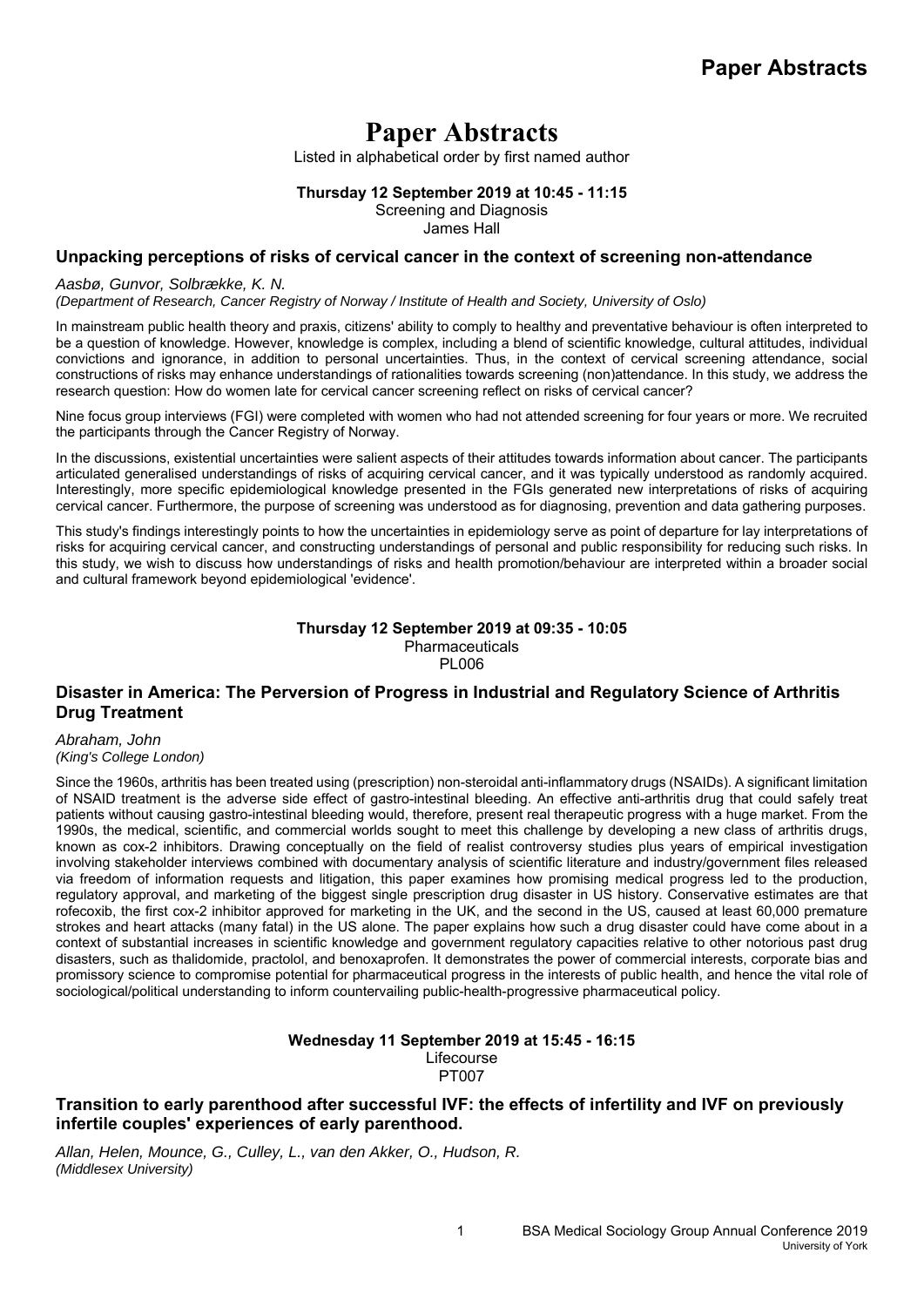Research on previously infertile parents' transition to parenthood after successful in vitro fertilisation (IVF) is underexplored. We draw on findings from qualitative joint interviews with 16 non-donor IVF couples who were first-time parents of singleton children. We identify three themes which shape this transition: preparing for parenthood, becoming a parent, and considering a sibling. These themes conceptualise the transition to early parenthood for infertile parents after successful IVF as a time where couples continue to be affected by their infertility. We discuss how non-donor IVF couples' describe their identity as parents following the losses and grief of infertility and the stresses of assisted conception. We present findings illustrating their emerging family relationships following parenthood which challenge the normative, naturalised view of non-donor IVF parenthood. Our findings suggest that the transition to parenthood for these couples is not straightforward as the effects of infertility continue to shape their transition to parenthood.

## **Thursday 12 September 2019 at 09:35 - 10:05**

Gender

PT007

# **Are we so different after all? About women, men and health.**

*Anderssen, Jorid* 

*(UiT The Arctic University of Norway)*

Medicalization is often understood as a process where a growing number of human problems are defined and treated as medical problems. Medicalization is frequently related to the modern health consumption, including women's use of health services. Studies has shown that women and men differ both in use and demand for health services.

This paper discuss changes in women and men's attitude to health in their everyday life. The paper is based on data from four separate fieldworks over a 35-year period in a small coastal community in Norway. During this period, there has been tremendous changes, both in use of health services and what kind of health problems people are concerned about. Prevention and risk are gradually becoming a part of people's health concerns. Health issues is primarily a part of women's responsibility in the family. Women try to do their best, and health is prioritized in everyday life, i.e. in their relationship to preventive medical controls, food choices and body weight.

During the study period, men have become more involved in health issues in the family. They oppose women's understanding of what is best for the family members, and they challenge women's understanding of health. They also challenge women's understanding of how to achieve a good health. Based on the data obtained in the study, the paper discuss the different positions of women and men in health matters. Is medicalization a suitable description of women's relationship to health problems? How do men contribute to demedicalization of everyday life?

#### **Thursday 12 September 2019 at 15:10 - 15:40**  Lifecourse PT007

# **Promoting ageing in the community:**

# **a framework for an integrated approach**

*André, Mário (Santa Casa da Misericórdia de Lisboa)*

Socio-demographic dynamics of Western societies, as well the multiplicity and interdependence of factors related with Longevity & Ageing in the community context, call us to explore integrated methodologies that try to overcome traditional disciplinary and sectorial silos, and develop integrated policies based on a life-cycle perspective.

In this sense, based on socio-ecological paradigms of aging and the principles of collaborative, inter-sectorial and inter-disciplinary strategies, we sought to create an integrated governance framework — as a sustainable process of co-construction, development and maintenance of inter-organizational relationships that ensure the management of integrated collaborative processes to approach the key-dimensions of community ageing promotion — that aim to became a methodological tool to develop inclusive communities where everyone, particularly older people, could live, as long as possible, in their familiar environment, near their informal and formal social support networks, in order to avoid or delay institutionalization.

The construction process of this framework resulted from an in-depth theoretical analysis, as well as a set of empirical dynamics and methods of gathering information among privileged actors (Workshops, group dynamics, World coffee, interviews, conferences, videoconferences, panels of experts, dynamics with the participation of older people...) carried out over the last four years in a Portuguese civil society initiative, the Forum for Integrated Governance, (http://www.forumgovernacaointegrada.pt/).

# **Thursday 12 September 2019 at 10:45 - 11:15 STS**

PL005

# **Interspecies entanglement in clinical end of life care**

*Ashall, Vanessa, Latimer, J., Johnson, M.*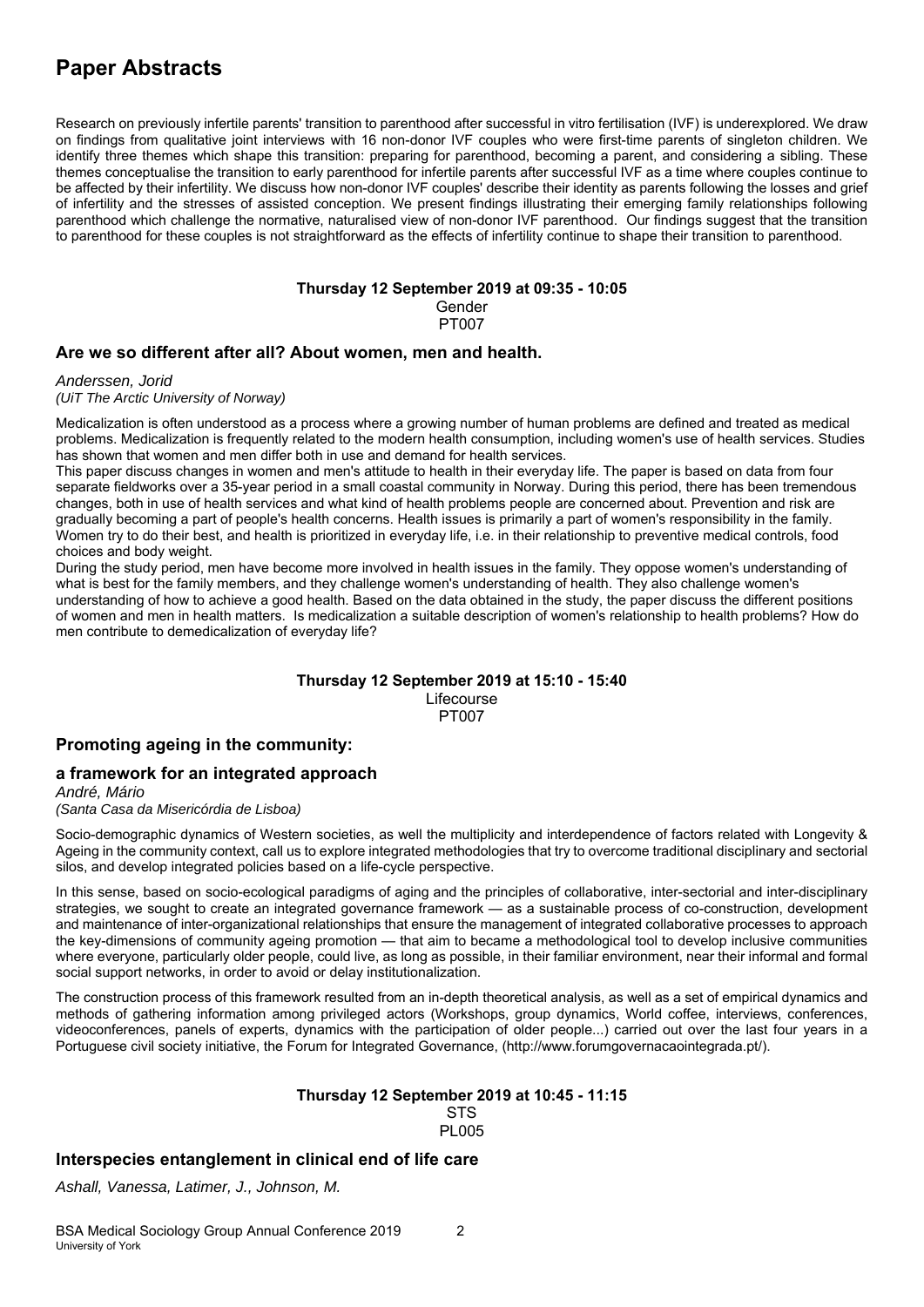### *(University of Nottingham)*

This paper describes how the concept of interspecies entanglement is being applied to the development of a new stream of interdisciplinary health research on end of life care. Post-human approaches in social science are destabilising traditional barriers between humans and non-human animals through acknowledging complex interspecies relationships within contemporary society. 'Interspecies entanglement' has recently been described within sociological studies of biomedicine and healthcare; illuminating how scientific advancement and the increasing significance of pets within families are creating new spaces for the study of health. Previous research has used the veterinary treatment of pets as an empirical space from which to access unique accounts of experiences related to the medical treatment of humans.

The current study utilises the disparities and growing similarities between veterinary and medical healthcare approaches to create a unique and novel environment for end of life care research. The paper discusses the outcomes of three events designed to support the future development of this novel research stream: first, healthcare professionals from the medical and veterinary settings shared their experiences of 'interspecies entanglement' during end of life care; second, an academic networking and workshop event explored how such interspecies entanglements offer opportunities to connect existing streams of research and create new interdisciplinary spaces; finally, policy influencers and regulators were invited to comment on how an interspecies approach might bring new perspectives to pressing policy discussions.

This 'work in progress' presentation offers a first glance at the foundations of an exciting new direction in end of life care research.

### **Wednesday 11 September 2019 at 16:20 - 16:50**  CAMS PL002

# **Community of Us: Cancer patients' motivations for using Traditional Healers (THs) in Ghana: a constructivist Grounded Theory approach.**

*Badu Appiah, Isaac, Arber, A., Marcu, A. (University Of Surrey)*

Background: Traditional Herbal Medicine is embedded in the socio-cultural traditions of most Ghanaian communities, with about 70- 80% of the population using it alone or in parallel with conventional medicine.

Aim/Objective: To explore the motivations for, and experiences of, using Traditional Healers among cancer patients in Ghana.

Methods: Semi-structured interviews with cancer patients, aged 25-76 years (n=35) and field observations of participants interactions with staffs in participating hospitals and traditional herbal clinics. The audio recorded interviews were analysed using constant comparison.

 Results: Emerged categories include: TRUSTING IDENTITIES (Tradition, language, familiarity, Reputation, Compassion) CONVIVIALITY of setting, AVOIDING DISTRESS, WHITENESS: distrust with doctors. The findings identify trust as the basis of the participants' relationships with THs. Trusting identities and relationships motivated participants and influenced their socio-cultural dynamics of interactions and experiences of conviviality and emotional management in using the THs services. Contrary, Whiteness (European) as revealed in the behaviour of the hospital doctors was experienced as a foreign adulteration to the community of Us (the shared social-cultural dynamic with THs) and signified a lack of trust in doctors. The power imbalance, socio-economic inequalities and the cultural divide between participants and conventional doctors meant that the medical staff were not part of the 'community of us' due to their perceived lack of attention to socio-cultural norms and expectations.

### **Conclusions**

This study provides evidence that the motivations of cancer patients to use traditional healers in Ghana is more profound than mere socio-economic factors that most previous studies have identified

#### **Thursday 12 September 2019 at 10:45 - 11:15**  Methods PT111

## **Qualitative longitudinal analysis of stigma trajectories in stories of undergoing bariatric surgery and living with bariatric bodies**

*Berg, Anita (Nord University)*

Qualitative longitudinal research (QLR) is an evolving methodology and has become increasingly popular to understand lived experience of health and illness. The method is described as particularly useful to provide a more nuanced insight in social phenomena, as in this case the experience of stigma and change over time.

This paper discusses the use of QLR to analysing stigma trajectories in stories of being obese, undergoing bariatric surgery and living with bariatric bodies. The discussion will draw upon my empirical material based on four in-depth follow up interviews with seven persons 8 years after bariatric surgery.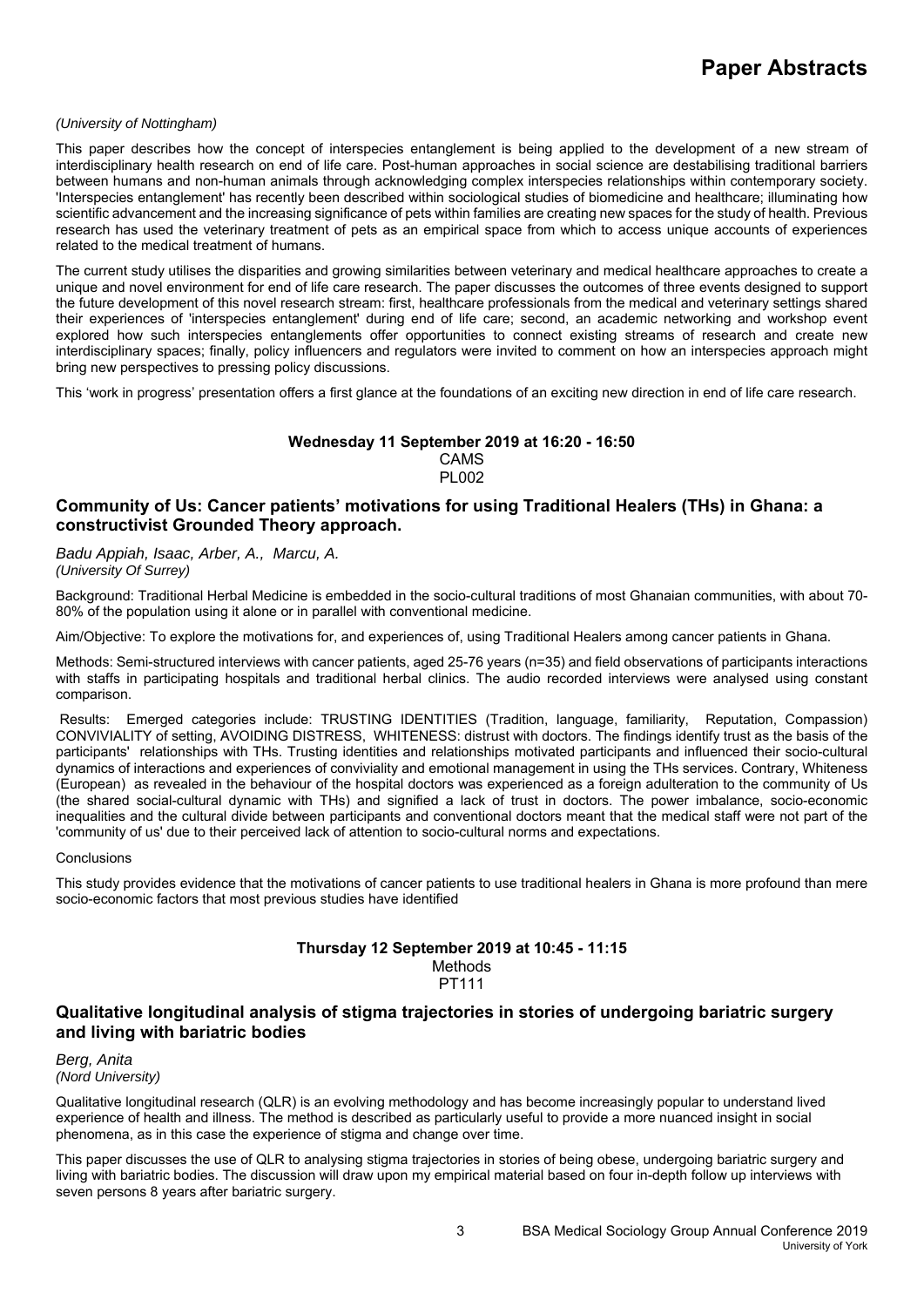First I will give a brief overview of QLR as well as previous studies on stigma trajectories. Then I will share my reflections on researcher reflexivity and on coping with time and texture in QLR based on my own study of stigma trajectories.

### **Friday 13 September 2019 at 11:55 - 12:25 Theory** PL005

## **The concept of communication in medical sociology and STS: for a communicative approach to biomedicine**

*Bicudo, Edison* 

*(University of Sussex)*

Medical sociology and STS have been dominated by theories emphasizing conflicts and hierarchies. The actor-network theory proposes to open the black boxes of socio-technical systems, revealing the disputed nature of science. The Bourdieusian approach analyses the differential ownership of various types of capital in the biomedical field. The Foucaltian approach depicts the micropolitics of science through which identities are created while being controlled.

The communicative approach, proposed by various authors since the 1980s, has deserved little attention in medical sociology and STS. Yet it could shed light on different aspects of biomedicine. Drawing on authors such as Schutz, Wittgenstein, Dummet, Habermas, Chomsky, and others, this presentation briefly describes how medical sociology and STS could be revitalized by the communicative approach.

Such approach can enrich the description of political life. It shows that the exercise of control and power have to do not only with deception, oppression, and control, but also with negotiation and convincement. Due to its links to critical theory, the communicative approach offers interpretive resources to identify political alternatives in contemporary biomedicine. Frequently, the confrontation of a merchant and neoliberal organization of biomedicine is carried out by communities whose coherence is guaranteed by ideological and communicative bounds.

On the empirical side, this presentation draws on lessons from projects I have joined over the last fifteen years, focusing on topics such as pharmaceuticals, clinical trials, bioinformatics, neuroimaging software, bioprinting, and others. On the theoretical side, I draw on an ongoing review of communicative approaches proposed by various authors.

## **Friday 13 September 2019 at 10:10 - 10:40**

Lifecourse PT006

# **Ageing with type 2 diabetes.**

# **A Mediterranean-style Diet as 'secular' discipline and medicine for a chronic illness.**

*Bimbi, Franca (University of Padua)*

A group of Italian old women, suffering for a chronic disease - type 2 diabetes- are engaged in the self-management of their own diets developing diverse personal interpretations of the medical Mediterranean Diet. A severe modification of their feeding style entails daily responsibility for an 'illness work' that involves body and emotions. The paper presents the A.'s account about her autoethnographic path together with a group of six women, and some considerations on critical aspects of social constructions and myths of medical narratives relating to the Mediterranean-style diet (s). Using MD Pyramids as vignettes the group shares experiences, memories and intergenerational expertise, recognizing in their biographies traces of the 'cultural transplantation' which reverberate from the poor cuisines of the past to today's medical prescriptions and eating styles, redefining practices, taste and cultures. Ethnography, and auto-ethnography, highlights the reconstructions of biographical illusion of healthy life in which strategies for an appropriate eating and a tailored diet are confronted with risks and discontinuities produced by the chronic illness. The two parts of this ongoing research highlight problems encountered in transplanting an apparently similar cultural capital of yesterday's Italian regional cuisines to today's medical discourses on MD suggesting healthy food and 'appropriate' tastes for urban middle classes.

### **Thursday 12 September 2019 at 10:10 - 10:40**  Critical Public Health

PL002

# **Obesity and social practice: reconceptualising the obesogenic environment**

*Blue, Stanley, Shove, E. (Lancaster University)*

Nearly two-thirds of adults (63%) in England were classed as being overweight or obese in 2015. By 2050, obesity is predicted to affect 60% of men, 50% of women, and 25% of children in the UK. Arguments about the social determinants of health have informed public health interventions targeted at the obesogenic environment, or what has more recently been called the food environment.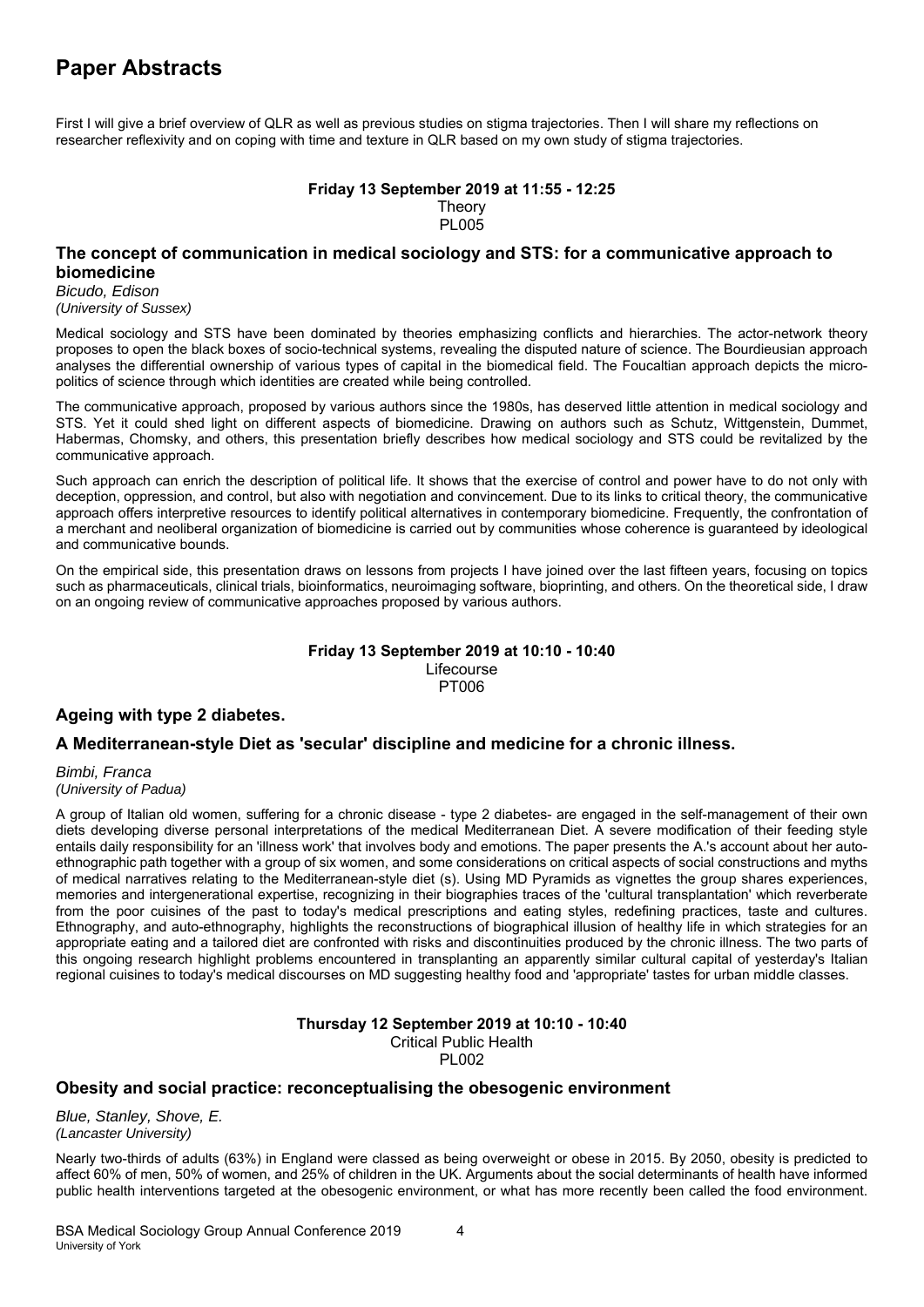This signals a recognition that patterns of diet and exercise are embedded in systems of provision and in the social and material organisation of everyday life. In this paper we take this insight further, drawing on social theories of practice to conceptualise trends in obesity as outcomes of collective changes in specific practices (shopping, eating, exercise), and as consequences of how different practices connect and combine. This prompts us to consider conjunctions and emergent trends in bundles and complexes of social practice and in the material arrangements and timespaces involved. This approach generates new ways of thinking about established concepts like the 'social determinants' of public health. It also points towards new sites and forms of intervention – moving beyond the obesogenic environment in order to address the fundamental dynamics and interactions of social practice.

# **Wednesday 11 September 2019 at 14:35 - 15:05**

Experiences of Health and Illness

PT007

# **Women's experiences of early medical abortion at home**

*Boydell, Nicola, Ancian J., Harden, J. (University of Edinburgh)*

Medical abortions account for the vast majority of terminations currently performed in Scotland. Self-administration of the 'abortion pill' (Misoprostol) for early medical abortion at home (EMAH), when clinically appropriate, has been available to women across NHS Lothian since December 2017. It is expected that EMAH with self-administration of Misoprostol will increase access to early abortion for women, and reduce some of the stress associated with the event.

Our qualitative research, based on in-depth interviews with 20 women, investigates their reasons for choosing to access EMAH and their experiences of both self-administration of Misoprostol, and of passing the pregnancy at home. Drawing on the concept of 'therapeutic landscapes' (Gesler 1992) this paper explores women's experiences of undergoing EMAH, in particular how they manage 'intimate' and often acute pain in the space of the home.

We focus on women's articulation of issues around privacy, de-medicalisation and 'empowerment', and attend to the ways in which they construct the 'home' as potentially therapeutic space for abortion. Preliminary analysis suggests that EMAH is perceived by women as bringing comfort and control, helping them to cope with a potentially disruptive event. Women's accounts suggest that they engage in different forms of 'preparation' within the space of the home, as they anticipate passing the pregnancy. They also indicate that one of the benefits expected with EMAH is enhanced privacy, which can mitigate exposure to other's judgments. This serves to emphasise the ways that abortion remains stigmatised, despite efforts to normalise the practice as reproductive healthcare.

#### **Thursday 12 September 2019 at 14:35 - 15:05**  Lifecourse PX001

# **Using stories to connect and exclude: older adult veterans and loneliness**

*Brewster, Liz (University of Lancaster)*

There is evidence that as veterans age, they experience declining levels of well-being. In particular the effects of loneliness, including the impacts on cognitive and physiological functioning, have been widely reported. This paper reports findings from a qualitative study working with older adult UK veterans (born before 1 January 1950) which investigated how stories of military service were told, what telling these stories did for veterans and how these stories were used. By considering military narratives told by veterans, we identify how these stories could mitigate against loneliness, but could also help to exacerbate it and isolate veterans from civilians. We used a semi-structured life-world interviewing approach to interview fifty veterans; analysis was conducted using a data-driven constant comparison approach. This paper highlights how loneliness and isolation affected older adult veterans and how they drew on fictive kinship in response. Using narratives of military experience to connect, both in the telling of a story and by having an audience for the story, was vital to overcoming loneliness. Veterans were able to access each other as a resource for listening and sharing. However, it was also exclusionary: civilians could not understand, and so could not be used as a resource.

> **Wednesday 11 September 2019 at 13:25 - 13:55**  Mental Health PT006

# **When a test is more than just a test: findings from a qualitative study exploring people's experiences of a technology to detect antidepressant medication response**

*Brown, Susan, Ploeger, C., Petersen, J., Morriss, R. (University of Nottingham)*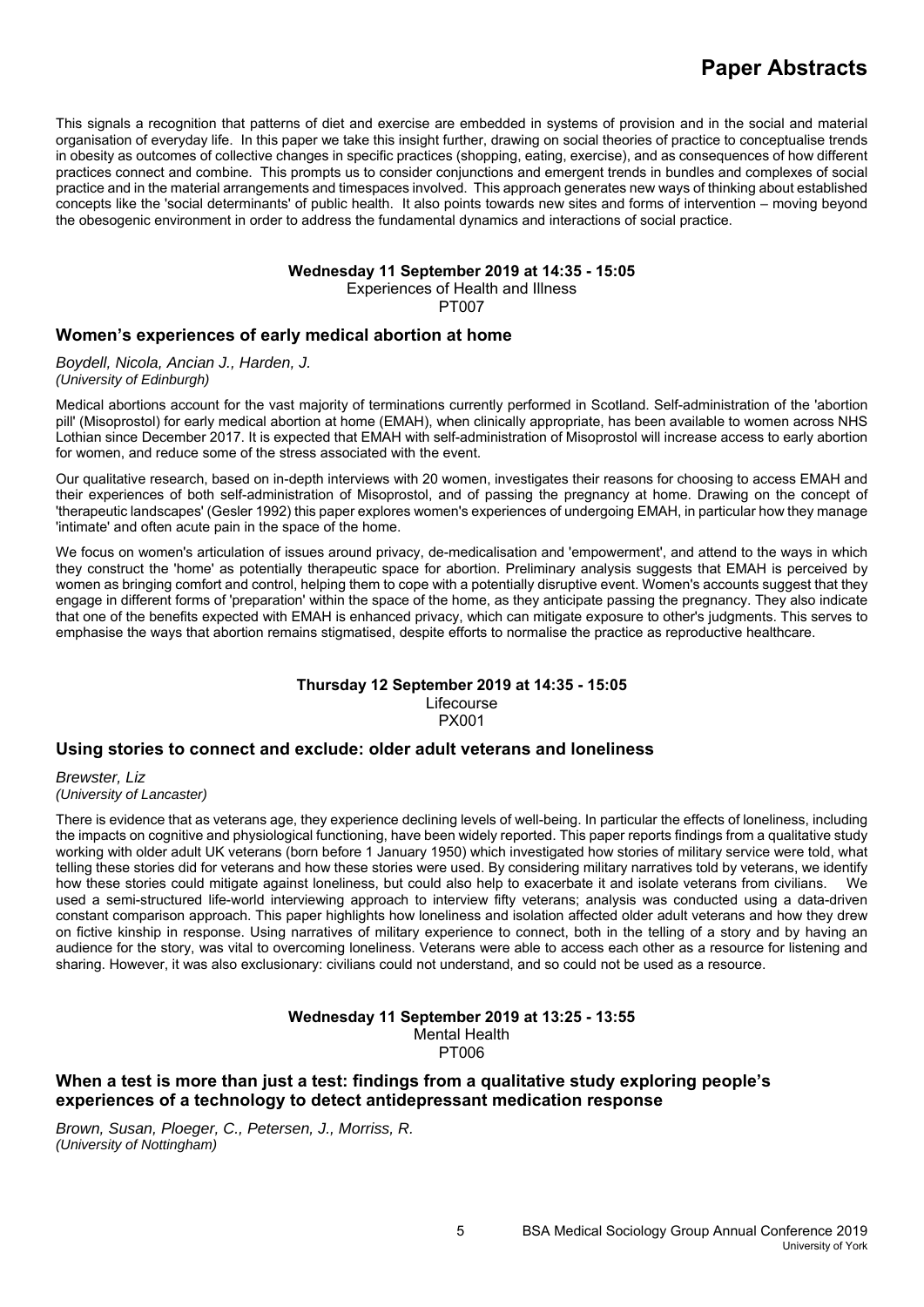A digital tool, the PReDicT test, was developed to provide an early indication of response or non-response to antidepressant medication, to help reduce time to recovery. The PReDicT Test detects response within 7-10 days of beginning treatment, with 75% accuracy; traditional methods (clinical interview) require 4-6 weeks.

A randomized, controlled trial of the Test was carried out in five European countries to see whether it led to quicker recovery amongst patients experiencing depression. A nested qualitative study explored acceptability and implementation of the technology. Recruitment ended September 2018.

Methods - Semi structured interviews were conducted in the UK (n=34) and Germany (n=29) amongst patients and clinicians, exploring how they perceived the technology, its impact on care and whether it could fit within care processes. Countries were selected for their different contexts of care, to illuminate varying factors that could inform implementation in other countries. Normalisation process theory was used to explore key areas, though the study explored experiential aspects of the technology more broadly. Thematic analysis was carried out using a Framework approach (Ritchie et al. 2014).

Results - The Test had an impact that went beyond its intended aim of informing prescribing decisions. Main qualitative findings will be presented – including symbolic and other properties of the Test – across both countries. Impacts include: the Test serving as a catalyst for self-reflection amongst patients, giving patients feedback about their progress, and shaping the doctor—patient relationship (from both sides); clinicians described additional properties such as giving weight to their advice in consultations.

# **Wednesday 11 September 2019 at 16:20 - 16:50**  Professions

PT111

## **Negotiating learning and working: General practice trainees, hybridity, and well-being**

*Bryce, Marie, Read, J., Rae, P. (University of Plymouth)*

General practice has been seen by trainees as an attractive medical career affording diverse practice and comparative professional autonomy (Watson et al., 2011). However, general practice in the UK is currently experiencing recruitment shortfalls and retention problems (Marchand & Peckham, 2017). Increased workloads and low morale are among the factors contributing to these issues (Dale et al., 2017). Against this background, this paper explores the experiences of a cohort of first year general practice trainees with the aim of developing a nuanced understanding of the challenges they face during the formative years on their chosen career pathway.

The paper draws on data from four focus groups with 50 junior doctors in their first year of general practice training, conducted in one postgraduate deanery in England between September and November 2018, as part of a wider study to evaluate an educational intervention focused on resilience and well-being. Data were initially analysed thematically, combining deductive and inductive coding. This paper focuses particularly on two major themes. Firstly, an apparent clash between the participants' self-perceived status as learners, and the service delivery expectations they are required to fulfil. Secondly, participants reported finding their experiences in secondary care environments especially challenging. Recent work on education/service tensions in postgraduate medical education emphasised the need for theoretically informed analyses (Cleland & Durning, 2019). This paper argues understanding these GP trainees' dual learner-worker roles as a new form of professional hybridity may offer useful insights into the challenges faced by junior doctors and their professional identity formation.

### **Friday 13 September 2019 at 11:20 - 11:50**  Mental Health PT007

# **Experiences of power in Mental Health Act assessments**

*Buckland, Rosie (University of Bath)*

Mental Health Act assessments have been rising year on year since 2010, giving rise to concerns about the potential overuse of the Mental Health Act. People's experiences of detention are often traumatic and serve also to reduce trust in mental health services. At the same time, mental health services are now steeped in a rhetoric of service user empowerment and recovery, giving rise to significant tensions and contradictions. This paper explores how Mental Health Act assessments, where detention in hospital under the Mental Health Act or 'Sectioning' is considered, function as a battleground for power. It briefly charts the origins of and changes to the Act over time, including the recently published Independent Review of the MHA – what it is that people want the Act to do, who do they want to have legal powers under it and where is it that people feel uncomfortable about the use of the Act? It then draws on the early stages of analysis of data collected from participants within 5 recent Mental Health Act assessments across 2 local authorities, including with the person assessed, relatives, the assessing team and other professionals. I have undertaken interviews with participants and used documents written at the time of the assessment, with a view to charting narratives and discourses of power within them. Participants have described the events of the assessment and their impacts in very different ways and I begin to explore how this might help understandings of power relations within Mental Health Act assessment contexts.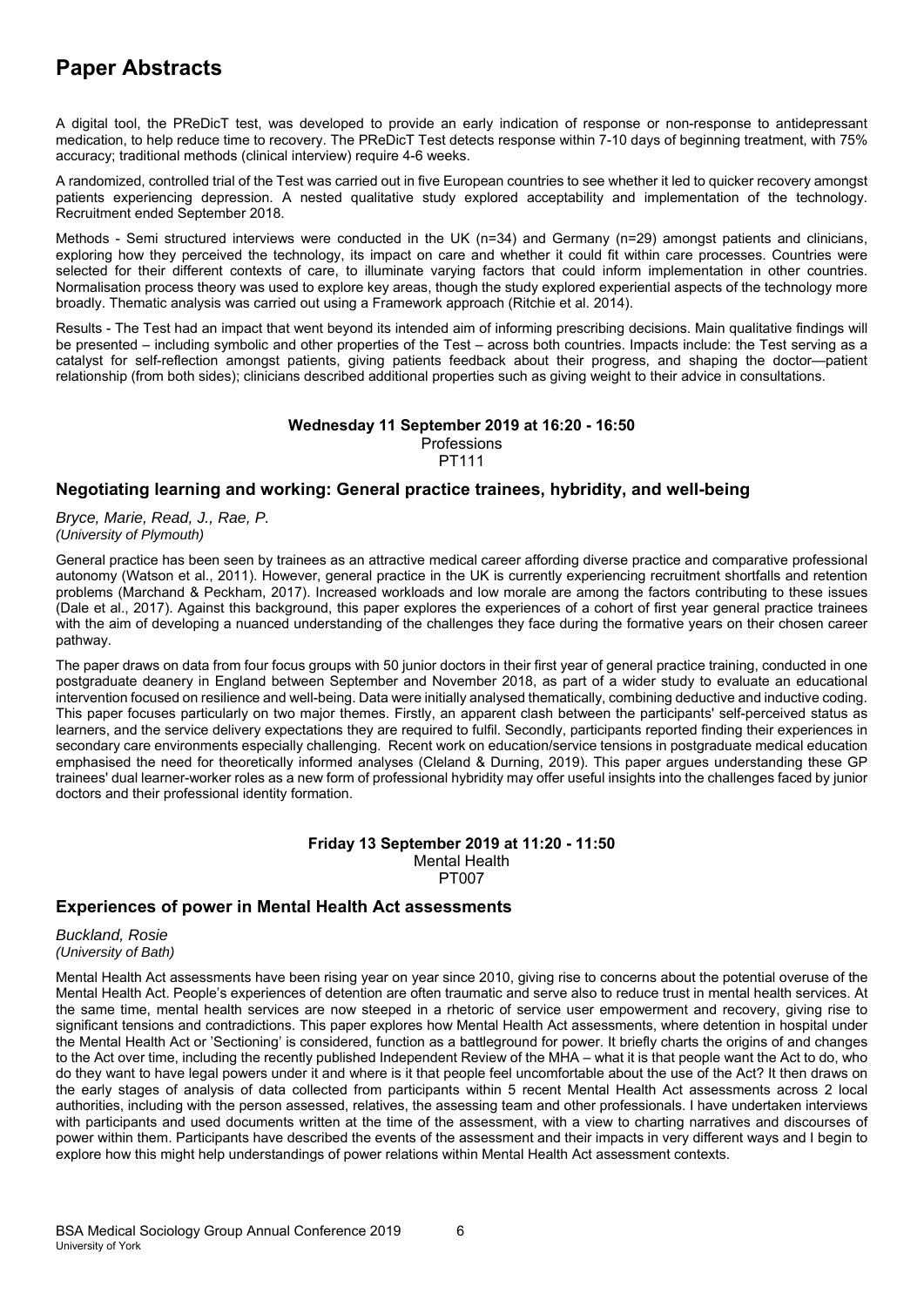### **Friday 13 September 2019 at 11:20 - 11:50**  Embodiment

James Hall

# **Visibility, passing and recognition: emplaced and embodied identities in the cystic fibrosis clinic**

*Buse, Christina, Nik Brown, Nettleton, S., Martin D., Lewis, A.* 

*(University of York)*

The identities and experiences of people living with cystic fibrosis (CF) have been explored in relation to biographical disruption and continuity, stigma and disclosure (Lowton and Gabe 2006, Nowakowski and Sumerau 2019). By following patient pathways through hospital buildings, we examine how encounters with the built environment are entangled with bodily dys-appearance (Leder 1990), and dynamics of recognition, passing and visibility (Goffman 1963, 1969). These processes are examined drawing on data from Pathways, Practices and Architectures (PARC), an AHRC funded study comparing three CF clinics, using visual and ethnographic methods. Patients describe CF as a condition that is not visible, making it easy to 'pass' in public spaces and difficult to recognise others with the condition. However, interactional 'moments' and aspects of the building prompted an awareness of bodily impairment and sense of visibility. Experiences of visibility and stigma were triggered by movements across thresholds of public and private, front stage and back stage spaces during patient journeys. Patients developed strategies of recognising others with CF, applying 'ways of knowing' and 'ways of seeing' that draw on tacit knowledge and embodied experiences. These dynamics are situated in a context where people with CF are segregated from one another to prevent cross infection, and the ability to identify and avoid others with CF is vital to keeping 'safe'.

### **Thursday 12 September 2019 at 14:35 - 15:05**

Healthcare Organisation James Hall

# **Resources, Relationships, and Roles: The Social Organisation of Medical Work Environments**

*Byrne, John Paul (Royal College of Physicians of Ireland (RCPI))*

Ireland faces a health workforce crisis marked by low workplace well-being and high rates of doctor emigration to the UK, Canada, and Australia. Recent studies have framed these discussions in terms of consequences for individual doctors or national health workforces. However, to address these high rates of emigration and work-strain, we need to better understand the factors and dynamics which shape doctors' experience of the medical work environment. The paper draws on 51 semi-structured interviews with doctors who had previously worked in Ireland and are now working in Australia, to show how the social organisation of medical work environments (relational hierarchies, staffing, and governance) shapes the practices and cultures experienced by hospital doctors. Providing a sociological account of medical work in different national settings, we present a framework which identifies the key components which socially organise medical work environments and illustrates how these features permeate medical practices and cultures via the resources, relationships, and role demands which constitute doctors' everyday experience of work. The social organisation of the hospital has implications for the well-being of both doctors and patients.

### **Thursday 12 September 2019 at 09:00 - 09:30**  Gender PT007

# **'If You Can Change Your Body… You Can Change Your Situation': Beefing-up, Slimming-down and the somatic self of Japanese men**

### *Castro-Vazquez, Genaro (Kansai Gaidai University)*

This paper presents data from an on-going research project on bodyweight control in contemporary Japan. Government statistics elicit the masculinisation of obesity, which has increased about 30 per cent among men aged between 40 and 60. Based on a set of two, semi-structured, individual interviews with 21 Japanese men aged between 25 and 57, from Tokyo and Osaka, this paper explores the rationale underneath their eating habits and engagement in physical exercise. Ten and eleven of the men identified themselves as 'beefy (maccho)' and 'slim-muscular man (hosomaccho)', respectively. The analysis of interview is grounded in symbolic interactionism and the construct of the somatic self—an individual thinking about, verbalising and making sense of lived embodying experiences that are socio-culturally and historically localised. 'Biopedagogy' (Harwood 2009), gender and emotion are three axes to grasp the participants' embodied experiences. Biopedagogy is underpinned by the consumption of dietary supplements, the concepts of Body Fat Index and 'healthism' (Crawford 1980), as well as the understanding that dieting+exercise=bodyweight control. The men champion the understanding of 'full-fledge man' to convey a form of hegemonic masculinity underpinned by the notions of perseverance and mulishness, to help the mind have the body under control, which tends to enlarge social inequality and discrimination that an obese/overweight self endures. Embodied emotionality for these men could be referred to by the construct of the 'male looking glass body' which mostly entails homosocial synergy at a 'bodybuilding habitus' (Monaghan 2001).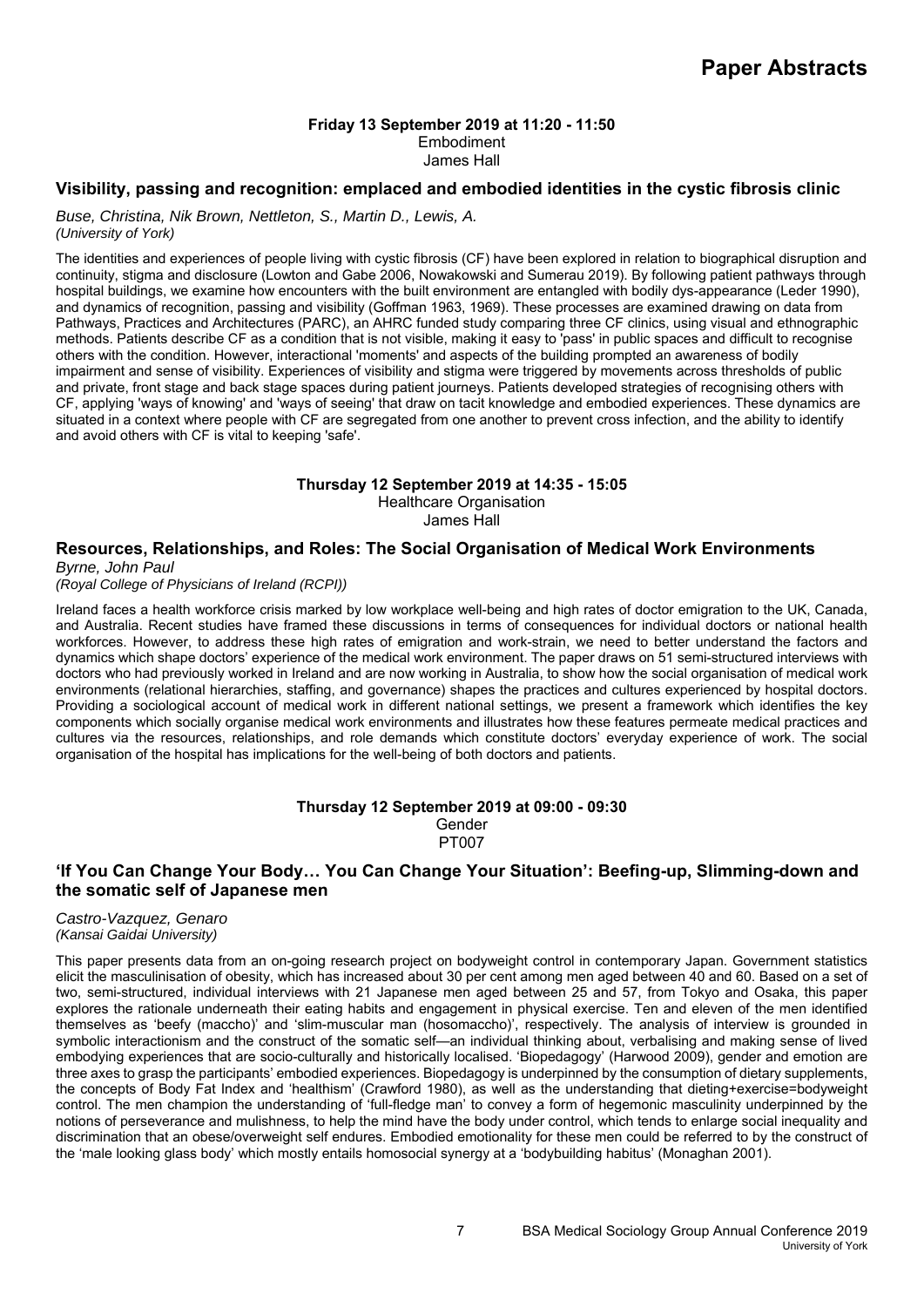### **Thursday 12 September 2019 at 09:00 - 09:30**  Critical PublicHealth **PL002**

# **Reducing harmful drinking through a football club health initiative: offering social alternatives as a public health prevention strategy**

### *Catterall, Emma, Larsen, J. A., Parvez, H. (Drinkaware)*

Background: Alcohol consumption globally represents the fifth largest single cause of premature mortality, loss of health and disability. In the UK, rates of alcohol-related deaths remain higher than 20?years ago, and two-thirds of these are men. The 45-64 age group contains a quarter of the population but accounts for half of all alcohol-related deaths. Midlife men regularly drinking over the low risk drinking guidelines rarely recognise a need to cut down – typically 'othering' the 'problem drinker'. Innovative ways of positively engaging men in health interventions are needed. Since 2017, the charity Drinkaware has partnered with Derby County FC to deliver alcohol education through their 12-month health programme.

Method: Data was routinely collected using a harmful drinking assessment tool (AUDIT-C) at the beginning of the programme and at follow-up every 3 months. Encouraged by the extremely positive results, observations and qualitative interviews are being carried out with programme participants and programme leaders during spring/summer 2019.

Results and discussion: At the end of 2018, the health programme counted 119 participants, of which 91 joined the programme in January or February 2018. Results for these 91 participants show a clear decrease in the number of participants drinking at increasing risk levels or above from 50 (55%) at the start to only 2 (2%) at the end of the 12-month programme. Based on observations and indepth interviews (currently ongoing), the experiences and reasons behind these results will be presented at the conference. Further potential for such alternative public health initiatives are discussed.

### **Thursday 12 September 2019 at 11:55 - 12:25 Citizenship** PT006

# **'Liquid life': stem cell transplants, temporality of cure and the politics of health in India**

### *Chattoo, Sangeeta (University of York)*

This paper analyses the social and ethical implications for a notion of (parental) care posed by the simultaneous framing of inherited blood disorders, within medicine and global public health policy, as both incurable and curable. Using data from a multi-sited ethnographic study of thalassaemia in India, the notion of therapeutic milieu is used to analyse how parents navigate risk and temporality of a life-saving and life-limiting regime of blood transfusions and chelation, and novel but life-threatening treatments such as stem cell transplants promising cure. A focus on families with minimal resources, against a backdrop of huge disparities in income and access to healthcare (within and between public and private sectors as well as urban and rural areas across India) poses a more serious and wider question for discussion. Hence, the paper concludes by asking: In what ways might state subsidy for expensive curative transplants (for a few) aimed at addressing such inequalities paradoxically, inscribe new (?) forms of inequities through bureaucratic norms about whose life is worth saving and who can be cured? Contrary to popular wisdom, such political/ policy interventions seem less driven by a simple logic of neoliberal economy, going against the grain of the logic of more pervasive, ongoing policies aimed at prevention (carrier screening and terminations); echoing different histories of the disease linked to practices and 'politics of life itself'.

### **Thursday 12 September 2019 at 11:20 - 11:50**  Lifecourse PX001

# **Frailty as a biographical disruption**

*Cluley, Victoria, Martin, G., Radnor, Z. (City, University of London)*

First conceptualised by Bury (1982), biographical disruption positions chronic illness as a major life disruption in which changes to body, self and resources occur. Since its conceptualisation, biographical disruption has been used widely in medical sociology to make sense of the experience of chronic illness. It has also been critiqued, expanded and rejected by numerous scholars. In this paper we argue that based on the developments of others, particularly Engman (2019) who refocuses biographical disruption's modernist origins to include an embodied perspective, biographical disruption can also be used to make sense of other disruptive health related experiences across a life course and is particularly useful for making sense of the ageing process. To do this we draw on the findings of 30 situated interviews with frail older people, relating their experiences of frailty to the concept of biographical disruption. We show that while frailty is not considered an illness, it is a chronic and health related life-course disruption that shares many similarities with the experience of chronic illness. We conclude that frailty is often experienced as a disruptive life event that is very much entwined with issues of stigma, identity and self.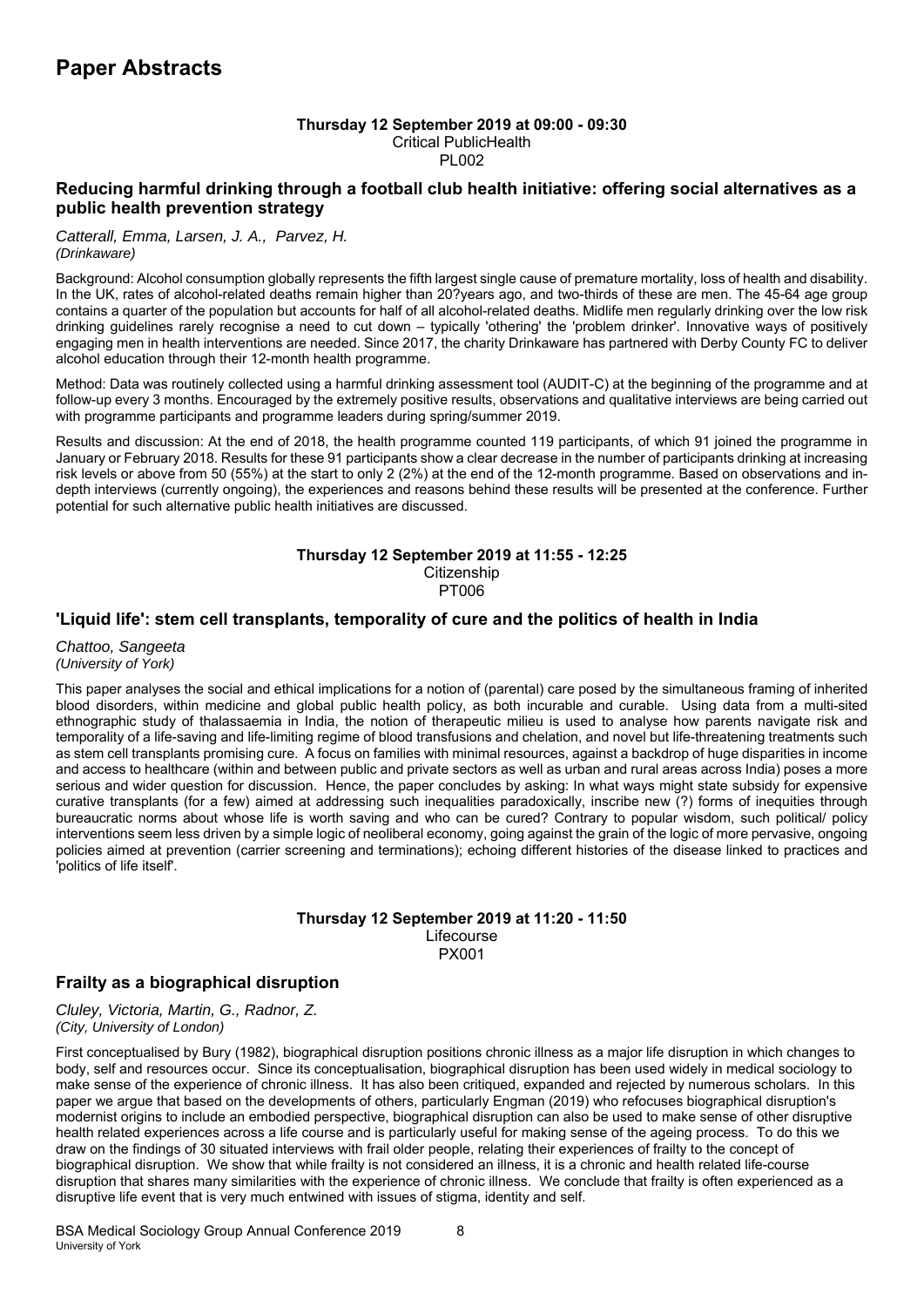### **Wednesday 11 September 2019 at 15:10 - 15:40**  Mental Health PT006

# **Exploring Stigma in the Mental Health Narratives of Autistic Young Adults**

*Coleman-Fountain, Edmund (Northumbria University)*

Recent social science scholarship on autism has sought to provide space in the broader field of autism research for a focus on relationality, power and inequality. This includes exploring the ways that autistic people experience social interactions, and how representations of autism shape everyday encounters. There is, in particular, growing evidence of how social interaction norms and negative representations create marginalization, societal othering, and inequalities for autistic people. Within this, there is an emerging understanding of the relationship that these experiences have to health inequalities in autism, including around mental health. Drawing on autistic young adults' mental health narratives, this paper will examine how the stigmatisation of differences related to autism shaped how the autistic young adults' reported issues of self and self-esteem. It draws on an NIHR funded study for which 19 autistic young adults aged 23 to 24 took part in in-depth qualitative interviews on managing their mental health. This paper will make deeper connections between autism research and sociology by exploring what Plummer refers to as intimate inequalities. By focusing on stratified relations of deference and disrespect as a feature of autistic people's everyday lives, the paper will explore a sociological framing of autistic people's experiences of mental health problems.

# **Friday 13 September 2019 at 10:45 - 11:15**

Critical Public Health PL001

# **Silos, visualised: The Tribes and Territories of Health Equity Research**

*Collyer, Taya (University of Edinburgh)*

Health Inequalities and Disparities Research (HIDR) is a rare example of a domain where social and natural scientists from multiple disciplines address similar scientific questions. While it is frequently asserted that public health is a multidisciplinary field, no study has systematically documented the blend of disciplines contributing to a public health specialism, and theories from SSK and STS which might illuminate the impact of disciplinary training on research about health have been scarcely applied.

I present early findings from my PhD project, which - using HIDR as a case study - aims to document disciplinary diversity and flesh out theoretical understandings of the ways in which researchers' training impacts the design, conduct and interpretation of research about health. Via bibliometric analysis (n= 29,212 papers) the field is mapped and eight discrete 'communities' detected. Disciplinary diversity is not uniform between communities, or across the field.

Qualitative interviews (n=43) with members of these communities suggests deep unity and disunity across disciplinary boundaries. Researchers express contrasting beliefs about the state of HIDR and science generally, which appear to stem from their original trainings. Tensions anticipated by the STS and SSK literatures are also evident in these data.

This research i) contributes to understandings of factors producing and sustaining academic 'silos' within public health ii) acts as a resource for HIDR researchers and funders wishing to diversify or expand their networks, and iii) empirically extends theoretical work asserting the powerful, enduring influence of scientific training.

## **Thursday 12 September 2019 at 11:20 - 11:50**  Methods PT111

# **Using creative writing as a method in medical sociology: Reflections from the field**

*Cooper, Harriet (University of East Anglia)*

In my qualitative research which seeks to characterise 'rights-based rehabilitation' from the perspective of service users with longterm physical or sensory impairments, the question of how to represent disabled people's voices is fundamental. As a social researcher with a doctorate in the humanities and an interest in life-writing, I wanted to see whether the use of creative writing as a data collection activity could both foreground the voices of the individuals who took part, and highlight something about rehabilitation experience that is not easily accessible via other qualitative methods. Could the creative writing process itself produce new insights for participants? Some researchers argue that the opportunity to write (instead of, for example, responding orally to interview questions) liberates participants from anxiously focussing on producing a 'truthful' account, allowing the meaning of an experience to emerge (see Leavy 2009; Barone and Eisner, 2012). Yet there are also questions about how to analyse the data that emerges via participants' writing.

This paper will explain how I approached these issues in my study, Rights-based Rehabilitation. The project has involved both conventional qualitative methods (semi-structured interviews and focus groups) and a creative writing group. This writing group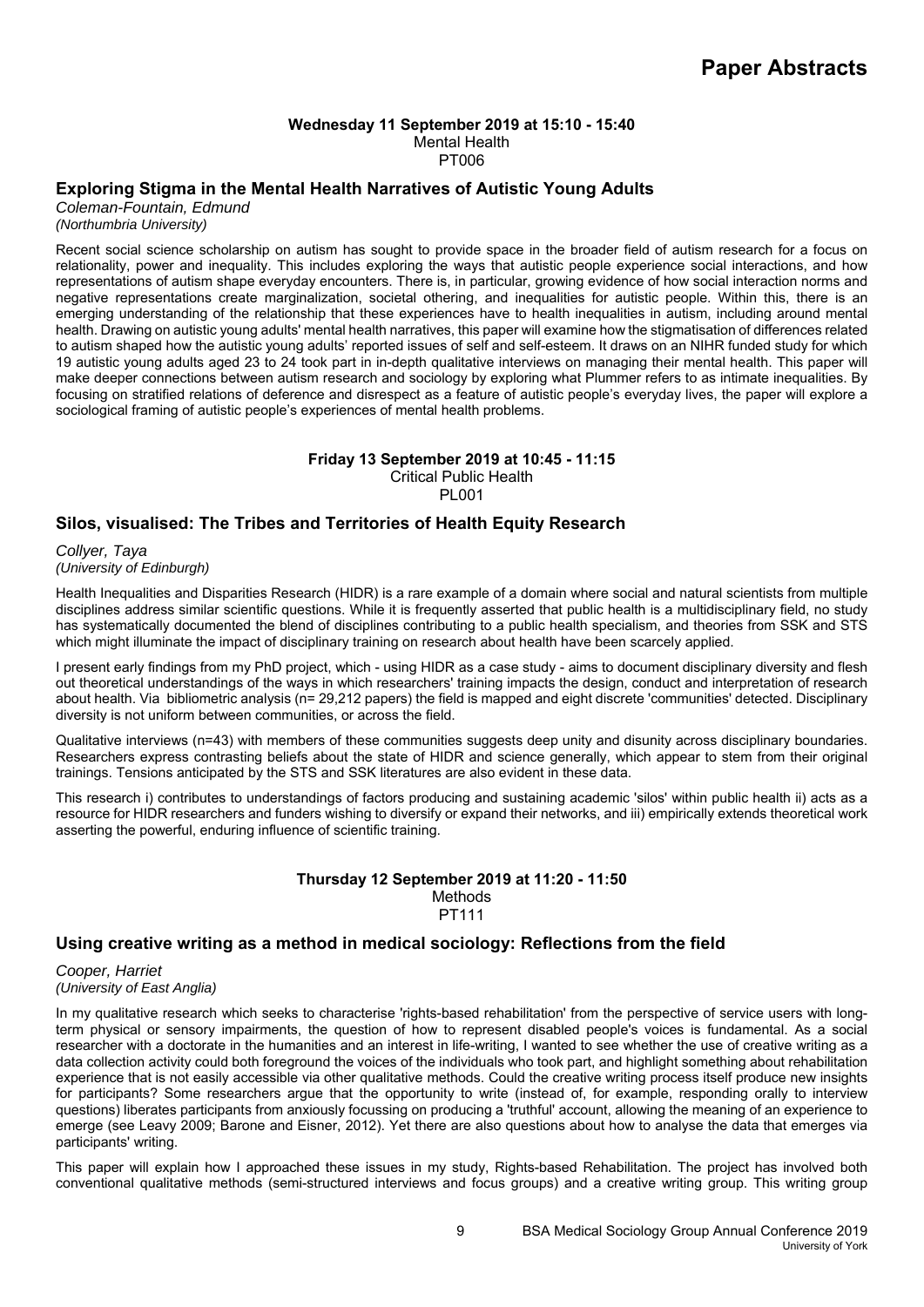included an exploratory workshop with structured writing tasks, and also a follow-up discussion meeting which was audio-recorded. Drawing on the transcripts and on my own reflective writing about the process, this paper will consider the productive possibilities of creative writing as a tool for exploring participants' lived experiences, as well as the methodological challenges associated with it.

#### **Wednesday 11 September 2019 at 14:35 - 15:05 Ethics**

James Hall

## **Making ethics (at) work: Understanding the practice of organ donation after circulatory death in the UK**

*Cooper, Jessie (City, University of London)*

Over the last 50 years, the global demand for transplantable organs has led to diverse measures to increase supplies of these resources. One such effort has involved reviving controlled organ Donation after Circulatory Death (DCD). In the UK, DCD was reintroduced in 2008 and now makes up 39% of all deceased organ donation. Yet, despite contributing to increased donor rates, the resurgence of DCD has become the focus of bioethical controversy, since it necessitates intervening in the care of dying patients to obtain quality donor organs. Transplant policy responses to these concerns have generated legal and ethical guidelines to address uncertainties around DCD, producing claims that the UK has 'overcome' its ethical challenge. In contrast, using data from an ethnographic study on health professionals' experiences of DCD, I argue that ethics in DCD go beyond abstract directives for practice and, instead, are composed and dealt with as a practical-organisational problem. To do this, I show how ethics get (re)constructed and negotiated in the course of everyday practices involved in DCD, to encompass concerns around: dignified dying, the welfare of potential donor families, organisational resourcing, and tensions between the role of caring for patients and for potential donors. In so doing, I argue for the expansion of ethics in DCD, and for acknowledgement of the work done by health professionals to ensure the process is acceptable, not only for potential donors and their families, but also for their own role in caring for patients at the end of life.

### **Wednesday 11 September 2019 at 13:25 - 13:55**  Professions PT111

# **Pestle and Mortal: Re-professionalisation and the Death of Community Pharmacy in the UK**

*Cooper, Richard (University of Sheffield)*

Community pharmacy has been an easy target of negative sociological scrutiny over the years. Often linked to its commercial base, it has been considered an incomplete profession, without sufficient transformative control over its social object, the medicine, and threatened, like many occupations, from technological advances and de-professionalisation. However, its perceived ease of access and public visibility, has made it an enduring - if ultimately unsuccessful - focus of policy initiatives over the past half century. This paper builds on previous sociological insights and argues that these remain prescient and the future of UK community pharmacy is a bleak one. Proposals to re-professionalise community pharmacy encroach on existing health and public health roles that other health professionals already undertake; these are, however, more a desperate bid for survival, than a credible bid to challenge medical dominance. Such re-professionalisation also has spatial and clinical implications which move the community pharmacy role away from its defining place, into suggested medical practice sites and clinic-based activities, that existing 'clinical pharmacist' roles already occupy. The increasing corporatisation of UK community pharmacy, with post-Fordian mass dispensing processes reduces the need for patients to visit community pharmacies. Finally, new roles linked to medication reviews and adherence and health promotion interventions may be considered negatively as forms of surveillance and resisted. Community pharmacy now arguably represents a professional palimpsest, effaced with new roles that all but remove what is previously was.

### **Wednesday 11 September 2019 at 16:20 - 16:50**

Lifecourse PT007

# **Re-thinking egg donation in Europe: expanding practice, extending boundaries.**

*Coveney, Catherine, Hudson, N., Herbrand, C., Provoost, V., LaFuente, S., Weis, C., Pavone, V. (Loughborough University)*

The expansion of the use of donor eggs in fertility treatment has been exponential. Whilst the majority of egg donation historically took place in the US, donor eggs are used in over 56, 000 cycles of fertility treatment per year in Europe and a number of European egg donation 'hubs' have emerged, for example in Spain and Cyprus. Growth in the use of donor eggs in part reflects a changing profile amongst users of assisted reproductive technologies, including growing numbers of older women, male same sex couples, and those at risk from genetic conditions. An increasing number of egg donor 'intermediaries' such as egg banks and agencies have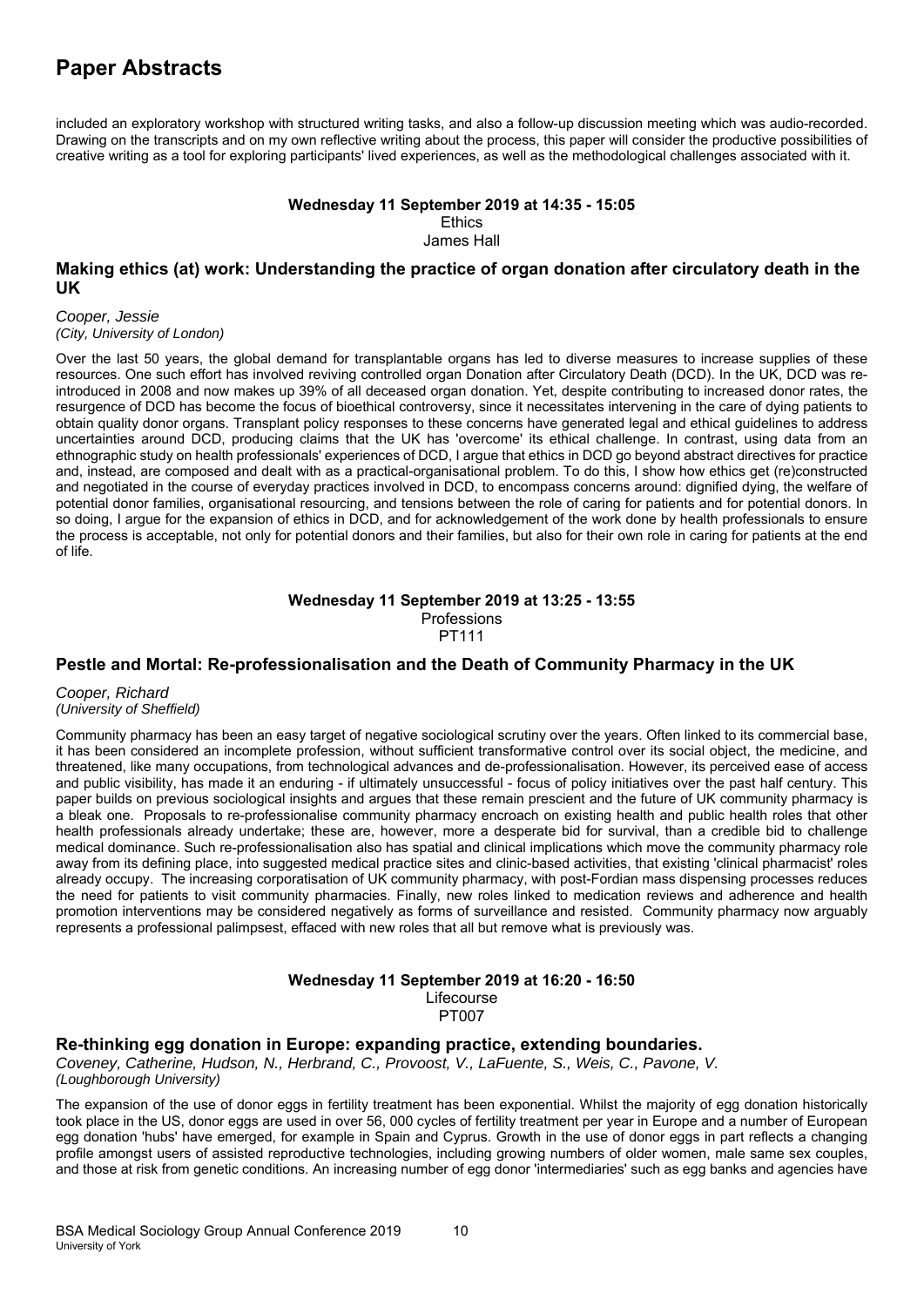also emerged in the European context, reflecting a general shift towards an increasingly commercialised landscape around fertility treatment provision. Despite these changes, few studies have specifically considered their implications.

Drawing on an ESRC-funded study on the economic, political and moral configuration of egg donation in the UK, Spain and Belgium, we suggest that changes in the ways egg donation is provided in the European context are worthy of increased attention. Data from policy mapping and interviews with policy stakeholders and professionals illustrate significant shifts in professional and commercial practice. These changes are reshaping the intersubjective, political and social boundaries involved in egg donation in novel and complex ways. We suggest that the expansion and diversification of its use has implications for the policy and regulation of egg donation the European context.

#### **Thursday 12 September 2019 at 11:20 - 11:50**  Critical Public Health PL002

## **Avoiding patients' health concerns in preventative healthcare: Findings from ethnographic analysis of NHS Health Checks in general practice**

*Cupit, Caroline, Armstrong, N., Martin, G. (University of Leicester)*

Over recent years, general practice policymaking in England has increasingly focused on preventative care, and the problem of 'engaging' or 'motivating' patients to make changes to unhealthy behaviours. This paper is based on observations of NHS Health Checks supported by interviews with healthcare professionals and patients, conducted as part of an institutional ethnography (Smith 2005) of cardiovascular disease prevention in general practice. Using institutional ethnography's theoretical approach to analysing people's 'work', I highlight what happened during Health Checks. I show that, as healthcare professionals worked through the Health Check's electronic template, they both 'opened up' patients' lives and lifestyles to scrutiny, whilst also placing strict limits on the support they were able to provide and using various techniques to avoid 'social issues'. They systematically inhibited meaningful discussion of the underlying issues surfaced by lifestyle questioning, whilst focusing on quickly and efficiently diagnosing and treating risk conditions. It was healthcare professionals (not patients) who appeared to 'disengage'.

I highlight how healthcare professionals' preventative care work (including their apparent lack of interest in patients' own health concerns) is organised within the institutional structures of preventative healthcare. Economic models, orientated towards demonstrating measurable reductions in the burden of disease, determine the length of Health Check appointments, the competencies of staff who routinely deliver them, and the types of preventative work which should be included (and omitted).

### **Wednesday 11 September 2019 at 15:45 - 16:15**  CAMS PL002

### **Translation and negotiation of complementary and alternative medicine (CAM) in the European union**

*Danell, Jenny-Ann (Umeå University)*

This paper focus on how complementary and alternative medicine (CAM) is translated and negotiated politically. Although CAM treatments are widely used and has gained increased acceptance they are often considered unscientific, risky, and put in contrast to established medicine. The aim of this paper is to analyze how different actors (such as politicians, interest organizations, legislators) translate and negotiate CAM in two interrelated political contexts; the European commission and the European parliament. How are boundaries of CAM established? What are defined as political problems? What goals or solutions are offered? What is mobilized and enrolled? Empirically is this paper based on written documents from the EU commission and parliament, from the early 1990s to 2018. The documents are analyzed with an actor network approach. The preliminary results indicate that CAM is established negatively, often in terms of non-conventional medicine, but that the boundaries are unclear. In the EU commission there are three main translations of CAM, focusing on public health and health prevention, professional activities, and CAM as commodities. The last translation is dominating in the EU parliament. Some of the recurrent political problems focus on unfair competition, patient security, and lack of holistic perspectives in public health care. The translations includes, to varying extent, mobilization of widespread use of CAM, ideals on free markets and individual choices, evidence based medicine, and enrolment of named researchers, specific studies, and organizations such as WHO. However, the translations also indicate controversies on scientific and professional legitimacy, as well as substantial national differences.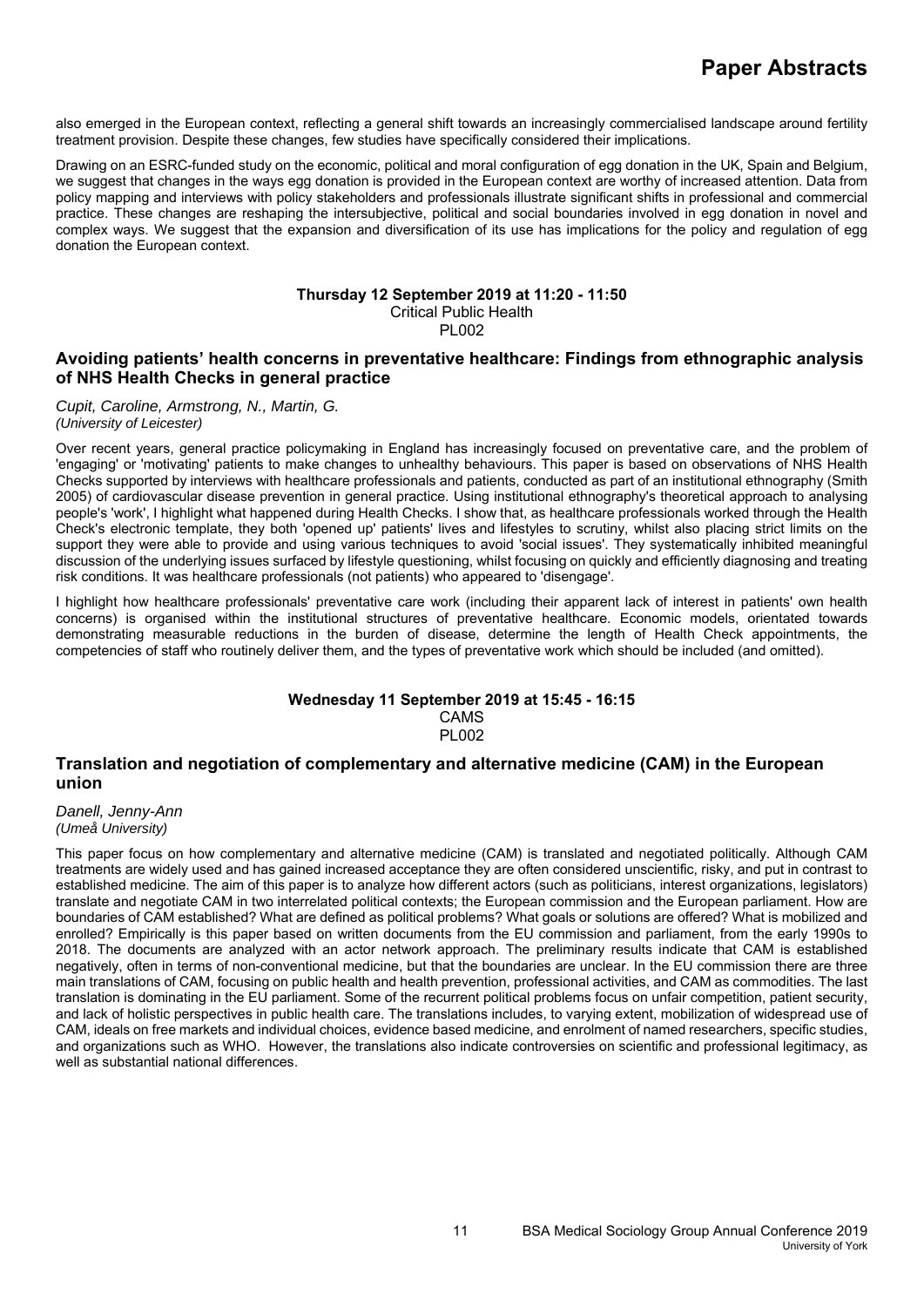### **Thursday 12 September 2019 at 14:35 - 15:05**  Methods PT111

## **Who is actually 'hard to reach'? Becoming a response-able researcher with people who use drugs**

### *Dennis, Fay (Goldsmiths, University of London)*

'Hard to reach' is an unfortunate term that is still used in some areas of medical sociology to describe populations or participants who cannot be recruited and studied through traditional means, often due to marginalization or stigma. But rather than challenging these forces, the term implies that there is something inherently unavailable, difficult or despondent about these research subjects and perhaps, even, in some way to blame. This presentation seeks to spin this concept on its head and ask: what if it is us who are hard to reach? And thus, how can we become more approach-able or relate-able? Drawing on Donna Haraway's (extended by Karen Barad) concept of response-ability, perhaps it is us as researchers and our current methodologies that mean we cannot respond to these (participants') different ways of being and knowing. I will present initial findings from my current research project with people who use drugs (a so-called hard to reach population) that has experimented with method as a way of becoming more response-able to modes of being with drugs that are otherwise excluded by powerful discourses of addiction. Through creative body-mapping workshops and ethnographic work at a theatre company, I attune to bodily, affective, relational, non-verbal and non-cognitive experiences of using drugs. I will explore how making ourselves available to different ways of being can challenge and put at risk our well-trodden research practices that privilege the individual, rational and verbal, and what new kinds of relationality, care and politics it might foster.

#### **Wednesday 11 September 2019 at 15:45 - 16:05 Professions** PT111

# **The gender wage gap in the nursing occupations- a cohort study**

*Dietrich, Hans* 

*(Institute for Employment Research (IAB))*

The gender wage gap in nursing occupations is well documented (Munch/Dietrich 2019). Less addressed is the question, which mechanisms contribute to the occurrence and persistence of the gender wage gap. This paper follows graduates from nursing training in Germany, who finished their education in 2006, till 2016. In this period the gender wage gap increased from an initial wage gap of 2% immediately after graduation to 12% in 2016. We employ register data from the social security system, which cover the whole employment career and deliver daily precise information on income. We test two mechanism. A first one is the mechanism of selection of nurses into different institutions (type of hospital, region, occupational specialty). A second one is mobility of nurses within the nursing occupation. A third one addresses exit options (e.g. to health management), which improves bargaining power of nurses. These mechanisms shape the gender specific distribution of wages. The paper presents empirical evidence and discusses possible theoretical explanations

#### **Thursday 12 September 2019 at 10:10 - 10:40**  Gender PT007

# **GPs acting as street level diplomats when supporting women with FGM in the context of recent English policy**

### D*ixon, Sharon, Hinton, L., Griffiths, F., Ziebland, S.*

*(Nuffield Department of Primary Care Health Sciences, University of Oxford (1), Warwick Medical School, University of Warwick (2))*

Problem: Female Genital Mutilation (FGM) is all procedures which intentionally harm or alter the female genitalia for non-medical reasons. In 2015, new reporting duties were introduced, applicable to GPs in England, including a mandatory reporting duty, and an FGM Enhanced Dataset. Our PPI work identified exploring potential impacts of these duties on trust in healthcare as a research priority.

Approach: Qualitative semi-structured interview study with GPs using a fictional scenario about managing FGM. We spoke to 17 GPs, from five cities, including those who saw FGM often, rarely or never.

Findings: Drawing on the concepts of street-level bureaucracy (Lipsky 2010) and street-level diplomacy (Gale 2017), we consider the tensions that GPs experience when caring for women with FGM, and the strategies they adopted to manage these. Consultations with women with FGM were experienced as complex, potentially stressful, and relatively unfamiliar. Challenges GPs identified included how to raise the topic of FGM, balancing caring for the woman with the needs of her family, coding FGM into GP records and managing their reporting requirements. These tensions can be understood in the context of Lipsky's "essential paradox" where front-line practitioners must balance delivering policy requirements and individualised care. Strategies GPs identified to manage these tensions, included "diplomatic" skills to develop trusting relationships.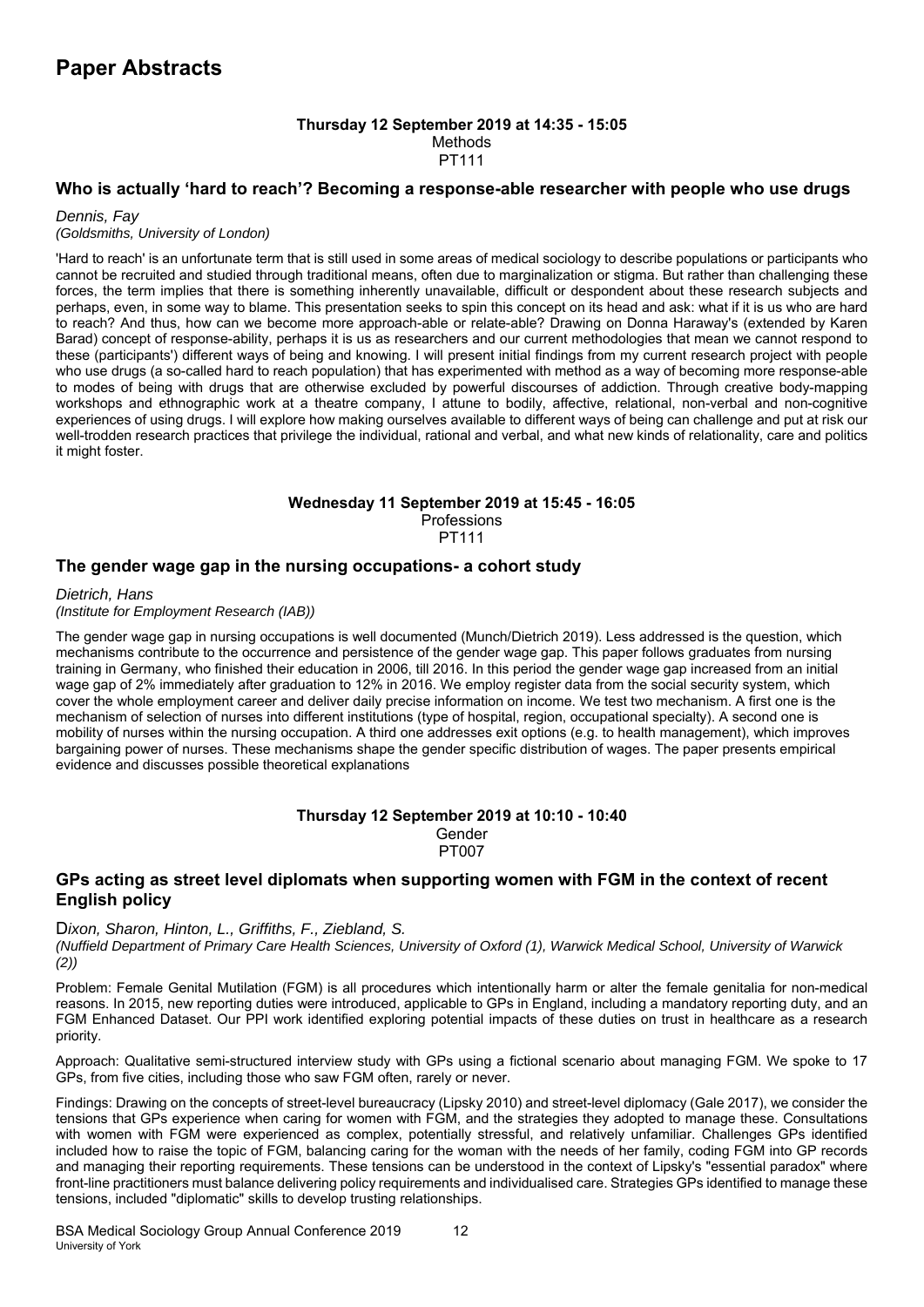Consequences: Relationships with GPs are challenged by mandated reporting requirements, including for behaviours with the potential for harm. The tensions evident around FGM are likely to affect other areas of current and proposed mandated reporting, with consequences for trust in healthcare.

### **Thursday 12 September 2019 at 15:10 - 15:40**  Methods PT111

# **Public and private accounts of help-seeking: a challenge to our beliefs about research methods suited to the investigation of sensitive topics**

*Dobson, Christina, Rusell, A., Brown, S., Rubin, G. (Newcastle University)*

Drawing upon research into the symptomatic experiences and consultation behaviours of people with symptoms of cancer, we consider the role of two research methods in the presentation of people's accounts of help-seeking. This study found consistent discrepancies in the length of the patient interval (time from symptom onset to first consultation), as presented by participants in questionnaire and interview accounts. We initially expected the interviewees to present more socially acceptable accounts of 'early presentation', because of social deference, and for questionnaire respondents to report longer accounts of help-seeking, because of the security of anonymity afforded through the questionnaire. However, our data showed the opposite to be the case. We draw upon the concepts of 'public and private accounts' and 'frontstage and backstage performances' to explain these discrepant accounts and consider the implications of this finding for help-seeking research.

#### **Thursday 12 September 2019 at 11:55 - 12:25 STS** PL005

### **Emergence, governance and ownership: shaping the experimental space of 3D bioprinting**

*Faulkner, Alex, Bicudo, E., Li, P. (University of Sussex)*

The governance of emerging scientific and technological fields remains a perennial policy problem. Examples of 'regulatory lag' abound, countered by attempts at 'anticipatory regulation' and a growing interest in 'adaptive governance'. In this context, we outline recent and current developments in the field of 3D bioprinting – the use of 3D printers to engineer living tissues with potential therapeutic properties. We demonstrate the early emergence of the technology, investigating both the hardware of printers, software applications for the process, biomaterials developments, and the clinical applications envisaged. We contrast on the one hand ownership and value dynamics of commercialisation and standardisation, set against on the other hand inventive experimentation and open source licensing amongst the multidisciplinary research teams involving themselves in the field. We present anticipatory analysis of governance issues such as the interface of medical device and Advanced Therapy Medicinal Product regulatory regimes (in the EU/UK) and consider liability governance issues for healthcare systems and their actors. The paper draws on a range of ESRC and Leverhulme Trust projects and other research, basing the presentation on quantitative trend and content analysis of publications in international bibliographic databases, fieldwork interviews in research centres in Brazil and the UK in both entrepreneurial and academic institutional settings, and associated legal/regulatory analysis of this apparently emerging field.

### **Thursday 12 September 2019 at 11:55 - 12:25**  Health Policy PT103

### **The rise of system leadership discourse: the case of Health and Wellbeing Boards in UK public health**

*Finn, Rachael, Hunter, D. Visram, S., Perkins, N. Forrester, A., Adams, L. Gosling, J. (University of Sheffield)*

Recent health policy discourse positions leadership as a panacea for addressing the complex challenges of health care organisation, its performative effects extending to an increasing proportion of staff as agents of policy within distributed, collective models (Martin and Learmonth, 2012; Martin et al, 2015). Building on these arguments, we examine the ascendance of system leadership within health policy discourse (Kings Fund, 2015), aligned with government agendas for system reconfiguration to overcome institutional fragmentation through emphasis on collective agency and identification with 'the health of the whole' (Senge et al, 2015). Moving beyond romanticised rhetoric to examine the realities of system leadership, we focus on Health and Wellbeing Boards (HWBs) - key element of public health reform (Health and Social Care Act, 2012) – as illuminative. Positioned as system leaders, HWBs are charged with integrated working across organisational boundaries to reducing health inequalities and improving population health. Drawing on in-depth qualitative interviews with members within four HWBs, our findings point to varied local negotiation and enactment of the system leadership role against a backdrop of austerity and wider, competing institutional mandates. These responses have different but ultimately limited effects on the salience of organisational interests, dominance of NHS agendas and associated medicalised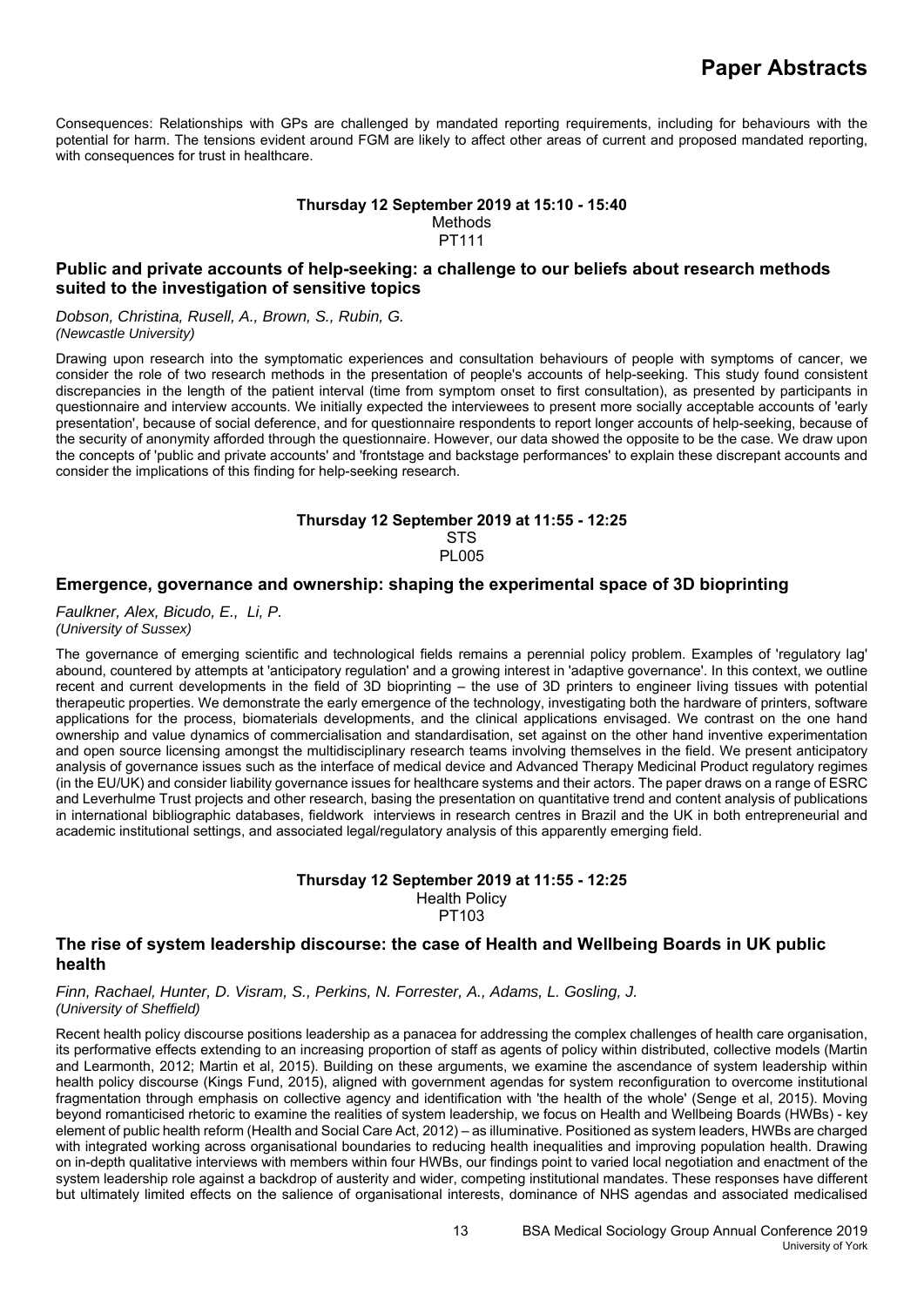constructions of notions of 'public health'. We argue that without an associated shift in resource and alignment of wider policy to support HWBs, their role as system leaders is limited to a discursive appeal and their potential for transformative effects on population health not realised.

#### **Thursday 12 September 2019 at 14:00 - 14:30 STS** PL005

### **'Ingestible Event Markers' and Relationships of Care in the Era of Digital Mental Health**

*Flore, Jacinthe (RMIT University)*

In November 2017, the Federal Drugs Administration in the United States approved Abilify MyCite (aripiprazole), the first pharmaceutical embedded with a digital ingestion tracking system, also known as an 'Ingestible Event Marker'. Abilify MyCite marks a profound turn in digital mental health. In addition to the chemical compound swallowed as part of treatment for a mental illness diagnosis, the person now ingests a sensor, wears a patch, has access to an app on a smartphone, and has the option to connect supporters and health practitioners to an online website. Treatment, in other words, is part of an intricate network of chemicals, technology, apps, and non-human and human actors. It enacts a complex web of socio-material and socio-technical relations. The approval of the first 'digital antipsychotic' signals a new era of digital mental health which promises to change in unpredictable ways how we understand diagnosis, treatment, monitoring and recovery, as well as ideas of individual responsibility, subjectivity and indeed mental health itself. Using Abilify MyCite as a case study, this paper explores how digital technology can potentially transform relationships of care between psychiatrists and other mental health practitioners and mental health service users. Deploying a framework that draws from science and technology studies, the paper more broadly examines the questions raised by digital mental health, particularly in relation to technology, care and subjectivity. Dr Jacinthe Flore is a Vice-Chancellor's Postdoctoral Research Fellow at RMIT University, Melbourne, Australia. Her first monograph 'A genealogy of sexuality in Western psychiatry' is forthcoming with Palgrave Macmillan.

### **Thursday 12 September 2019 at 14:35 - 15:05 Theory** PL002

# **Health, class and matter: the materiality of health disparities**

*Fox, Nick (University of Huddersfield)*

The materialist thread within health sociology represented by authors including Peter Townsend, Vicente Navarro, Lesley Doyal suggested a powerful social class gradient on a range of health measures (Scambler, 2012). More recently, Bourdieu's post-Weberian approach to social class has become prominent in sociology. He complemented the 'economic capital' of Marxist analysis with 'symbolic' capitals such as 'social' and 'cultural'. This scholarship spawned studies such as the BBC Great British Class Survey (Savage et al, 2013), which generated inductively seven social classes defined by volumes and combinations of economic and symbolic capitals. However, studies that explore associations between such groupings and health inequalities paint a contradictory picture of the effects of symbolic capital upon health (Abel and Frolich, 2012; Christensen and Carpiano, 2014; Villalonga-Olive and Kawachi, 2017). In this paper I shall suggest that this emphasis upon symbolic capital has regrettably shifted attention away from the effects of materiality upon health. Rather than asserting a return to a historical materialist sociology of class, I argue for a new materialist re-focusing upon the interactions between humans and a very wide range of non-human matter, including the natural and built environment, workplaces, schools, hospitals and other institutions, public and private transport, consumer goods, animals, food and technologies. I will illustrate the impacts of non-human matter upon health in different class positionings. This analysis suggests that materiality rather than symbolic capitals are of greater significance in the production of both social class divisions and health disparities.

### **Friday 13 September 2019 at 10:10 - 10:40 STS** PL005

# **Users in the NHS**

*Fuzesi, Peter (Lancaster University)*

Since the early 2000's there have been increasingly loud voices calling for technologies specifically designed for elderly and disabled people. Underpinning these discourses, on the one hand, the image of accelerating technological change that often affords transformative power for technological artefacts. On the other, demographical changes and service provision for groups of elderly and disabled people are increasingly framed as an additional challenge for the welfare state. In a fantasy of a perfect fix, these discourses coalesce into the twin figures of health/care technologies and patient/users.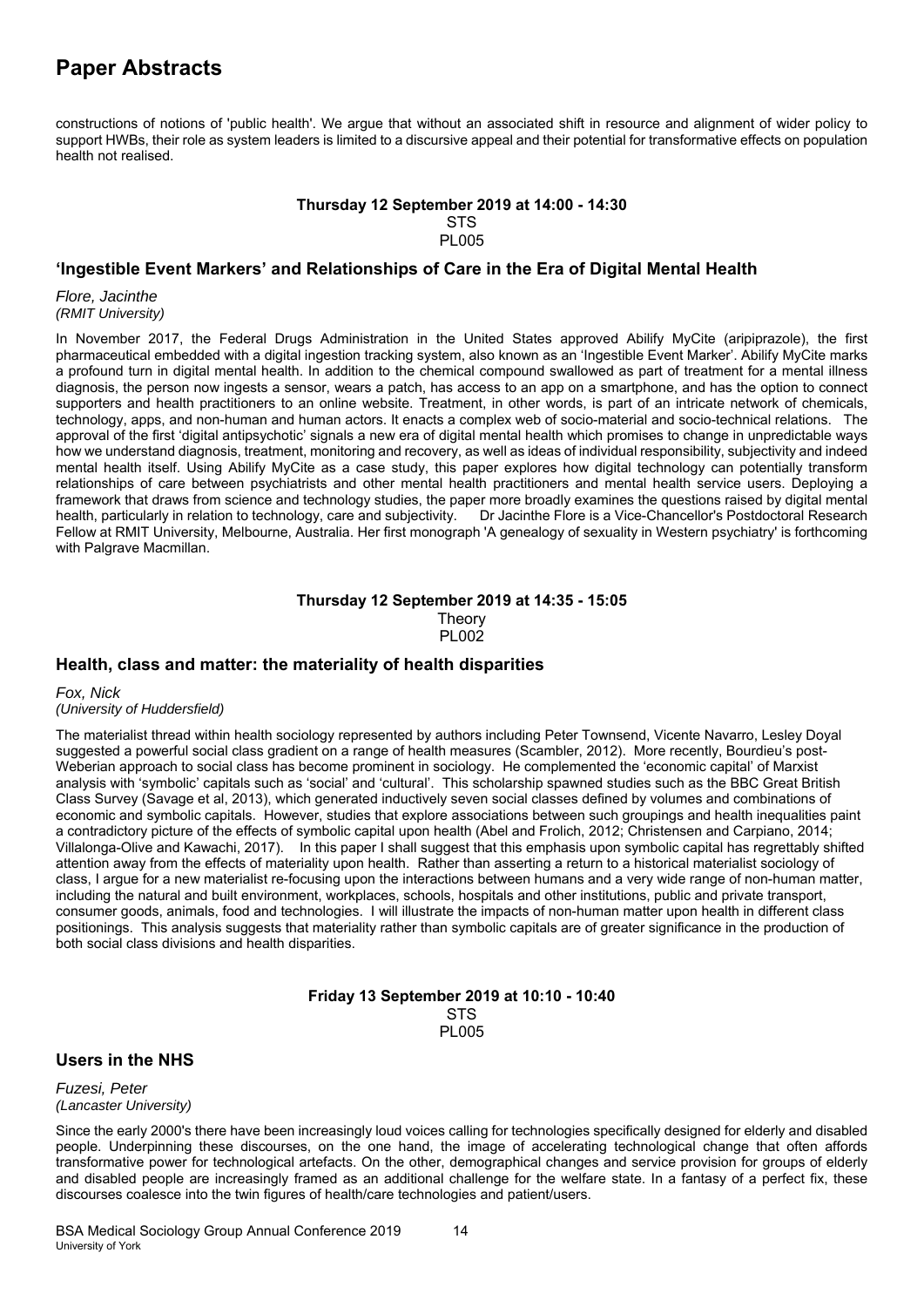My presentation looks at a partial aspect of technology use, to trace how design, use and technological devices transform when they settle into practices in the National Health Service. I draw on ethnographic fieldwork material at a Specialised Assistive Technology Centre in the North of England to explore a number of design practices and services aimed at accommodating a wide range of differently abled users.

Following use and technologies highlight how implicit assumptions and expectations about users are unsettled and transform at these new contexts, and queries what relations held them in place at first at other sites. I focus on two types of displacements: first, those that concern the nondisabled individual subject, a figure that NHS patients are increasingly expected to inhabit in imagined public health futures. Second, I attend to the ways the figures of users and devices, initially rooted in imaginaries of acceleration, progress and markets, are to be re-imagined in contexts of public health provision and ongoing care.

#### **Friday 13 September 2019 at 11:55 - 12:25 Experiences**

PT006

# **'Prep Is A Chemical Condom': Narratives Of Pre-Exposure Prophylaxis For HIV Among Barebackers And Bugchasers**

### *Garcia Iglesias, Jaime*

### *(The University of Manchester)*

PrEP, a daily drug regime which helps prevent HIV infection even if exposed to the virus, has caused a cultural groundswell in the gay community with its potential to prevent HIV and its problematic medicalization of the HIV-negative body (Dean 2015, Feliciantonio 2017). This paper looks at the impact of PrEP among barebackers, who fetishize unprotected sex, and bugchasers, who fetishize HIV infection. While PrEP has been conceptualized as an effective HIV-prevention tool by mainstream media and the 'gay community', little to no empirical work is available on how barebackers and bugchasers use PrEP and interact with the medical authorities providing it. Over the past year, I have conducted over fifteen in-depth interviews with barebackers bugchasers and analysed hundreds of online messages to explore how these men access, consume or reject PrEP. This paper sustains that barebackers' and bugchasers' perceptions of PrEP are fluid and varied: whereas some see it as a last-barrier against HIV infection, others consider it to be an obstacle for intimacy. Even more so, whereas current research focuses on the process of starting PrEP, participants in my research found abandoning PrEP to be a much more symbolic act, whereby they would be truly experiencing freedom from medicalized sex. Overall, this paper theorises these narratives and contextualises them within larger dynamics of sexual and public health, presenting alternative significations and challenging stable narratives of PrEP. In so doing, I open new avenues for research regarding PrEP and proposes points of action for future public health interventions.

### **Thursday 12 September 2019 at 10:10 - 10:40 Citienship** PT006

# **'….Definitely me against big brother': Promoting collective critical reflection on public involvement as a 'knowledge space'.**

### *Gibson, Andrew, Welsman, J. (University of West England)*

Increasingly, citizens are challenging scientific expertise relating to health. In the resulting interactions between scientific, professional and 'lay' knowledge, traditional boundaries of expertise blur and new 'knowledge spaces' are formed. These interactions are frequently fractious but, using the example of public involvement in health research as our example, we suggest that these knowledge spaces have the potential to provide a more holistic perspective on complex problems. Drawing on sociological theory we previously proposed a theoretical framework for analysing the nature of knowledge spaces. In this paper we apply the framework to an analysis of public involvement in health research agenda setting.

Traditionally, research agendas have been set by academics and only fairly recently has the importance of involving the public been recognised. The NIHR Peninsula CLAHRC has helped to pioneer involvement in research agenda setting. On two occasions, two years apart, the authors ran and subsequently evaluated public involvement in the research prioritisation process, using a participatory workshop, as described by Gibson et al., (2017). Our key findings were that: 1) improving the 'quality' of public involvement did not necessarily improve participants' experience of the process 2) over the two years public contributors became more divergent in their views of their experience 3) participants appeared to become more aware of the forces influencing the setting of research agendas. We conclude that the workshops created an opportunity for public contributors and involvement practitioners to reflect on their work and question the boundaries of the knowledge space they operate within.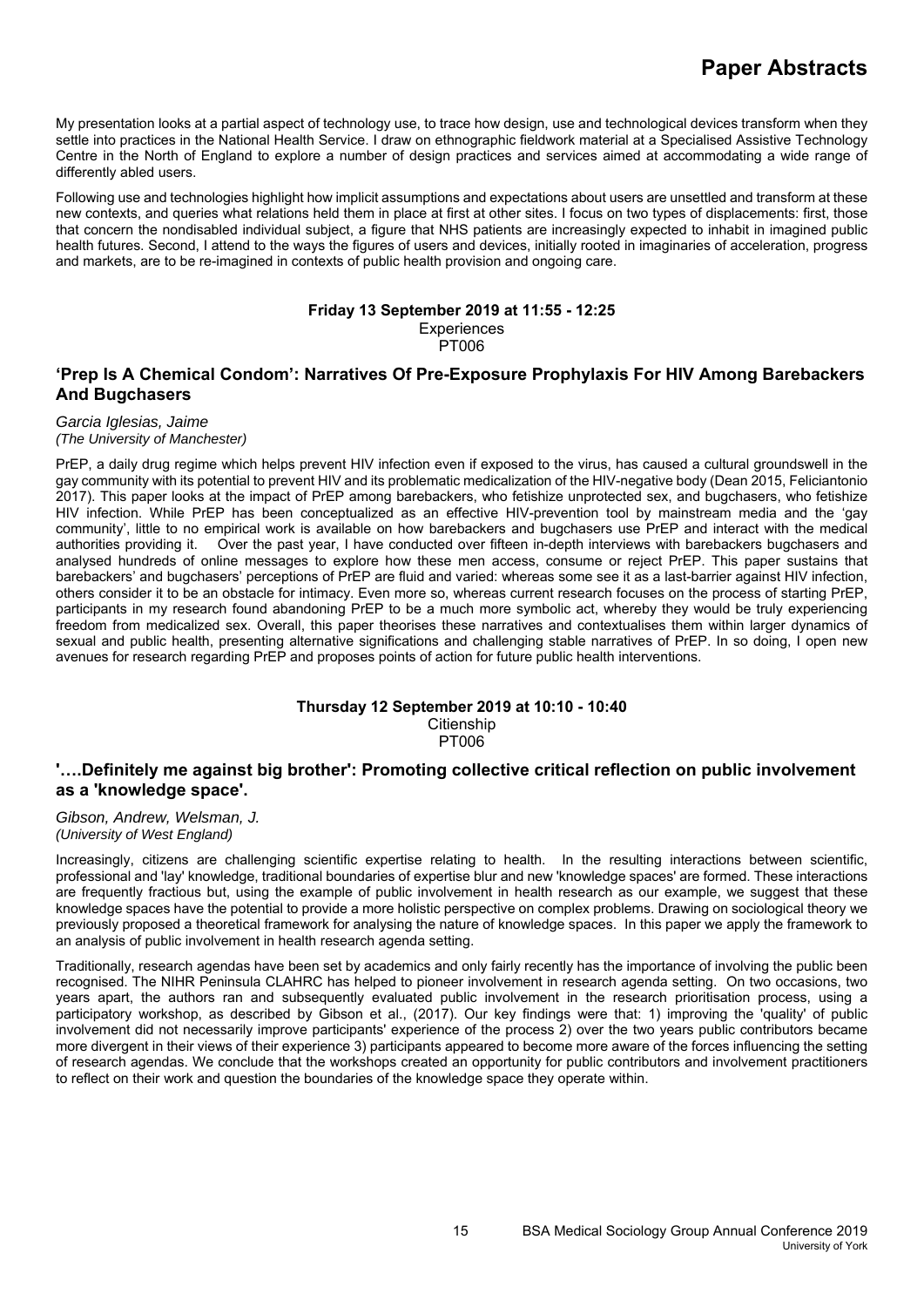# **Friday 13 September 2019 at 11:55 - 12:25**

Critical Public Health

PL001

### **Making sense of the new 'public health insurgency': politics, governance and science in England.**

#### *Gibson, Barry, G, Lowery, M. Flinders, (University of Sheffield)*

Public health has been criticised for acting as a new form of technocratic control (Porter, 2006). This paper seeks to examine such claims through a theoretically informed discussion of changes in the status of Public Health in England since 2010. The role of Public Health in England has been transformed to the extent that in some localities there is now an incipient 'public health insurgency' against the social determinants of health. Scientific knowledge is being mobilised within local decision making bodies for population health, with resulting implications for the relationship between public health, science and democracy. This paper will compare and contrast two case studies of public health policy formation (obesity in children and water fluoridation) within this new configuration. The paper asks if Luhmann's theory of social systems can help make sense of the emerging relationship between localised policy networks, science, politics and democracy. The paper explores the dynamics at work in the policy development process, suggesting that the location of public health in local politics may overcome the democratic deficit associated with public health in functionally differentiated societies. In such arrangements the efficiency of public administration can be tempered with interactions between elected officials in local governance networks and public health networks. The paper explores the degree to which such arrangements might be tested when universalist policies such as water fluoridation are pursued and suggests potential remedies to overcome resulting deficits.

### **Thursday 12 September 2019 at 09:35 - 10:05 Inequalities** PL001

### **Life form and health inequalities**

*Gjernes, Trude (Nord university)*

Finnmark county in northern Norway has been overrepresented with health problems for many years. Mortality and morbidity rates have been higher compared to the rest of Norway. Differences also exist within the county. In a Sami inland municipality women live longer than Norwegian women in general and in a coastal municipality with mostly Norwegian inhabitants, males live shorter than Norwegian men in general. Earlier research has indicated that the population in Finnmark had more and more serious health problems than the rest of the country because of their ways of living. They had more social problems, less healthy diets, smoked more, and exercised less. The population in Finnmark is now more similar to the rest of the population in the country with regard to risk behavior; nevertheless, the difference in health remains. In this paper we use a qualitative approach to explore inhabitants' involvement in construction and reconstruction of life forms and living conditions with a potential to affect their health conditions. We focus on to what degree the population are concerned about the differences in health, and what they do to change their situation. The study focuses on medically known risk factors, and on contextual and structural factors, such as material conditions, work conditions, cultural dispositions, and social integration that may cause or influence these inequalities. Data come from ethnographic fieldwork in three municipalities. The theoretical framework is influenced by pragmatist approaches. This is a work in progress.

### **Thursday 12 September 2019 at 09:00 - 09:30**  Pharmaceuticals PL006

# **Using Burden of Treatment Theory to explore the 'medicines work' of people with complex polypharmacy regimes**

*Grant, Aileen, MacLure K, Gallacher K, Dreischulte T, Mair A, Stewart D (Robert Gordon University)*

With an aging population there are increasing numbers of people self-managing multiple morbidities, their healthcare and complex medication regimes (polypharmacy). The more conditions a person has the more medications they are likely to be prescribed, medications can interact creating side-effects and more medications are then prescribed for those interactions resulting in increased 'medicines work'. The risk of medication-related problems increases with each drug prescribed and those with more conditions experience more treatment burden and lower quality of life. People with multiple morbidities receiving complex polypharmacy regimes (defined as 10 or more medicines) are often elderly and frail. The physical and emotional impacts of their diseases and the sideeffects of medications can impact on their functioning, well-being and ability to effectively self-manage their 'medicines work'. So managing their polypharmacy can often be extended to their family and social networks.

The dimensions of patient's work in managing multiple morbidities is increasingly being investigated with research to-date identifying polypharmacy as an onerous burden. Yet the work for patients in self-managing their complex polypharmacy has yet to receive much sociological attention. Attention to the 'medicines work' of self-managing complex polypharmacy is needed to better understand how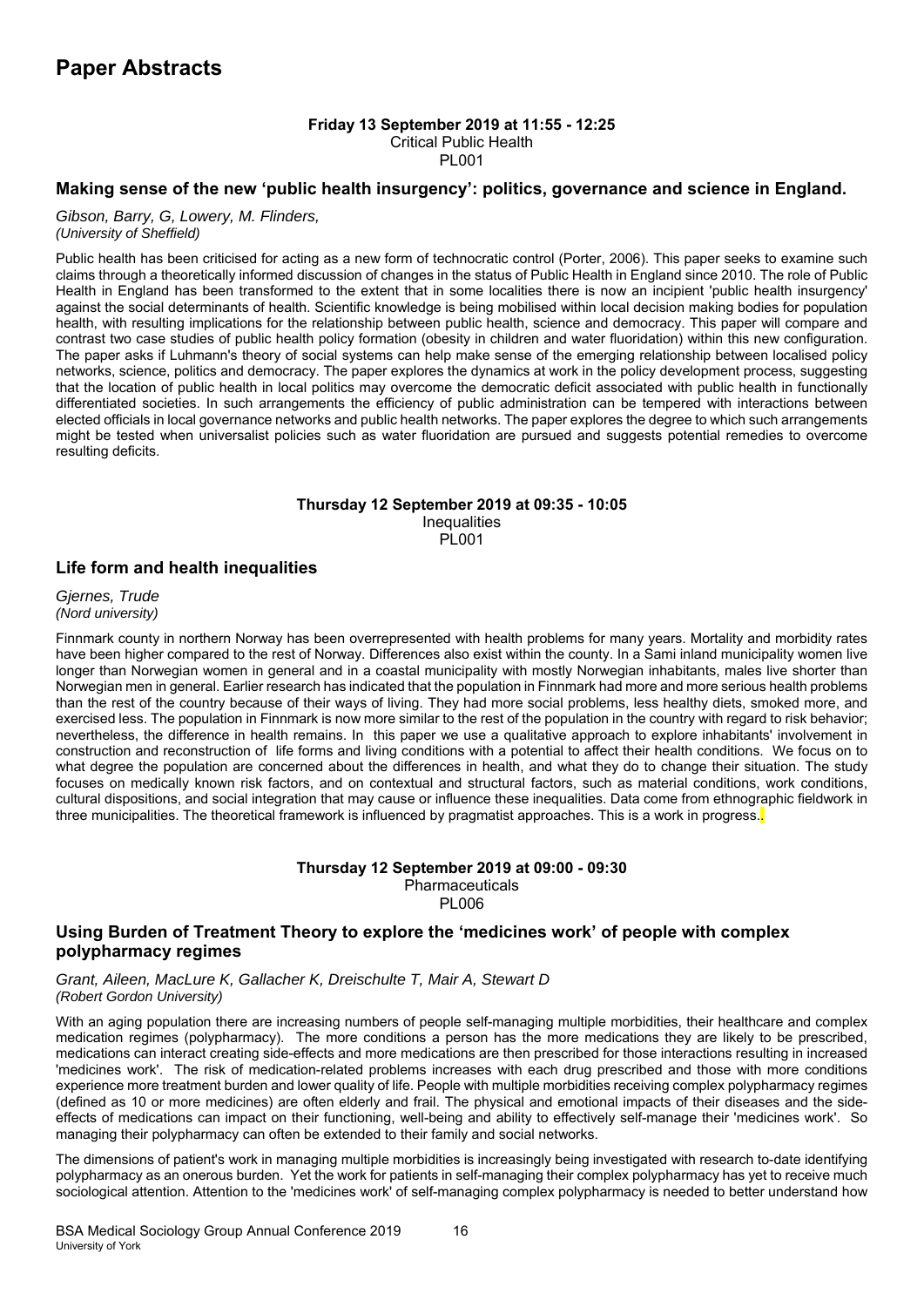the burden impacts on patients' everyday life, their agency and capacity to self-manage, the resources and support networks they utilise and their strategies for (un)intentional non-adherence and (non-)compliance. This paper will present the findings from longitudinal diary interviews with 10 patients with complex polypharmacy exploring their experiences of self-managing their 'medicines work' using Burden of Treatment theory.

### **Thursday 12 September 2019 at 11:20 - 11:50**  Screening and Diagnosis James Hall

## **Political sociology and healthcare reorganization: a tale of four major healthcare reforms.**

*Greener, Ian (University of Strathclyde)*

This paper compares, using the strategic-relational view of politics (Hay, 2002 , Jessop, 2008 , 2015), four major healthcare reforms in the US and UK, to explore what they tell us about social relations, power and health policy change. Comparing the cases of the failed attempt to reform healthcare in the US under the Clinton administration, and the more successful attempt by Obama, it considers the relationship between key policy actors in the US and the form of government there to explore why Obama succeeded where Clinton did not (Gordon, 2009 , Skocpol, 1997 , Tuohy, 1999 , 2018). It then moves to England, comparing the 1989 and 2010 government's attempts at putting in place market-based reorganisation in the UK, where both sets of changes (eventually) became law, but both also appear to have struggled significantly in implementation (Timmins, 2012 , Tuohy, 2018). It asks what these two reorganisation attempts, surely the most significant since the founding of the NHS in 1948, tell us about health care reorganisation in the UK. Finally, the lessons from each pair of case studies are compared, in their respective contexts, to see what they can tell us about the balance between policymakers, the medical profession, the private sector, the public and the general form of policymaking in each country.

**Thursday 12 September 2019 at 11:55 - 12:25** 

Lifecourse (Pecha Kucha)

PT007

### **Big Birthas: unpacking 'choice' for pregnant women with a high-BMI**

*Greenfield, Mari, Marshal, A.* 

### *(University of Hull)*

What does it mean to be labelled as having a high-BMI whilst pregnant? How does this label affect women's experiences of navigating maternity services? This presentation is based on a novel user-led Citizen Science collaboration between Big Birthas (peer information and support service) and Parenting Science Gang (Wellcome Trust funded user-led citizen science project). 161 parents designed, undertook and analysed the research, examining the experiences of women who had given birth in the UK at least twice, with the most recent birth being within the previous three years, and whose recorded booking-in BMI was >29. Semi-structured surveys were returned from 20 participants, and were thematically analysed. The results described complex journeys, where interactions with healthcare professionals revolved around conversations of BMI-related risks to the exclusion of other factors, and ignored other events of the pregnancies. Women experienced these conversations as a tool used to enforce their compliance with a medicalised labour and birth, rather than an experience of being given information to enable the woman to make choices. The most commonly reported risk discussion was manual handling, irrespective of woman's actual weight. Women also reported disrespectful and shaming language from healthcare professionals, and conflict if they asserted a decision that was not in line with the healthcare professional's views. This led some women to decline care that they actually wanted, or avoid attending appointments, to avoid conflict or denial of choice; a consequence which was particularly apparent when we examined how those women chose to approach their second pregnancies.

# **Thursday 12 September 2019 at 10:10 - 10:40**

Screening and Diagnosis

James Hall

# **Biological citizenship and Sexual health: Exploring Self-testing knowledge, attitudes and practices among the LGBT+ Community in Greater Manchester.**

#### *Hammond, Natalie, Duffy, D. (Manchester Metropolitan University)*

Self-testing for sexual health is a practice of biological citizenship and it is argued there is now a moral obligation to protect oneself and wider society (Banda, 2015). Sexual health self-testing is increasingly being utilised for sexual health screening alongside other more traditional methods of clinic-based screening and diagnosis. HIV screening specifically is being hailed as part of efforts to tackle the persistent number of new HIV diagnoses and to assist with ending ongoing transmissions. This paper reports on a 'work in progress' study focused on self-testing and the LGBT+ community in Greater Manchester (in collaboration with the LGBT Foundation).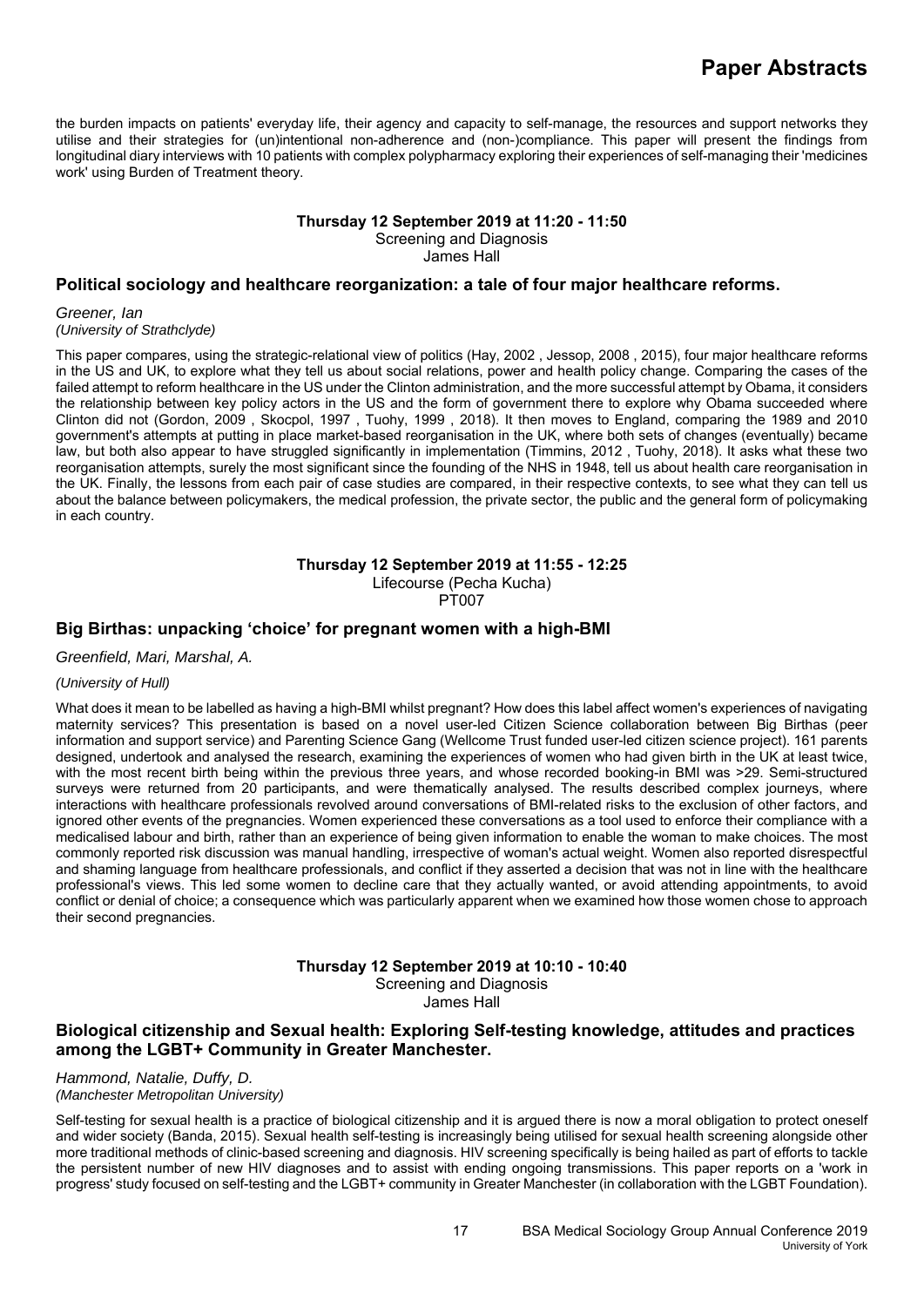Data generated thus far indicates a gap between knowledge of self-testing and engagement. This presentation will discuss our emerging findings in relation to broader debates about intimacies of care, the feel of technologies in sexual health self-testing and biological citizenship (Rose, 2007; Rose and Novas, 2003).

# **Thursday 12 September 2019 at 11:55 - 12:25**  Critical Public Health

**PL002** 

## **Unruly Bodies: Examining resistant bodies and hysteresis in health interventions**

*Hanckel, Benjamin, Milton, S., Judith Green, J. (King's College London)*

In this paper we bring together two diverse case studies of complex health interventions in England to examine how resistant bodies are conceptualised and made through professional practices within those interventions. The first case study is of The Daily Mile, an intervention delivered by teachers aiming to increase physical activity in schools. The second is an intervention aiming to increase the accuracy of referral for developmental dysplasia of the hip in infants in primary care. Drawing on observations, field notes, and narratives from participants of the interventions, we focus on how resistance to the interventions surfaces and is conceptualised. Discursively evoked, these include: teachers who do not participate in implementation framed as having particular types of resistant, un-moving reluctant bodies; and, in the second case study, the GPs' imagination of the infant body as multifaceted and relational, versus the orthopaedic infant body (discrete, anatomical parts), framed as resistant to the intervention. We show how discourses of resistance are framed through the imagination of different, 'right' and/or 'wrong' bodies. Our findings show how boundaries of body possibilities are framed through the intervention, and the professional fields in which bodies are located. Using the Bourdieusian concept of hysteresis, we show how health interventions draw attention to and shape the changing nature of, and interaction between, professional fields and bodies. Health interventions are important spaces in which to explore the hysteresis effect, to better understand resistance and its productive potential, and to critically explore the role health interventions play in marginalising particular bodies.

### **Friday 13 September 2019 at 12:30 - 13:00**

Health Service Delivery

PL001

### **Considerations of dignity and the medical waste stockpiling scandal**

*Hanna, Esmee, Robert, G. (De Montfort University)*

In light of the recent UK controversy regarding failures in medical waste disposal and the stockpiling of waste, including body parts, the appropriate handling of human tissue has been subject to increased scrutiny (Carding et al., 2018). Whilst this scandal has evoked concern regarding procurement and supply chain issues within the NHS, as well as possible health and safety risks from such a 'stockpile', the dignity of those patients' whose body parts who are implicated in this controversy have been less widely considered (Hanna, 2018). In this paper we utilise the concept of dignity to consider the ethics of disposal of amputated limbs. Limbs provide a useful case study for exploration of this topic, as whilst the management and disposal of human tissue has been subject to greater scrutiny and discussion in recent years, the disposal of limbs often remains absent from such discourses.

We draw on Foster's (2014) work on dignity, in order to argue that a dignity framework provides a useful means for the consideration of the disposal of limbs after amputation. Such a framework may, we contend, be difficult to reconcile with the logic of business and the 'biovalue' of medical waste in an era of increasing privatisation of services and highly competitive tendering processes. However, utilising dignity as a concept within our understandings of medical waste could facilitate a more patient centred approach towards disposal in the case of amputated limbs and herald better practices to help mitigate future stockpiling incidences.

#### **Friday 13 September 2019 at 12:30 - 13:00**  Risk PL002

# **Emotional responses and professional consequences: Perceptions of uncertainty and risk amongst care home staff involved in the 'risk work' of resident hospital transfers**

*Harrad, Fawn, Armstrong, N., Williams, C. (University of Leicester)*

For some care home residents a transfer to hospital carries limited benefit yet significant risk of iatrogenic illness, physical and cognitive decline. International literature suggests that some transfers may be initiated 'inappropriately', without the expectation of an improved quality of life or clinical outcome (Arendts et al., 2013). For example, where transfers are initiated to avoid litigation (Dwyer et al., 2015). A sociological understanding of this complex phenomenon could shape better services for care home residents and reduce the number of 'inappropriate' transfers.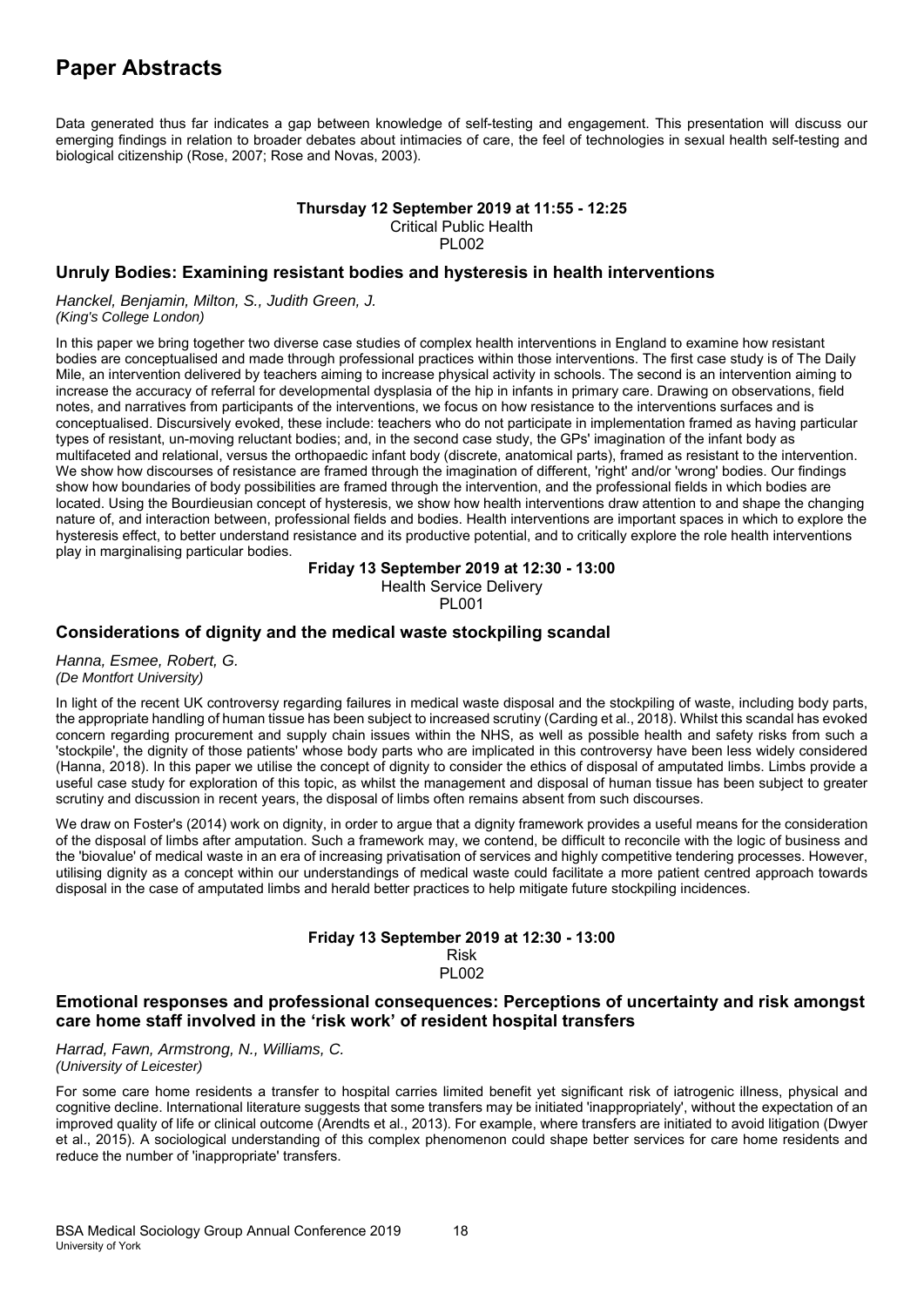Semi-structured interviews were carried out with 30 members of care home staff across six theoretically sampled care homes. Discussions covered personal experience of being involved in resident transfers and reflection on a number of vignettes. Interviews were transcribed and analysed using the constant comparative method.

The complex and multifaceted decision-making process was often surrounded by uncertainty and could be conceptualised as 'risk work' (Gale et al., 2016). Risk work comprises three interwoven components; risk knowledge, risk interventions, and social relations (Brown and Gale, 2018). Therefore, consideration will be given to how staff assess and conceptualise risk during transfer decisions, the practices that staff undertake to minimize and mitigate against different forms of risk and the way in which staff care for residents within situations that are laden with risk and uncertainty.

The results provide a novel contribution to research surrounding hospital transfers from care homes by drawing on the sociological concept of risk work to understand the experiences of care home staff involved in transfer decisions.

### **Thursday 12 September 2019 at 15:10 - 15:40**

Health Care Organisations

James Hall

# **Patient and public engagement and involvement in clinical commissioning; socio-material pedagogies of partnership**

*Hatfield, Debbie, Ferns, G., Aranda, K., Flaherty, B. (Brighton and Sussex Medical School)*

Clinical Commissioning Groups (CCGs) are now required to involve service users (patients and carers) and the public. Engagement and partnership working with service users is an imperative for health care organisations and the evolving Sustainability and Transformation Partnerships (STPs).

Two CCGs were studied using a focused ethnography to explore service user engagement practices in the process of strategic clinical commissioning. Research questions related to working in partnership and engagement and involvement practices. Focus groups, observations, artefacts and face-to-face interviews involved service users, lay representatives on CCG Governing Bodies and GP clinical commissioning Leads.

Four sets of situated learning practices were identified as CCGs evolved to align with partnership working requirements for commissioning; trust, leadership, learning and partnership. A practice theory lens offered new insights with respect to the sociomaterial aspects of the situated learning. Wenger's work on communities/landscapes of practice enabled a deeper analysis of the data examining participation, materiality, competence, boundary encounters and meanings; and clarified the visible and hidden practices shaping patient and public engagement and involvement (PPEI) in two CCGs.

Research on PPEI in commissioning is very limited, and particularly its associated socio-material context. The entangled and distributed quality of PPEI was found to be influenced by identification with present and past communities of practice and specific boundary encounters. Enablers, constrainers and pre-requisites for PPEI in clinical commissioning were identified and a conceptual map devised for both examining and developing learning and practice.

### **Thursday 12 September 2019 at 14:00 - 14:30**

Health Care Organisations

James Hall

# **Patients' conceptualisations of responsibility for healthcare: A typology for understanding differing attributions in the context of patient safety**

*Heavey, Emily, Waring, J., Aoife De Brún, A., Dawson, P., Scott, J. (University of Huddersfield)*

Despite the ongoing emphasis in medical sociology on patient experience, there is little understanding of how they experience and conceptualise responsibility in care settings. This absence is striking, given the current emphasis on engaging patients as active participants in their own healthcare. Understanding whether and how patients perceive and accept this responsibility is a vital step in encouraging engagement and - of equal importance - mitigating an absence of engagement.

This paper examines how patients conceptualise responsibility for their healthcare and make sense of the complex boundaries between patient and professional roles. Focusing on the specific case of patient safety, narrative methods were used to analyse semi-structured interviews with 28 patients recently discharged from hospital in England. Patients told stories about their own and others' experiences in the hospital setting, including experiences of being or feeling safe and experiences of harm or risk. These stories variously attributed responsibility to staff, to patients, and to both groups.

We present a typology of attribution, which demonstrates that these attributions are informed by two dimensions of responsibility: basis and contingency. The basis of responsibility is the reason for holding an individual or group responsible. The contingency of responsibility is the extent to which that attribution is contextually situated. The paper contributes to knowledge about responsibility in complex organisational environments, and offers a set of conceptual tools for exploring patients' understanding of responsibility in such contexts. There are implications for addressing patient engagement in care, within and beyond the field of patient safety.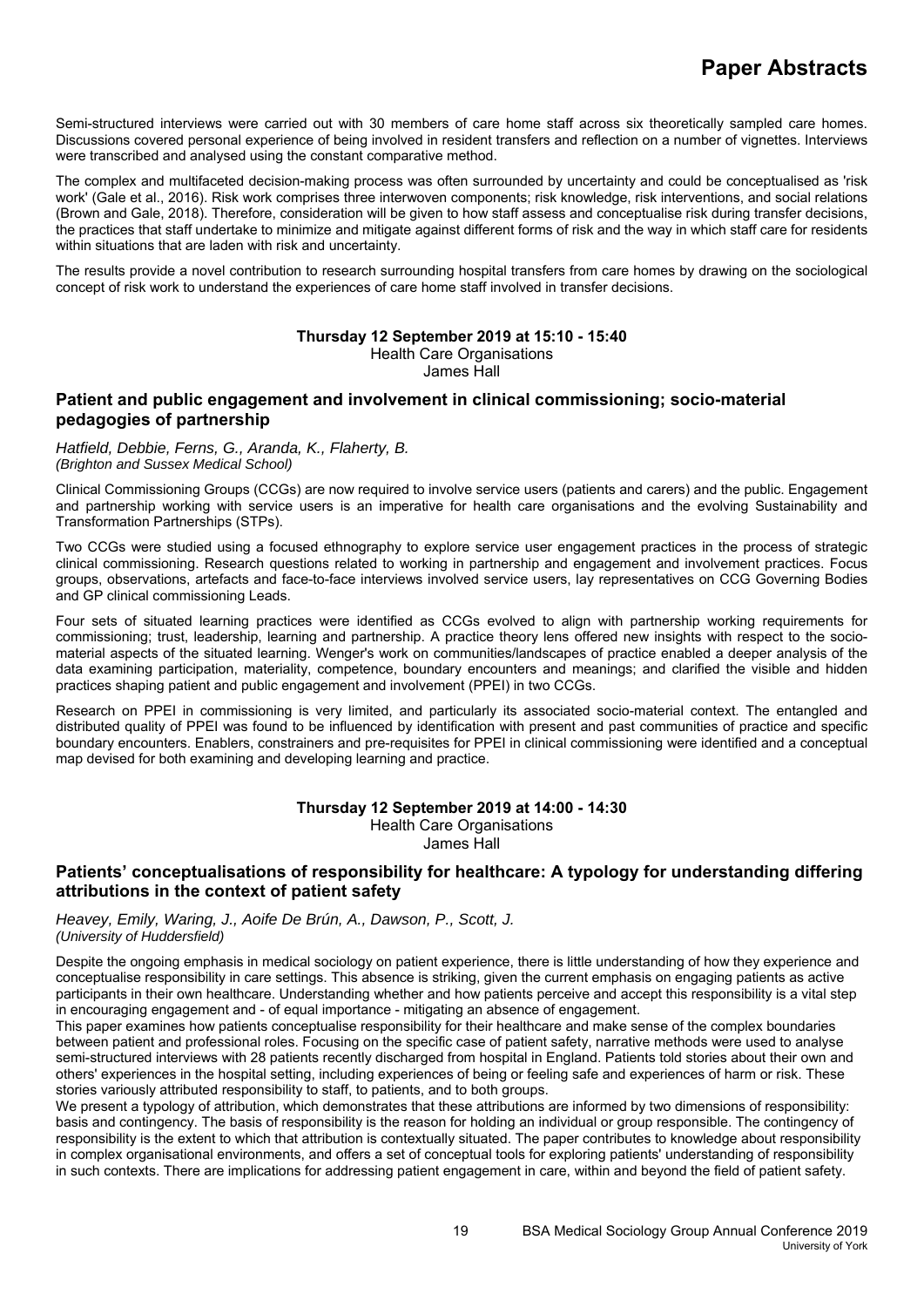### **Wednesday 11 September 2019 at 14:35 - 15:05**  Lifecourse PX001

### **'We were able to keep her at home and we weren't scared of uncontrollable pain'; carer administered medications in the last days of life.**

*Hendry, Annie, Wright, S., Hiscock, J., Poolman, M., Roberts, J., Wilkinson, C. (Bangor University)*

This paper explores the accounts of lay carers who have cared for a loved one at home during the last days of life. Many people nearing the end of life express a wish to die at home; the fulfilment of these wishes often depends on the ability of a lay carer to support them at home during this difficult and emotional time. Healthcare professionals are often required to visit those dying at home to give medications for pain, agitation, and noisy breathing. The waiting times for healthcare professionals to arrive, particularly out of hours, may be long and distressing for those involved.

In this study, lay carers were trained to give medications to their loved ones at the end of life. In depth interviews were conducted with carers in their homes and analysed using Interpretive Phenomenological Analysis.

The rich and detailed accounts of carers in this study reveal the complexity of caring for a loved one during the last days of life and are intrinsically bound with the desire to fulfil wishes, alleviate pain and suffering and to contribute actively towards care. However, these factors are further intertwined with concerns regarding lay/ professional boundaries, carer burden and the potential for hastening death. This paper will shed light on the lived experiences of carers caring for a loved one in the last days of life and the ways in which they are able to navigate their way through this challenging time.

# **Friday 13 September 2019 at 11:55 - 12:25**

Professions PT111

# **Certain uncertainty: An analysis of the constraints and possibilities of gendered medical professionalism as taught to and understood by trainee doctors in the UK**

*Heney, Veronica (University of Exeter)*

Medical professionalism is a highly contested concept, which holds particular relevance amid a context of an increasingly privatised, neoliberal NHS, an embattled medical profession, and a continued media focus on high-profile failures of care. In addition to wellestablished sociological and activist critiques of professional status and dominance, feminist writing contends that professionalism is grounded in exclusionary masculine norms. However, recent reassessments of medical professionalism and calls for its continued utility have not included gender in their analysis. This project, a small qualitative interview study with medical students and junior doctors (n=11), explores the ways in which those entering into a medical career understand their roles and responsibilities and respond to the implicitly gendered understandings of medical professionalism with which they are presented in their education and work. Considering themes of communication, dress codes, and systemic failings in healthcare suggests the ability of medical students and junior doctors to assess and reject established gendered norms, and the possibility of a reconceptualised professionalism which refuses masculine norms of mastery, control, and detachment and instead centres human connection, embodiment, and the collective disruption of dangerous systems. Such a shift in conceptualisation has significant implications for both women's participation in medical workplaces and for patient care and experience. Through engagement with the understandings and experiences of medical students and junior doctors this paper engages in speculative and explorative thinking grounded in gender and disability theory to imagine a more meaningfully reconfigured professionalism and the future healthcare that such a reconfiguration might make possible.

#### **Wednesday 11 September 2019 at 14:00 - 14:30**  Ethics

James Hall

# **The Vulnerable and Consenting Subject: Reimagining Informed Consent**

*Hewer, Rebecca (University of Edinburgh)*

The problem with informed consent (IC) is that it is premised on the politically fictitious subject of liberalism. Frames of the subject as disembodied, atomistic and asocial legitimise a bioethical orthodoxy organised around individualism and 'respect for autonomy'. Consequently, they erase the embodied and relational dimensions of existence, whilst justifying neglect of more ambitious bioethical imperatives (e.g. structural reform). This paper draws on feminist theories of vulnerability to a) problematize the use of IC in health research and b) propose an alternative model of 'vulnerable consent' (VC). Influenced by the work of Butler and Fineman, VC eschews the reductive proceduralism endemic to IC and attends to the fundamentally social and substantive dimensions of subjecthood. Accordingly, it demands consent be sought in deference, not to autonomy, but to the epistemic value of situated, embodied and affective knowledge. Moreover, VC demands recognition of the mutually constitutive dependencies existing between the self and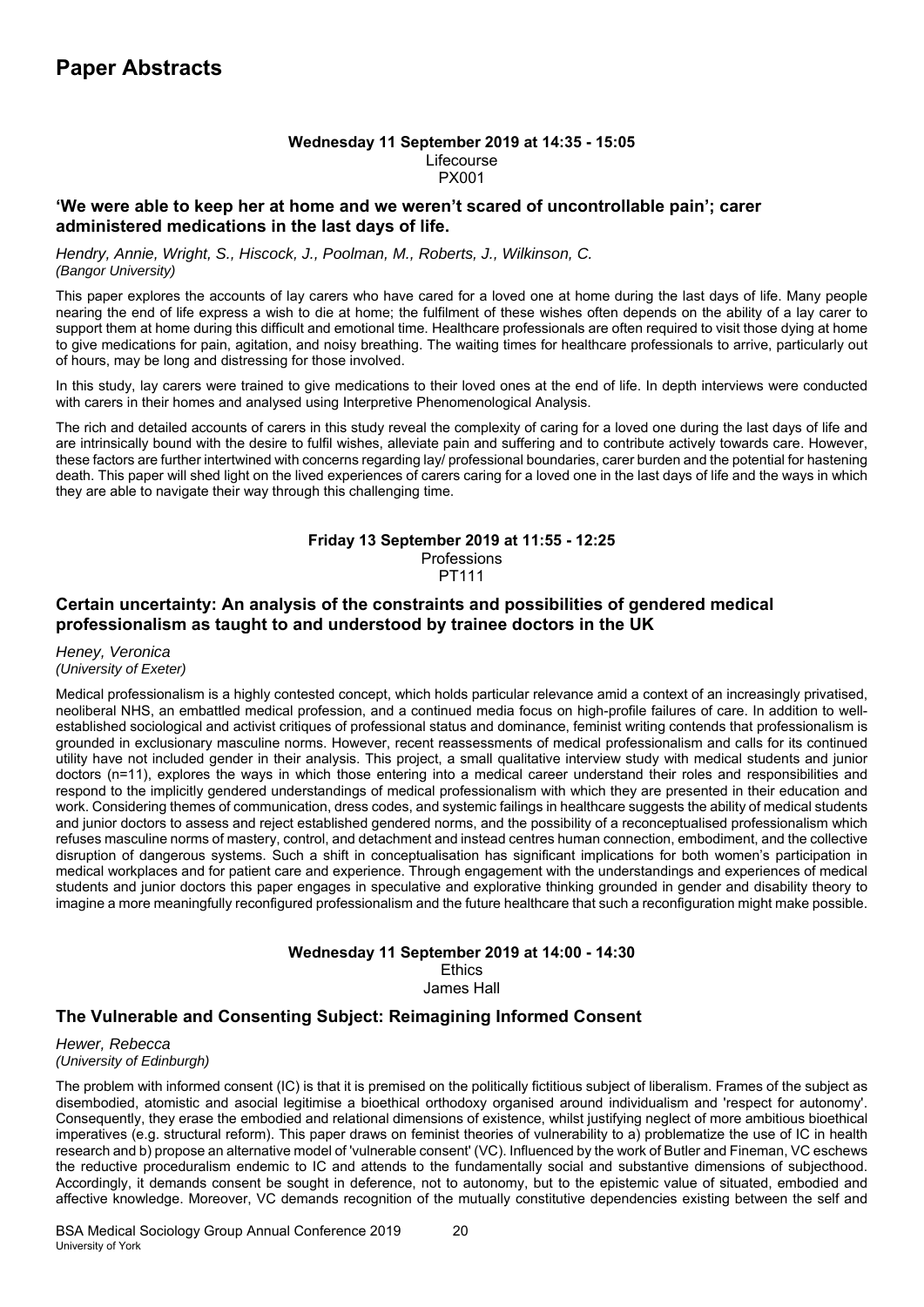society, and subsequently frames consent as a necessary but not sufficient condition of appropriate bioethical practice. Plainly, VC posits that - insofar as the subject contributes to society (e.g. through tissue donation) - society has a positive obligation to secure the wellbeing of the subject, e.g. through structural reform.

### **Wednesday 11 September 2019 at 14:35 - 15:05**  Health Service Delivery PL006

# **"If you wear a uniform you're a nurse. I don't" Boundary spanning and identity work in the clinical research workforce; a qualitative study of research nurses, midwives and allied health professionals.**

*Hinton, Lisa, A. McNiven, L. Locock. (Oxford University*

Research nurses, midwives and allied health professionals (RNMAHPs) are at the heart of delivering clinical research in the UK. They operate in a constantly unfolding policy context regarding health research workforce, and are the focus of significant National Institute of Health Research strategy and leadership investment. There is a growing literature on the experiences of the health research workforce, including that of nurses, midwives and allied health professionals. Our study adds to this emerging literature.

In-depth interviews were conducted with a maximum variation sample of RNMAHPs (n=46) with experiences ranging from a few months to over 25 years. Interviews were audio and video recorded (with consent) and transcribed. A thematic analysis was undertaken using a modified grounded theory approach.

Interviews were wide ranging and revealed a range of tensions; practical, ethical and emotional. Barriers can be structural, physical and cultural, ranging from lack of available rooms to see potential participants when discussing sensitive issues to unclear career structures and progression. Participants used formal and informal strategies to navigate the potential inhibitors to research activity, sometimes in subversive ways and/or using creativity and reward-based systems. There were a range of challenges to professionalpersonal identities and challenges to those identities in the transition to research jobs that were surfaced. Signifiers, such as uniforms and badges, became key symbols of these tensions. We discuss these findings in the wider context of the invisible work of nursing (Allen 2004), identity work and status identity (Gill 2013) and the sociology of the professions (Freidson 1984).

### **Friday 13 September 2019 at 11:20 - 11:50 Theory** PL005

# **Leaving the digital platform to embark on the health practices journey: a dynamic model of patient trajectory, sociohistorical context and capitals**

*Hope, Jo,* 

*(University of Southampton)*

Critical digital health studies calls for greater use of sociocultural perspectives, but has tended to focus on the application of science and technology studies (STS) theory to health. This paper argues for a conceptual shift, exploring digital health work through the lens of medical sociology. The example of digital health information and support seeking is explored. The existing literature tends to use snapshots of the affordances and limitations of different digital platforms rather than exploring digital information seeking within the wider health work accomplished across a carer or patient trajectory.

This paper uses data from a mixed methods study into the role of online support and information for parents of people with a rare syndrome (Rett syndrome) including a survey (n=190) and interviews with diaries (n=20). A novel model is presented that conceptualises the use of digital health information and support as driven by carer and patient trajectories. These trajectories involve the accomplishment of pertinent health work tasks (such as navigating biographical disruption, developing new social networks and building relevant health expertise). This is a dynamic process that occurs across time, within shifting sociohistorical contexts with differing states of health knowledge and research, technologies and communication media. The access to and use of digital health information and support is constrained by contemporaneous access to relevant capitals when accomplishing this health work.

This paper demonstrates how sociological theories and concepts can be used to reframe our understanding of the embedded but unequal use of digital technologies in everyday life.

#### **Friday 13 September 2019 at 11:55 - 12:25**  Politics of Health

PL006

# **Healthcare provision and regulation beyond the state: evidence from Maharashtra, India**

*Hunter, Benjamin, Susan Fairley Murray (University of Sussex; King's College London)*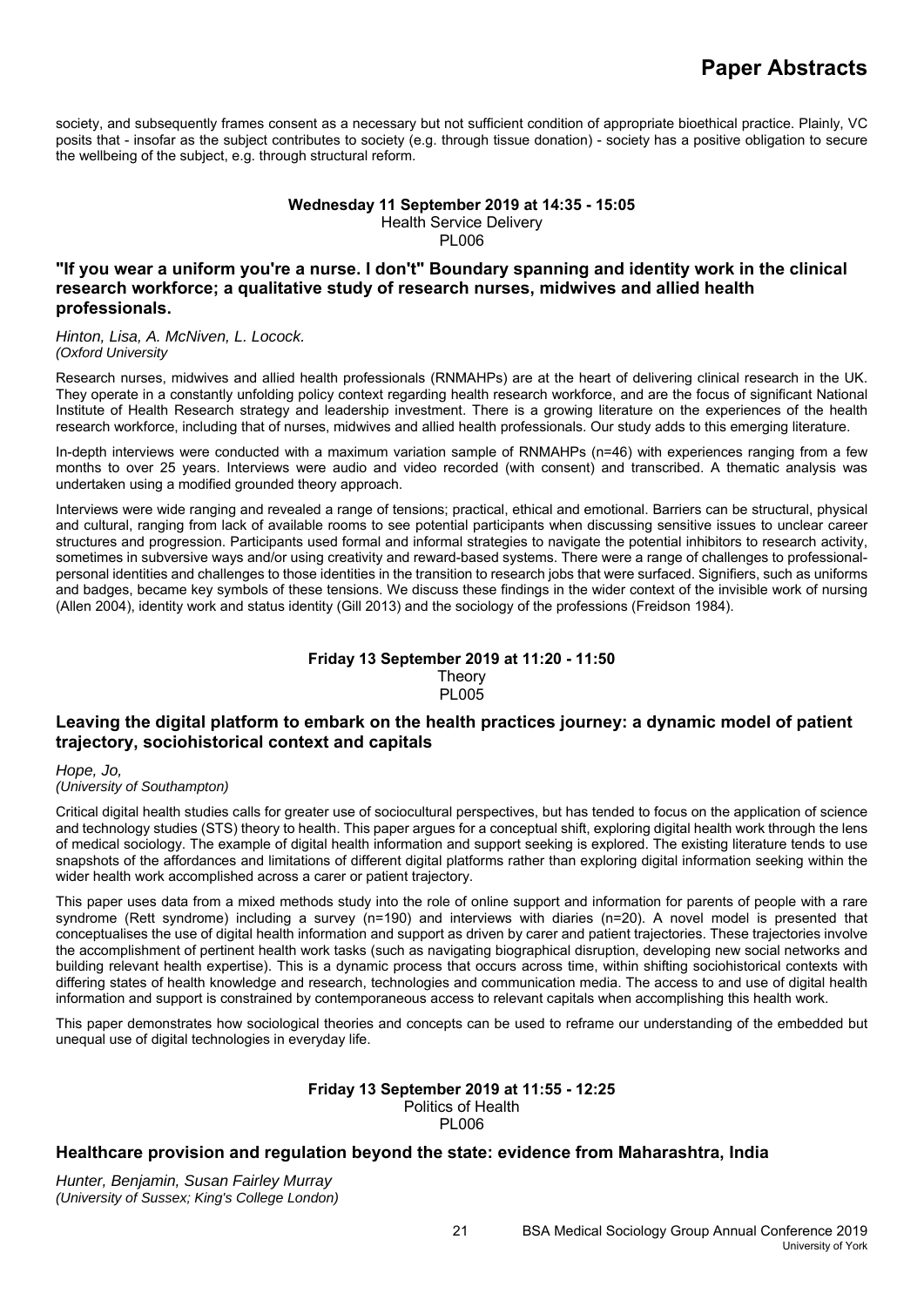Scholarship on regulation in healthcare has failed to keep up with a rapidly changing landscape for healthcare provisioning and financing in which the historical prominence of government legislation and professional self-censure takes a back-seat to other imperatives. Healthcare is, as Mary Dixon-Woods recently noted, a 'polycentric' regime involving multiple agencies and actors. In the context of middle-income countries such as India, this includes regulators, commissioners, insurers, owners of private facilities, investors, medical professionals, consultancy organisations, charities, online platforms and booking portals, and patients and their advocates.

Here we argue that behaviours in the Indian healthcare sector increasingly reflect these competing concerns. We present findings from qualitative research in Maharashtra. Semi-structured interviews were conducted with healthcare professionals, user groups and representatives from healthcare industries and government, plus three 'witness seminars' with representatives from the above groups. These covered topics of healthcare transformation and government regulation. Transcripts from interviews and witness seminars have been analysed using a framework approach.

Findings point to the growing range of imperatives that varyingly compete and intersect in healthcare practice. In addition to legislation and professional codes of conduct, there are pressures to hit income targets set by corporate hospital management, bolstered by middle-class and wealthy user demands for high-technology and hotel-style facilities, but also tempered by requirements to conform to the treatment and informational protocols of insurers and their third-party agents. The paper discusses the implications of these findings for governance in the health sector.

### **Wednesday 11 September 2019 at 14:35 - 15:05**  Mental Health PT006

# **''You're young, it's gonna happen, you'll grow out of it'': Exploring how young people make sense of depression among conflicting discourses surrounding 'youth'**

*Hyde, Emma (University of Oxford)*

Depression is one of the leading global causes of illness and disability among young people, however existing research finds clinicians are often reluctant to diagnose depression in this group through fear of over-diagnosis and 'medicalising moodiness'. Depressed mood is largely perceived as 'part' of growing up, blurring boundaries between normality and pathology. Interlinked is a familiar discourse of 'mood-swings', 'hormone imbalances' and 'difficult phases' attributed to youth transitions. Despite increasing interest in conceptualisations of mental illness, research into young people's experiences of depression is relatively lacking. This paper presents a secondary thematic analysis of 25 qualitative interviews from 4 projects held in the Healthtalk data archive and asks new questions of existing data on youth experiences of depression. Early analysis identifies two contrasting yet interlinked conceptualisations: the normalisation of depression as common and inevitable for young people, and the dismissal of 'real' depression by virtue of being young. In this conflicting landscape, I explore how young people aged 16-27 make sense of depression in the context of what it means to be 'young'; situating experiences within wider discourses and assumptions surrounding 'youth'. Theoretically grounded in symbolic interactionism, I seek to understand how young people develop and negotiate a depressed 'self' through an interpretive process shaped by interaction with their social environment. Both normalising and dismissive attitudes from parents, professionals, and young people themselves may influence the perceived seriousness attributed to low mood. Therefore, I also consider how conflicting discourses surrounding 'youth' may shape or disrupt pathways to mental health support.

### **Thursday 12 September 2019 at 10:45 - 11:15 Citizenship** PT006l

# **Managing risk versus choice: The case of fetal heart monitoring in midwifery-led care**

*Jackson, Clare, Annandale, E., Baston, H., Beynon-Jones, S., Brierly-Jones, L., Brodrick, A., Land, V. (University of York)*

Potential tensions between guideline-driven care (Kotaska, 2011) and personalised care - the risk-choice paradox (Symon, 2006) – are particularly relevant in the context of childbirth; a site of a longstanding debate about the erosion of choice by the medicalisation of practice. However, little is known about how this apparent paradox is managed in real-time during labour. In this paper, based on NIHR funded conversation analysis of 23 video/audio recordings of intrapartum care in two UK midwifery-led units, we take fetal heart monitoring (FHM) as a case study to examine if and how risk and choice are oriented to in interaction between a woman and her carer. NICE guidelines state that women at low risk of complications in established labour should be offered intermittent fetal monitoring and that this should be conducted every fifteen minutes during the active first stage of labour. Guidelines also state that such monitoring can be conducted via Pinard stethoscope or Doppler ultrasound. However, in our data, there is only one instance of Pinard use and there is no discussion about the two different technologies. Our findings demonstrate the normalisation of Doppler ultrasound and its apparently non-optional status vis-a-vis labouring women. Occasionally, data show midwives conducting monitoring without verbal discussion. More commonly, midwives state their intentions to monitor in ways that expect agreement. When women (rarely) resist such moves, midwives orient to risk in pursuit of agreement. Far from a risk-choice paradox, the practices of FHM enact this as a routine technique of risk management during labour.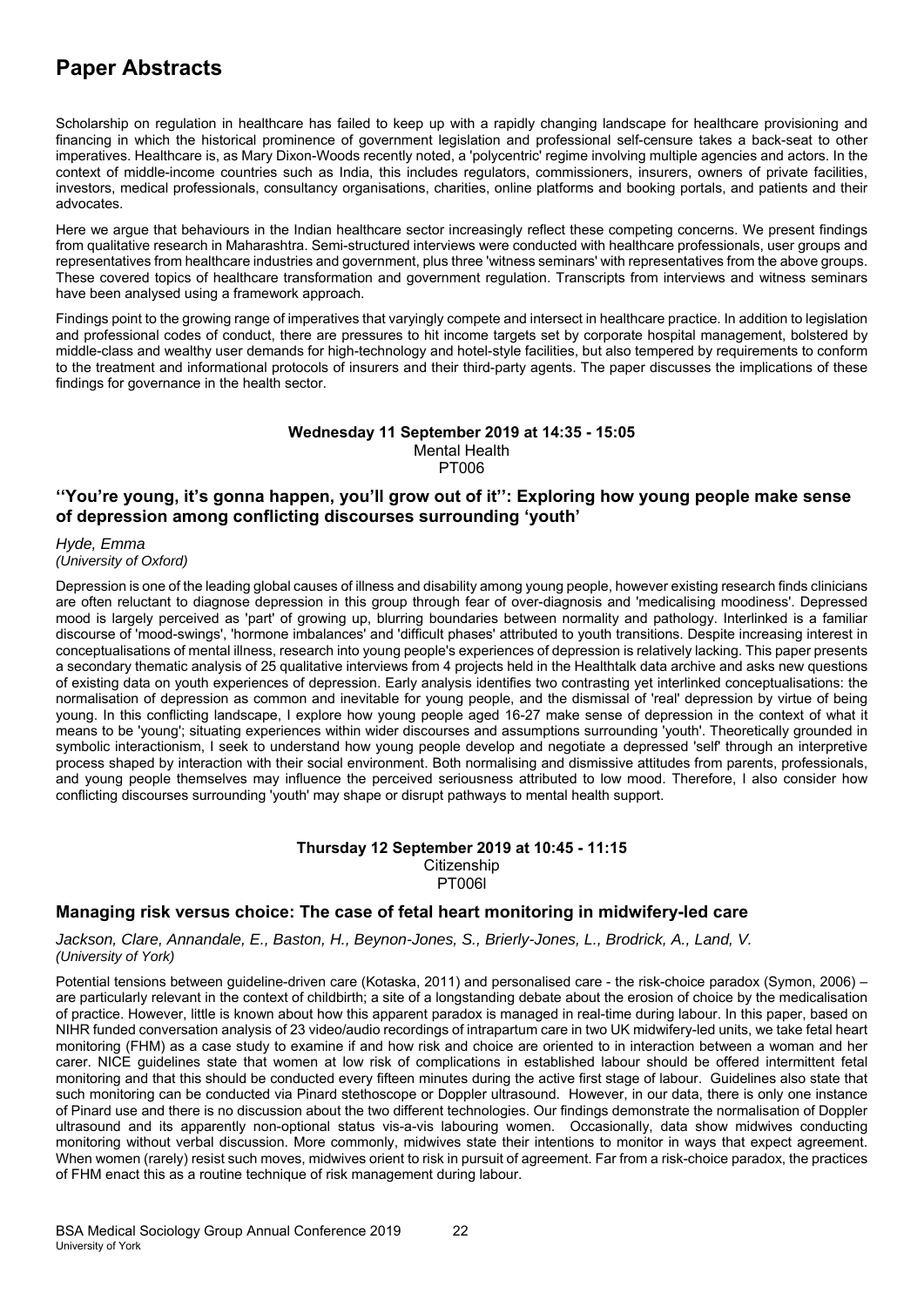### **Wednesday 11 September 2019 at 15:45 - 16:15 Ethics** James Hall

# **Please call my daughter: Affective Ethics in Dementia**

*Jeong, Jong-Mim (University of Manchester)*

If your mother with dementia wanted to call her daughter at twenty past five on an early autumn morning, what you 'should' you do as researchers, staff, and family members? Should ethics come before research, care practice and ontology? Should we stand against ethics which assumes that ethical problems can be treated by implementing pre-defined rules and regulations, and by applying rationalist frameworks such as utilitarianism, deontology and virtue ethics? Should we perceive her utterance and behavior

as a wandering and anxiety disorder? Alternatively, in this article I aim to extend the ways we perceive and understand such bodily movements as affectively enmeshed ethical endeavors by turning these matters into a cartographic ethnography, focusing particularly on affectively embedded and embodied bodily practices in ordinary ethics. Critically developing Deleuze, Guattari and Deligny's cartographic approach, I demonstrate the ways in which people involved articulate affective ethics and ethical responsibility, commitment, and obligation towards others, highlighting affectively underpinned encounters and relationality in the condition of codwelling. Accordingly, I argue that affect is an integral constitutive of ordinary ethics and the affective dimension of ethics should be accounted for in any framework of ethics.

### **Friday 13 September 2019 at 10:10 - 10:40**

Lifecourse PX001

# **A morally individualised death? Dying in private residential care**

*Johnson, Eleanor (University of Bristol)*

In this presentation, I report on an ethnography of care work in one high-cost and one low-cost private residential care home for older people. Specifically, I explore the symbolic work undertaken by care workers with respect to the dying and death of residents. Informed by the work of Durkheim, Douglas, and others, I identify how care workers' routines and rituals surrounding dying and death function to either show honour or disregard for residents. In the high-cost home, for instance, a series of rituals were undertaken to ensure the 'sacredness' of dying residents, such as one-to-one care, inclusion in the home's collective life, and attending to individual preferences for end-of-life care. This involved framing the hospitalisation of dying persons as harmful and as preventing a 'good death'. In the low-cost home, however, similar symbolic rituals did not emerge and there was no distinction established between 'endof-life' care and ordinary caregiving. Here, residents were framed as 'non-persons', which allowed care workers to view dying residents as inefficiencies which disrupted the usual pattern of work in the home. Indeed, the hospitalisation/medicalisation of residents was encouraged, if not celebrated, by workers in the low-cost home. In this presentation, thus, I identify the symbolic resources – beliefs, rituals, vocabularies – available to care workers and what implications the presence or absence of these resources has for the care provided to older people before and after they die.

### **Wednesday 11 September 2019 at 13:25 - 13:55 Ethics** James Hall

# **Reflective practice in acute care settings: is it always good for staff and good for patients?**

*Jones, Jennifer, Brown, C., Bion, J., Brookes, O., Willars, J., Tarant C. (University of Leicester)*

Patient experience is identified by NHS England as a key component in improving care quality but staff may lack insight into how their behaviour may be detrimental to the patient experience. One technique for gaining insight is reflective practice. Much research has focussed on how reflective practice is taught but comparatively little is known about how reflection takes place in acute care settings. We conducted around 150 hours of observations and 45 interviews with a purposive sample of healthcare staff in Intensive Care Units and Acute Medical Units in three NHS hospital sites. Staff described a variety of triggers which prompted reflection, but struggled to identify examples when reflection changed behaviour and improved patient experience. We identified three types of reflection: 'stress relieving reflection' with colleagues, which provided an outlet to release emotions, but did not necessarily result in changes in attitudes or practice; 'critical reflection' which led to insight and a change in attitudes and practice, or a reassurance that the staff's behaviour did not need changing; and individual 'rumination' which was unproductive and potentially damaging to the staff member. We suggest that while 'stress relieving reflection' may buttress staff resilience, it fails to address underlying problems. Critical reflection is likely more creative and should be encouraged and supported to facilitate positive behaviour change in staff interactions with patients. Rumination should be avoided, and may be a marker for insufficient organisational support for staff wellbeing. Interventions to promote reflection in practice should account for these different types of reflection.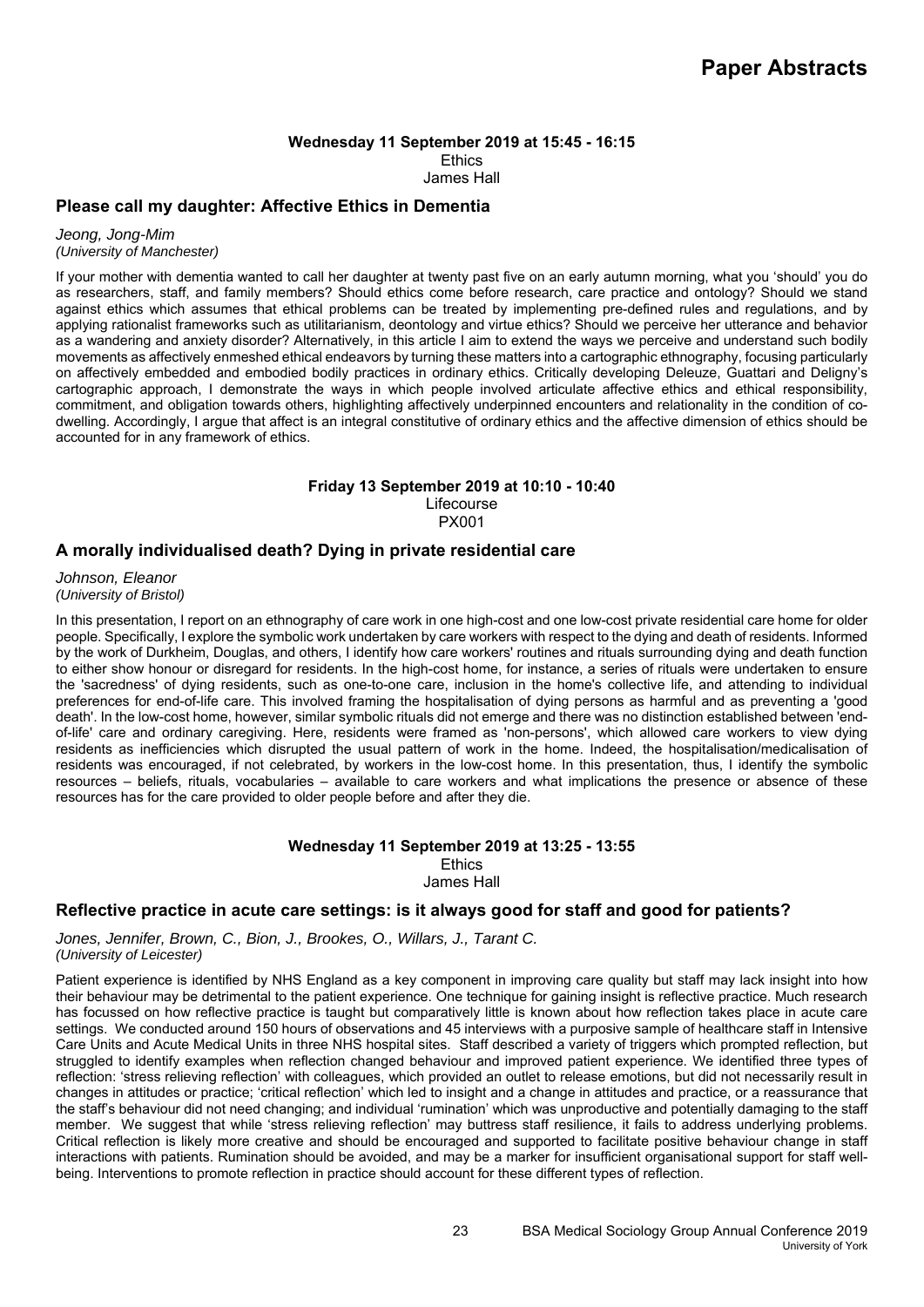### **Wednesday 11 September 2019 at 15:10 – 5:40 Professions** PT111

# **Exploring the role of medical directors in healthcare governance**

*Jones, Lorelei, Fulop, N. (Bangor University)*

Sociological scholarship has positioned medical directors within the restratification of the profession (Friedson 1985, Waring 2014). Medical directors are a form of 'managerial elite' (2014), reflecting the pervasive influence of managerial ideas on professional work. Such professional-managerial 'hybrids' bring together what are often seen as contradictory logics, for example, a professional concern with quality and humanity with a managerial concern for efficiency and profitability. Recently Noordegraaf (2015) has argued that changes in the societal and organisational context of medical work have resulted in professional identities that have moved 'beyond hybridisation'. Medical professionals must now implement innovation, cooperate with other team members, and, as their careers progress, develop services with strategic and budgetary constraints in mind, all the while accounting to external stakeholders. In the process,'organizing' has become an integral and 'natural' part of professional action and professional identity. Others have suggested that it is the very 'naturalness' of this professional identity that makes it a government Martin and Learmonth (2012), for example, suggest that it is partly through these new subjectivities of 'clinical leaders' that governmental objectives are accomplished. While there is a considerable literature on professional-managerial hybrids, this has, to date, focused on lower tiers of hospital management, and on the implication for professional autonomy and influence. This paper presents preliminary findings from an ethnographic study exploring the 'work' (Strauss et al 1985) of medical directors, both within and outwith their organization.

### **Friday 13 September 2019 at 11:55 – 12:25**

Mental Health

PT007

# **Structure and identity. The importance of the sociocultural context in examining the excess psychosis risk in ethnic minorities.**

*Jongsma, Hannah (UCL Division of Psychiatry)*

Psychotic disorders are more common in certain ethnic minority groups in Western countries. Despite the well-established nature of this epidemiological finding and nearly a century of research into it, no satisfactory explanation is offered. There is no evidence to suggest that increases rates are entirely due to sociodemographic artefacts, or that certain ethnic groups are 'inherently' at increased risk. A hypothetical 'unhealthy migrant' effect is also not borne out by empirical data, and traumatic (pre-) migratory circumstances appear to play a role but fail to explain excess risk in second and later generations of migrants. The post-migratory social context appears to be a crucial causal candidate and this paper examines how an understanding of ethnicity as structure and as identity can provide an explanatory framework. The structural nature of social gradient in health has not been researched in the context of psychosis, but is applicable here: many risk factors for psychosis are variants of being 'worse off' in society, a life-course perspective is crucial in understanding psychosis and there is a possible biological mechanism to link the two. Ethnic minority groups are disproportionately often socioeconomically disadvantaged and this structural element might contribute to their excess psychosis risk. This can however not be a full explanation, as an excess risk remains after adjusting for socioeconomic status. Ethnicity is often used by the majority as a divisive identity: the plurality of identities within ethnic minority groups is disregarded and ethnic identity becomes a tool for othering and exclusion. This paper will explore how understanding both the structural and this identity element of ethnicity is crucial for our understanding of excess psychosis risk in ethnic minorities.

### **Friday 13 September 2019 at 11:20 - 11:50**

Critical Public Health

PL001

# **Opening the pedagogic space of sexual and reproductive health: how can we re balance our knowledge ecology?**

*Keogh, Peter (The Open University)*

Assessment mechanisms such as the REF, KEF and TEF as well as the restructuring of funding councils to align with the UK industrial strategy can be seen as examples of moves to bureaucratise knowledge production in universities aligning it with governmental and economic imperatives within a marketized knowledge economy.

Drawing on examples from across the sexual and reproductive health (SRH) field, I will argue that the bureacratisation of knowledge is contributing to a problematic imbalance in the SRH knowledge ecology. Experimental and technical forms of knowledge consistent with biomedical and epidemiological epistemic paradigms fare well within this new system and are thus coming to dominate in all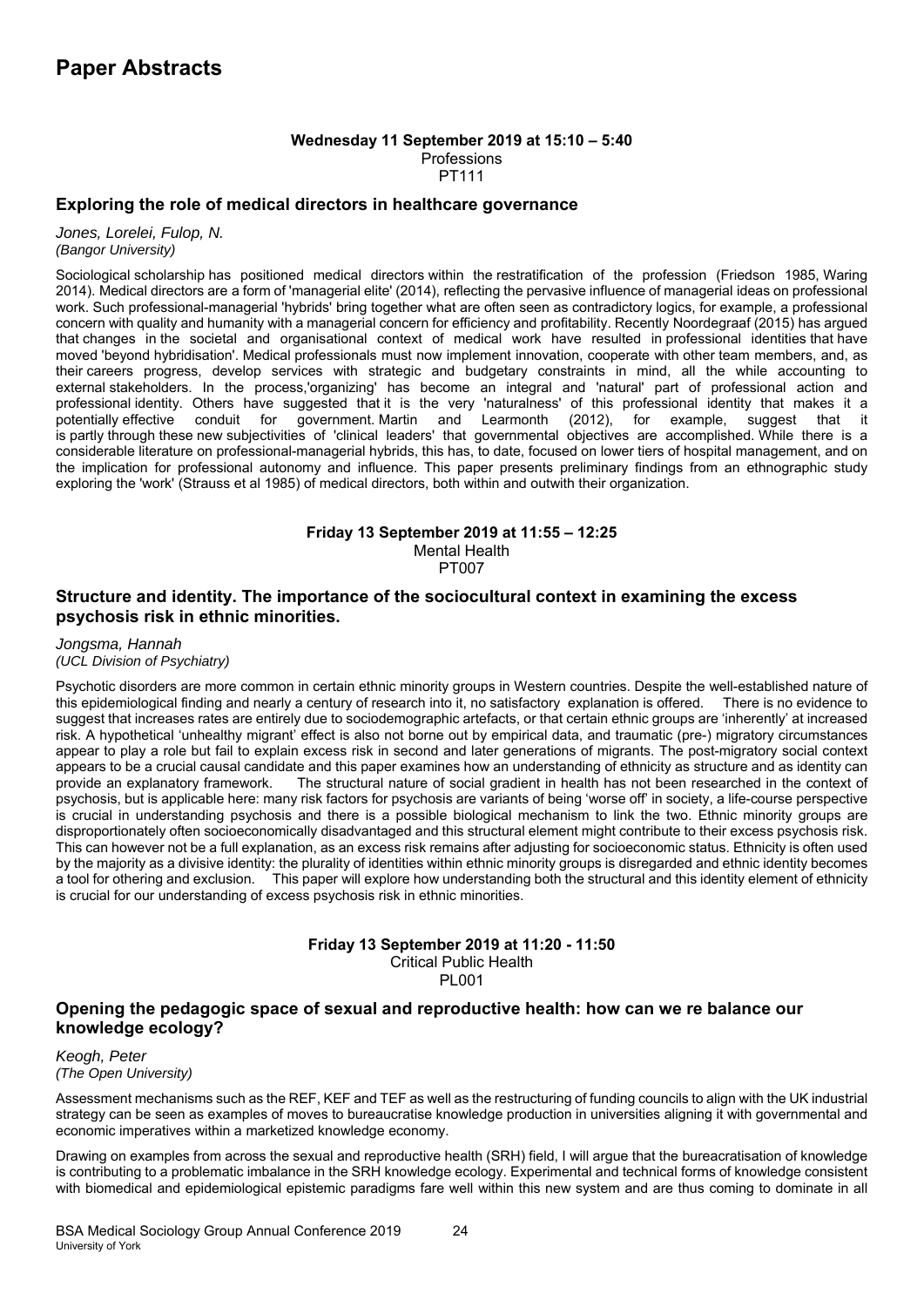areas of SRH. However, when we consider the urgent challenges we are facing in SRH (for example, the global gag, contested abortion provision, a crisis in SRE in our schools, the rise of gender essentialism), these forms of knowledge on their own have little to offer. Moreover, this bureacratised and technologised pedagogic space is evacuated of political meaning and potential.

In this talk I will consider ways of re-balancing the knowledge ecology around SRH in the university. Taking the Open University as an example, I will make some concrete proposals for reviving academic knowledge production and deployment around political, embodied and affective responses to SRH challenges. These strategies require us to consider better ways of making the 'pedagogical space' of the university more 'open'.

# **Friday 13 September 2019 at 11:20 - 11:50**

Experiences of Health and Illness

PT006

# **How the beliefs of African Caribbean men in TT contribute to delays in diagnosis of prostate cancer**

*King-Okoye, Michelle, Dr Anne Arber, Professor Sara Faithfull (University of Surrey)*

Background - Black African Caribbean men in Trinidad and Tobago (TT) have the highest prostate cancer mortality rates in the world. As TT is a multicultural, multi religious and multiethnic nation it is important to explore how beliefs impact on men's experiences of routes to diagnosis for prostate cancer. This paper reports on TT men's pre-diagnosis journey and how their beliefs contribute to delays to diagnosis of prostate cancer.

Methods - Men recently diagnosed with prostate cancer were recruited from four centres in TT. Semi-structured interviews were conducted with Black Caribbean men (N=51) from TT following the principles of Grounded Theory.

Results - TT men reported major barriers to medical help seeking. These were lack of knowledge and awareness of the prostate gland and symptoms of prostate cancer and where to seek help for prostate concerns. Men's hegemonic masculinity norms and cultural and religious beliefs influenced their decision to delay seeking medical help. Consulting with traditional healers and pharmacists were also found to contribute to increased time to diagnosis.

Conclusion - It was important to unearth barriers and facilitators to prostate cancer care in TT in which culture; traditional health practices and religious beliefs play major roles. These findings will direct specific health messages to enable and empower men to seek help for early symptoms of prostate cancer.

### **Wednesday 11 September 2019 at 15:45 - 16:15**  Patient – Professional Interaction

PL005

# **Moderators of emotional labour in the emergency department.**

*Kirk, Kate* 

*(University of Nottingham Business School)*

It is undeniable that challenges facing the NHS have implications for staff tasked with delivering care. Low rates of well-being have a direct impact on the quality of care delivered (Boorman, 2009). Despite evidence showing the importance of positive nurse well-being, the emotional component of the role (a great influencer in well-being) (Warren, 2016), is overlooked (Smith, 2012). An integral part of nursing is often neglected: the emotional labour of nursing.

I have applied Hochschild's theory of emotional labour to a previously unexplored clinical speciality: emergency care. In spite of the challenges facing ED, and their distinctive nature, an exploration of ED nurses' emotional labour is missing - we know little of how the ED environment influences the management of emotion.

Ethnography, enabled immersion in the ED setting, gathering the lived experiences and narratives of the ED nursing team. This allowed room for the dynamism of the setting, workload and pace. I used two departments for a rich and illuminative dataset.

I aimed to understand how the environmental, institutional and organisational dynamics of the ED instrumented the emotional labour. I found that elements of time and space were 'moderators' of ED nurses' emotional labour – in essence, understanding these moderators' integrated relevance offers a contribution to knowledge. Understanding the moderators of emotional labour from an organisational 'meso-level' perspective, in addition to the study of the more familiar micro level exploration is of interest to those outside of the case study. In particular, those studying organisational behaviour and sociology.

### **Wednesday 11 September 2019 at 14:00 - 14:30**  Health Service Delivery

PL006

**Making New Health Services Work: An ethnographic study of community nurses' contribution to service development.**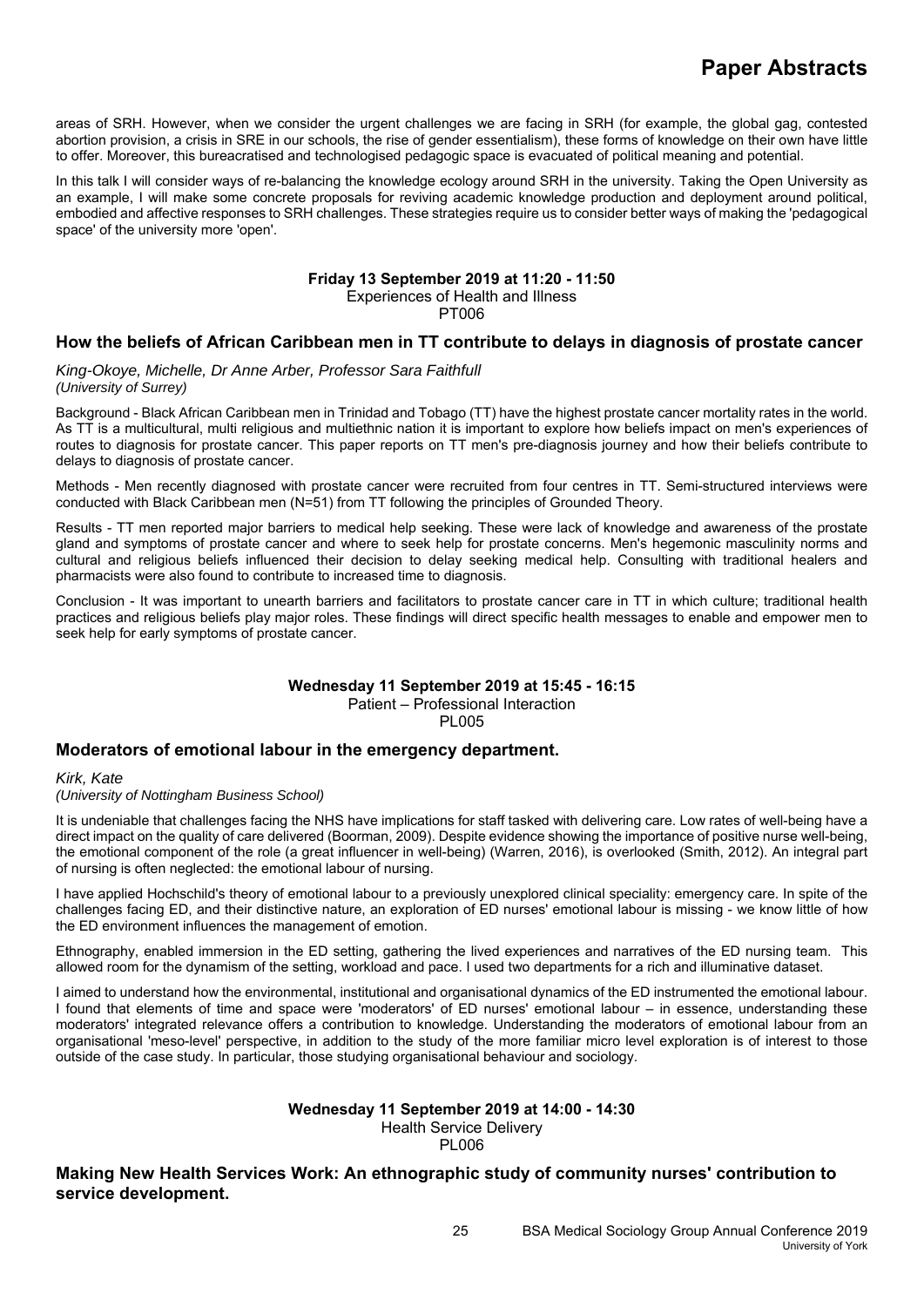### *Kise Hjertstrom, Helle, Norbye B., Obstfelder, A. (Telemark Research Institute)*

Norway, as many European countries, faces challenges in the delivery and organization of healthcare, leading to increased demands for service development and innovation. The health policy in Norway aims to achieve better and more effective healthcare for individual patients by transferring several tasks and responsibilities from hospitals to municipalities. Consequently, community nurses get more responsibility and perform additional new tasks. This study explores nurse's contribution to the development of a new politically initiated emergency ward in an already existing emergency service and what competencies guided the nurse's work. The study applies an ethnographic approach to the data collection by combining observations and interviews with nurses in a rural emergency health service. In our analysis, we draw on the theory of the social organization of healthcare work, particularly the concepts 'organizing work' and 'articulation work.' The analysis demonstrates how the nurses navigate in their everyday work, especially their contribution in 'filling the gap' between the political intentions, professional standards and what the service could be within the local health care setting. The nurses continuously shifted their attention from the individual patient to the organization of patient work. In the development of the emergency ward, the nurse's focused on individual patients' potential caring needs, the overall care arrangements, organizational relationships, and the necessary supporting resources. We argue that nurse's 'organizing work' is a necessary contribution to the local development and implementation of abstract and general political initiatives, and contributes to ensuring that new emergency ward is considered comprehensive services for individual patients.

### **Wednesday 11 September 2019 at 16:20 - 16:50**

**Ethics** James Hall

# **The stigma of a special hospital wristband: The ethical problems with visual identification for hospitalised people with dementia**

#### *Kuberska, Karolina (University of Cambridge)*

A significant proportion of hospitalised elderly patients also have dementia and may wander, which makes their care more challenging to clinical staff. Many hospitals have systems of visual identification for such patients in the form of e.g. stickers placed above their beds. These visual identifiers, while useful, do not help to prevent problems arising when patients with dementia walk about the hospital and become lost. One of the design interventions proposed to address this particular issue was using visual identifiers that can be placed on the patient, such as blue hospital wristbands. Similar interventions have been rolled out in a number of NHS trusts in England although they are not routine everywhere. Some concerns have been raised about wristbands of this kind having the potential to stigmatise patients with dementia by revealing their condition to those who can interpret the identifier, evoking the notion of a badge of shame. The goal of this paper is to explore the stigmatising potential of a hospital wristband for patients with dementia in two contexts. The first includes a comparison with other visual identifier systems used in hospital settings that do not raise such criticisms. The second concerns broader understandings of living with dementia that deemphasise medicalisation of processes typical of old age. By exploring the stigmatising potential of a hospital wristband it is possible to reveal the frictions at the intersection of various agendas that simultaneously normalise and denormalise dementia in pursuit of better care for people with dementia.

### **Thursday 12 September 2019 at 11:55 - 12:25 Inequalities** PL001

# **'Indicatorising' social inequality within health inequalities research: a case study of the Japanese Small Area Deprivation Index**

### *Leppold, Claire (University of Edinburgh)*

Despite emphasis that health inequalities occur along the axes of social inequalities, there has been limited attention to the ways in which social inequality is considered and operationalised in health inequalities research. Social indicators are constructed in specific, predominantly Western, contexts and then applied in research internationally. However, there has been a lack of research on the ways in which forms of social inequality, and their connections to health, may differ by context. The implications for what can be captured by existing indicators, and thus 'found' in health inequalities research, is an area in need of investigation.

This paper presents a critical appraisal of one indicator used in health inequalities research: the Japanese Small Area Deprivation Index (JSADI). First, the JSADI is operationalised in attempt to study health inequalities by small area deprivation in the Soma Region of Japan through quantitative multi-level analysis. This operationalisation of the JSADI itself is then examined, alongside the ways in which health inequalities may or may not be captured by its use in the Soma Region, through qualitative interviews with 16 social inequality and health inequality researchers in Japan, and 41 local Soma Region residents. Focal points of this investigation include the origins of the JSADI, the ways in which area deprivation is conceptualised and measured by researchers through use of the JSADI, as well as 'on the ground' understandings and experiences of area inequalities by local residents.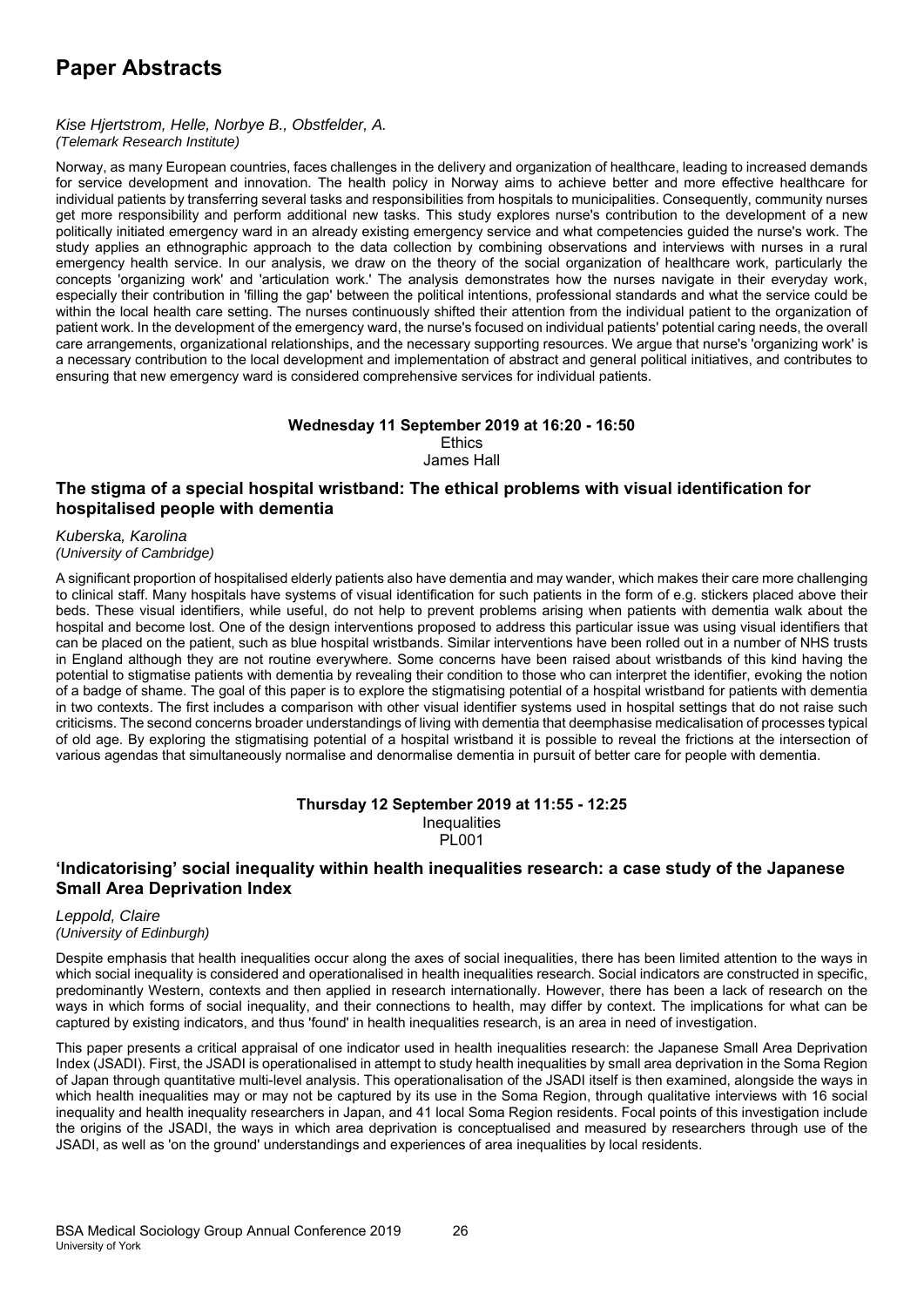### **Thursday 12 September 2019 at 09:35 - 10:05**

**Citizenship** 

PT006

### **Trust in Healthcare in Superdiverse Environments**

*Lindenmeyer, Antje, Phillimore, J., Kokab, F., Brand, T. (University of Birmingham)*

Poor health outcomes have been a concern in diverse communities for decades; while structural drivers have been identified, a lack of trust has also been implicated as a barrier to access to care especially for migrants. While survey-based studies link trust in healthcare with current health status, there is a need for more nuanced understandings of trust from a sociological perspective. Development of trust needs to be seen within the context both of the 'health ecosystem' of individual neighbourhoods and the local, national and international networks of healthcare seekers. Especially superdiverse areas—characterised by very high levels of diversity and a highly mobile population of recent migrants—pose challenges to the development of trust as long established relationships between health providers and minority communities are waning. However, superdiverse neighbourhoods also provide resources as new networks between migrants from different backgrounds develop. Residents can also access practitioners and shops offering treatments based on a range of cultural traditions.

For this presentation, we will draw on our work with residents in superdiverse areas in Birmingham (UK) and Bremen (Germany). We will explore how trust may be gained or lost in individual health encounters and how particular environments shape this process. In particular, we will address the following questions:

- 1. How does the complex environment of the superdiverse neighbourhood influence how trust is developed or lost?
- 2. Are there any individuals whose demographics or experiences make them particularly vulnerable to loss of trust?
- 3. Which critical factors and moments can lead to mistrust?

#### **Thursday 12 September 2019 at 10:45 - 11:15 Inequalities** PL001

### **'Not just a talking shop': Justifying LGBT+ staff networks within the NHS**

*Lockyer, Bridget, Einarsdóttir, A., Mumford, M., Sayli, M. (University of York)*

Staff networks have become a standard part of large organisational life, and are present and celebrated within many NHS organisations. They are seen as an important vehicle for increasing the visibility of certain groups of workers and offering voice mechanisms for otherwise silenced minorities. On an individual level, networks are considered to provide a safe space for members to share personal experiences and to help advance their careers though greater access to senior staff via the network and attached mentoring schemes. They are also regarded as a key element of the equality, diversity and inclusion strategy or 'package' of organisations, signalling a commitment to creating inclusive workplaces and opening up possibilities for networks to advise and input into their organisations' equality and diversity policies. Critiques of staff networks have questioned networks' capacity to fulfil their aims and objectives without real institutional power and resources (Dennissen, Benschop, & den Brink, 2018). This paper draws on a large ESRC funded study into LGBT+ networks operating within the NHS, to explore how the function, activities and atmosphere of staff networks is influenced by their location within healthcare settings. Our data collection involved observations at 45 LGBT+ network meetings and events, and 63 interviews with network members, equality and diversity leads as well as the chief executives from nine case study organisations. Our findings showed that in a within a highly pressurised and under-resourced health service, network members were concerned with networks appearing legitimate (to senior management and other colleagues) and eager to demonstrate that they were not simply 'talking shops'. These concerns, we argue, coincided with the pervasive managerialism of the NHS to produce network meetings which were mostly bureaucratic and dominated by an agenda. This left limited time for personal experiences to be shared, and created an environment where the professional identities of members, their job roles and departments, subsumed other identities, including their gender and sexual identities. At meetings, discussion often revolved around the time spent away from work to attend meetings, the need to justify this time and, in the case of patient-facing staff, the organisation of cover. We maintain that these discourses and conversations around the lack of financial resources more generally meant the networks prioritised outward-facing activities which would appear less 'self-indulgent', such as awareness raising, policy contribution and publicity for the trust, to the detriment of creating spaces for LGBT+ staff to be supported. The study also showed that members found it easier to justify network activities that contributed to better care of LGBT+ patients and service users, instead of staff, corresponding to the 'patient first' ethos of the NHS. This paper contributes not only to our, until now, limited understanding of what staff networks do, but how they are impacted by the context in which they are located and how management measures to reduce staff inequalities within healthcare settings are stymied by the (both perceived and real) need to justify their existence within these highly pressured and overstretched organisations.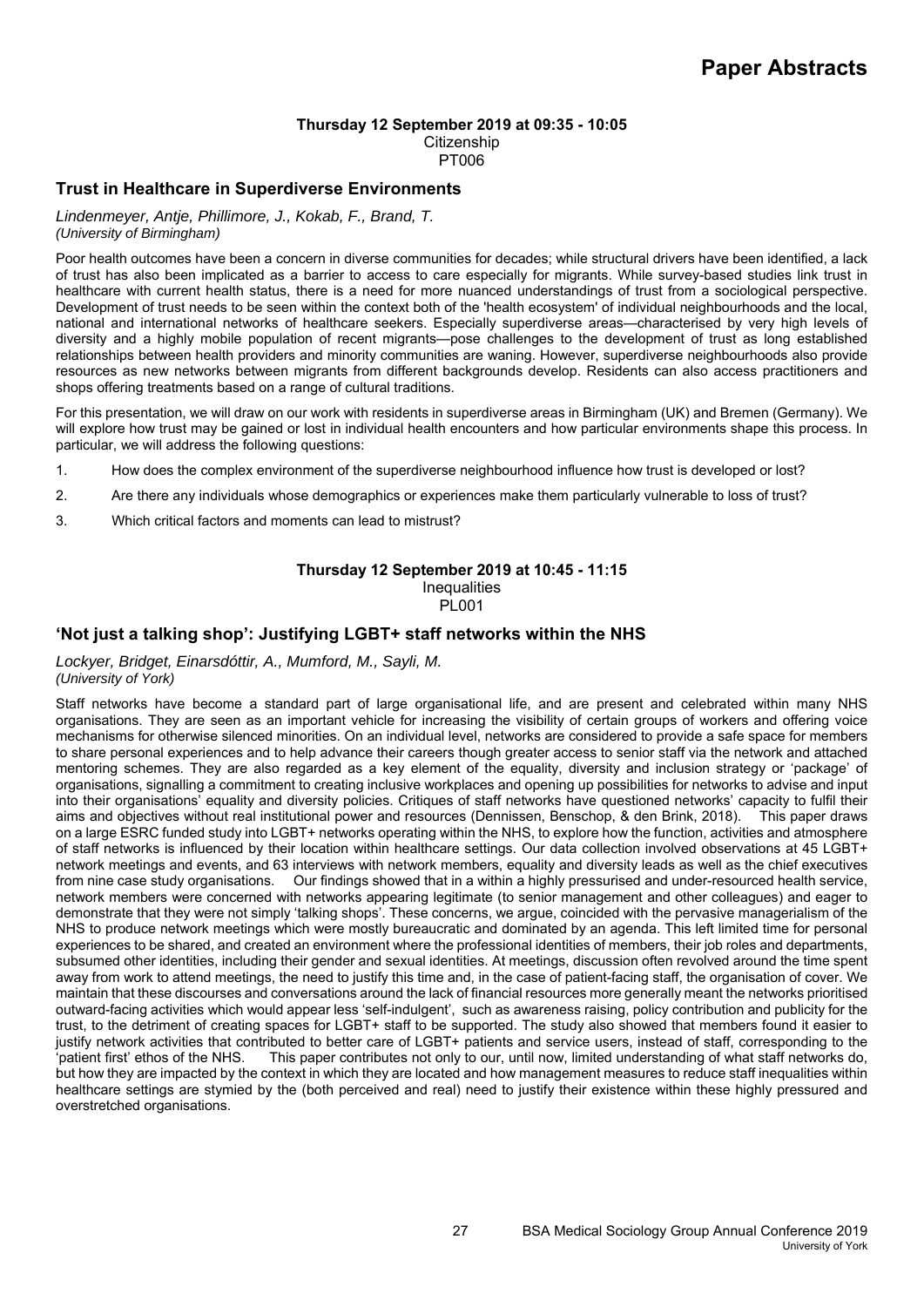### **Friday 13 September 2019 at 10:45 - 11:15**  Embodiment James Hall

## **Still slaves and soldiers? Conceptualising the scars of organ transplantation**

*Lowton, Karen (University of Sussex)*

For sociological and anthropological scholars, the body is both a physical and social entity and a project to be worked on by the self and others. In the context of organ transplantation, these concepts unfold alongside conflicting notions of transfer of donor personality with body organs and commodification of body parts. Of note, these scholars' conceptual work in organ transplantation and the body has overlooked surgical scars, yet these are borne by all transplant recipients and signify both vulnerability and resilience. For example, in understanding biomedicine's intervention in the body through the skin Shildrick (2008) uses the term 'corporeal cut' conceptually rather than focus on the flesh that is incised and the scar that forms subsequently. In this way body flesh has become abstract; cut but unmarked, with transplantation scars being an 'absent presence' in these disciplines' thinking. In this paper I develop a more nuanced understanding of how organ transplantation shapes the corporeality of the body and the embodiment of the self through considering the concept of a transplant scar in three ways. First, through transplantation scars' dynamic physical appearance across their lifecourse and the construction of their symbolic meaning for their bearer. Second, through the management of scars' display and the use of the scarred body in storytelling; and third, how scars' coded messages are framed and interpreted by audience understandings of biomedicine's reach. I draw on interview data from 27 adult survivors of childhood liver transplant, who bear either 'Lexus' or 'Mercedes' transplantation scars, to illustrate these concepts.

# **Thursday 12 September 2019 at 09:00 - 09:30 Methods**

PT111

# **Photo elicitation and food insecurity**

*Machray, Kathryn (University of Glasgow)*

This presentation will provide a discussion of the use of narrative photo elicitation interviews in exploring men's experiences of food insecurity. This study is examining how, aside from foodbank use, single or 'vulnerable' men mitigate, or cope with, food insecurity and what are the impacts on their social participation and networks.

With recruitment just beginning this PhD is a work in progress. The presentation will aim to discuss the use of visual methods in relation to food insecurity and single men. This presentation will also discuss the positives and difficulties of using this method, how it has worked in practice and the ideology underpinning its selection.

### **Wednesday 11 September 2019 at 14:00 - 14:30**

Experiences of Health and Illness PT007

# **Supporting safe birth: flows of public health information, responsible subjecthood and the logics of maternity care**

*Mackintosh, Nicola, Shaw, E., Czyznikowska, B., Miah, N., Dunn, L. (University of Leicester)*

This paper reports on an arts-science research collaboration which used animated film to further understandings about constructions of safe birth. We used the arts both as product (knowledge production) and process (enabling involvement) to explore the 'micro politics of knowledge' at play. We examine how maternal health and notions of safety are constructed through sources of public health information, and the alignment of these with broader social and cultural configurations of reproductive subjecthood.

We draw on data from focus groups and individual interviews with pregnant women and community leads recruited via Indian, Bangladeshi and Pakistani community / faith based networks where we used the animation as a focus to explore participants' understandings of safety in pregnancy and birth. An artist produced visual minutes during the focus groups and developed artwork from the narratives representing key themes which we then took back to the community centres to foster further dialogue around the key themes.

We report on tensions around the 'distillation' of complex social issues in the knowledge translation process, production and flow of public health information. Health imperatives embedded within visual and textual sources of information link with imagined futures for both mother and baby, and notions of responsibilisation and good mothering. Women's embodied ways of knowing and situated understandings of safety are shaped by relational elements of surveillance associated with these health imperatives, and community and social networks. We explore the alignment of these situated knowledges with broader discourses regarding the logics of choice and care in maternal services.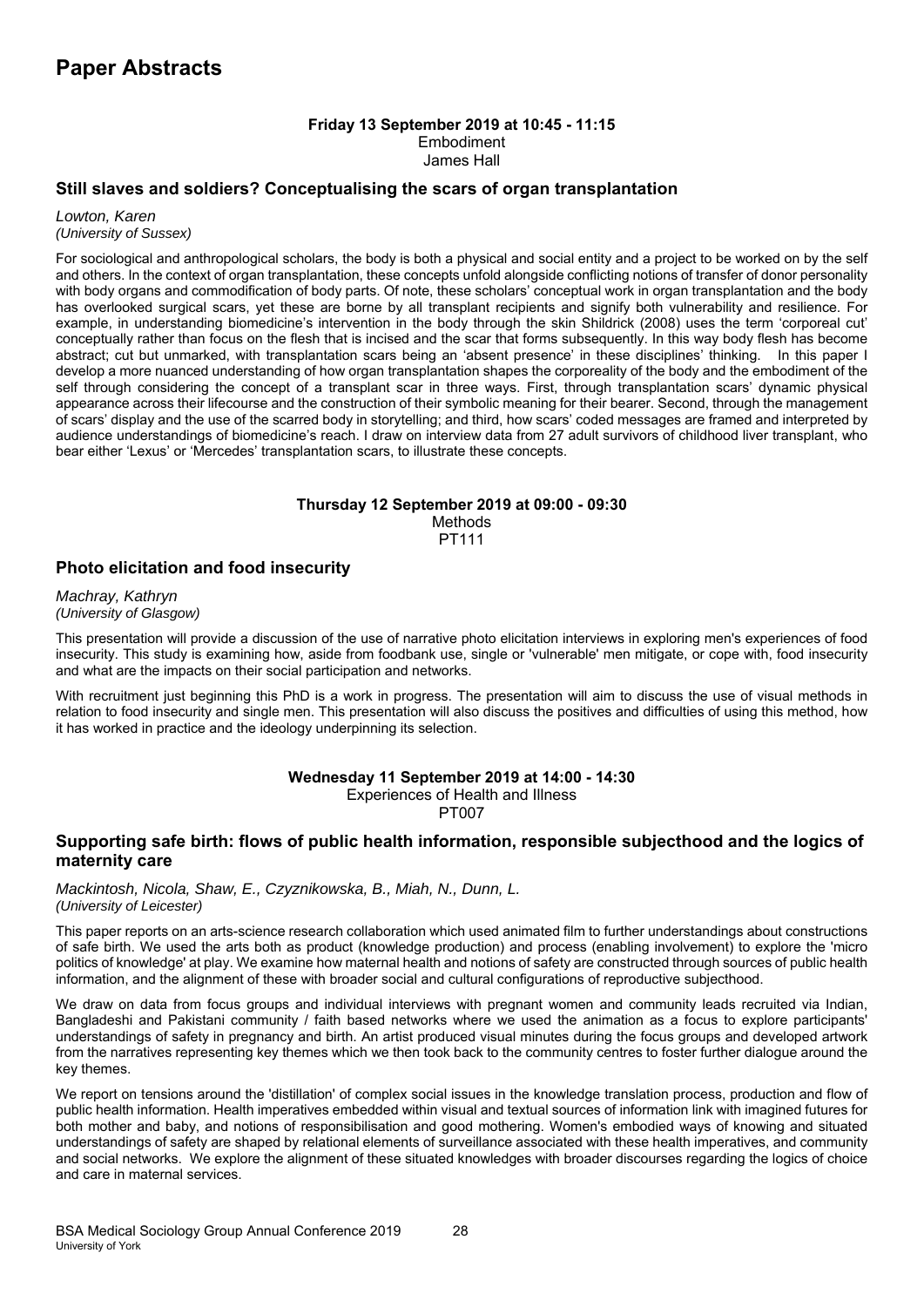# **Wednesday 11 September 2019 at 14:35 - 15:05**

# **Environment**

## PL001

## **My BlueHealth: Developing a citizen research agenda for environment society and health.**

*Maguire, Kath, Garside, R., Guell, C., Health and Environement Public Engagement Group (University of Exeter)*

This presentation outlines a case study about community involvement in research about Environment Health and Society.

Elliot and Williams suggested sociologists have a unique role in developing 'knowledge spaces'. These are interdisciplinary, crosssectoral and publicly accessible spaces in which different types of knowledge are shared and new knowledge is created. Within these arenas socially accepted truths, those which Jasanoff has described as 'Civic Epistemology', are negotiated. In previous papers we have characterised these spaces as liminal, between what Habermas describes as the 'lifeworld' of personal, familial and cultural relations and the instrumentally driven 'system' of economic and scientific logic.

In preparation for the EU funded BlueHealth2020 trans-national survey on access to water-based environments and health, researchers consulted the Health and Environment Public Engagement (HEPE) group about the appropriateness and comprehensibility of a questionnaire. As well as the requested feedback, HEPE also suggested that while the questionnaire could explore activities undertaken in these environments, it could not uncover what meaning is ascribed to these experiences nor why people value these places.

Working with qualitative researchers HEPE members designed their own project exploring these meanings. They submitted their own stories, poetry and photographs about why access to water-based environments is important to them. Through a series of workshops they identified and analysed themes within these data.

This presentation will outline our methodology and explore the theoretical implications for this as a method to support the democratisation of Civic Epistemology in the field of Environment Health and Society.

# **Friday 13 September 2019 at 11:55 - 12:25**  Embodiment James Hall

## **Okay, there are some appropriate emotional coping mechanisms or whatever: packaging and unwrapping of emotion in narratives of traumatic brain injury**

*Makela, Petra.* 

*(University of Westminster)*

The silencing of emotion in western modernity in general, and in clinical medicine in particular, seeps into health research inquiry (even) through qualitative methodologies. In both clinical and research interaction, we undertake emotional work to suppress awkwardness and to maintain our "status shields" (Hochschild, 1983,). An 'epistemology of emotion' integrates emotion within the research process, intending to contribute to understanding (Holstein and Gubrium, 2003). When undertaking narrative inquiry with people living with traumatic brain injury, emotion is intimately implicated in concepts I explore: identity, sense of self, kinship, normativity, legitimation and interaction. I wish to expose two faces of emotion within my narrative analysis. Firstly, in talk 'packaged' as being about emotion, which I can identify and extract. Secondly, emotion that is integrated within the relational flow of the research encounter. Here, the 'unwrapping' of a vague feeling as an emotion might bring deeper insights to my interpretations, making visible some of the taken-for-granted. I draw on two case examples from a larger study in which I used narrative inquiry to explore 'selfmanagement' after traumatic brain injury. I apply Bamberg's 'small story' approach to narrative analysis of dyadic, longitudinal interview data. I compare 'packaged' talked-about emotion with 'unwrapped' emotion in-interaction. My first case demonstrates clinical discourse that infuses and frustrates one lady's attempts to make sense of her emotions after traumatic brain injury. Through the second example, I consider tacit significance of embodied emotion within an interview, and when subsequently interpreting navigation of sense of self.

**Wednesday 11 September 2019 at 14:35 - 15:05** 

Patient Professional Interaction

PL005

# **The transformation of clinical consultations: Experiences of technologically-mediated consultations in HIV care**

*Marent, Benjamin Henwood, F., Mary Darking, M. (University of Brighton)*

Healthcare services are increasingly utilising digital technologies to facilitate mediated forms of doctor-patient interactions that fully or partially replace face-to-face consultations. Because theories of the 'interaction order' (Goffman) have been largely focused on the physical co-presence of interlocutors, less conceptual repertoire has been developed to analyse technologically-mediated interactions and to understand their different affordances that frame the possibilities of agentic action.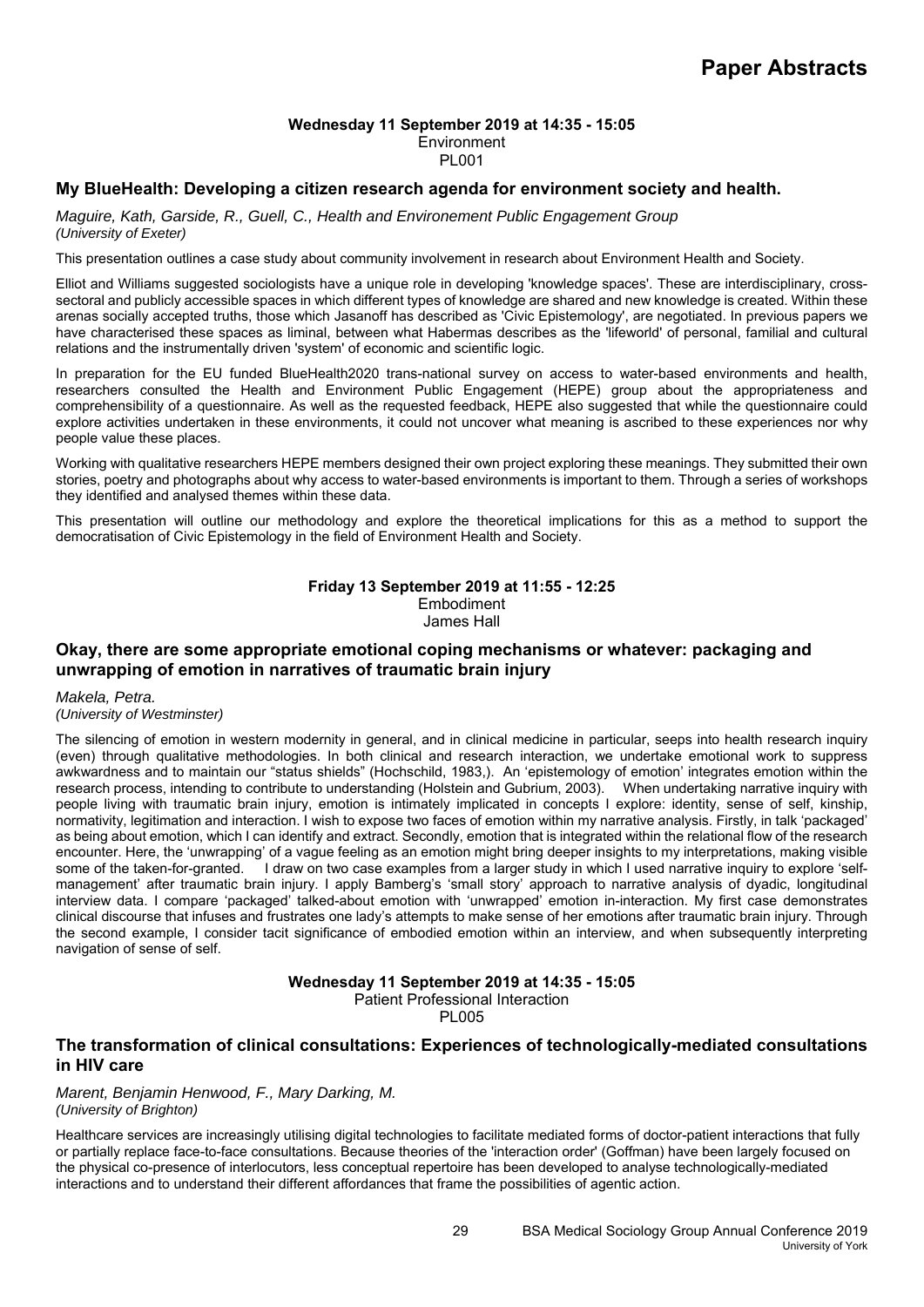This paper compares the affordances of face-to-face and technologically-mediated forms of doctor-patient consultations that have been introduced to follow-up stable HIV patients in five clinical sites (Antwerp, Barcelona, Brighton, Lisbon and Zagreb). As part of a sociotechnical evaluation of a newly introduced mHealth platform we conducted 8 co-design workshops and 66 interviews with 72 HIV patients and 32 clinicians to understand how the new technology reconfigured practices of care. Particularly, patients and clinicians were prompted to consider the differences of routine consultations being performed face-to-face (all five sites), by audiovideo interfaces (Barcelona), by telephone (Zagreb), by email (Brighton), and through the newly introduced mHealth platform (all five sites).

Our data offers concrete examples of how different modes of interaction gradually dislocate, dissynchronize and standardise the clinical encounter and how these functional aspects enable and constrain medical examination, dialogue, patients' reassurance and the 'normalisation of HIV'. Understanding these functional affordances, we will outline what different forms of doctor-patient interaction mean for people in different situations. Our empirical evidence of technologically-mediated interactions challenges classic theoretical assumptions of co-presence through physical proximity and offers new avenues to reconceptualise the interaction order.

### **Wednesday 11 September 2019 at 15:10 - 15:40**  CAMS PL002

# **Death and the contemporary shamanic practitioner – findings from an empirical study**

*Marrable, Tish, (University of Sussex)*

For those facing the end of their lives or the death of someone close to them, spirituality has long been a source of comfort, whether through religion or through personal beliefs. In recent years in the UK we have seen a rise in interest in alternative spiritualities and healing methods, and different forms of 'shamanic practice' have been amongst these. While 'shaman' is a generalised term for what many consider the oldest healing and spiritual practices of humanity, contemporary understandings of this vary from still indigenous populations with long lineage to Western practitioners with new or 'remembered' ways of working.

This paper reports the findings from an empirical study exploring contemporary shamanic practitioners' understandings of their work with the dying, the bereaved, and the dead. It draws from 184 responses to a qualitative online survey, and a small number of semistructured interviews with established shamans working from a number of different traditions. Responses from 22 countries demonstrate the wide range of understandings of shamanic death work, from helping those in hospices or at the end of their life to become more at peace with their impending death, to assisting the spirits of the dead to 'pass on their way' and detach from this world. Work with those bereaved may explore a healthy ongoing relationship with loved ones, or help to severe ties where a relationship was less comfortable. The paper will draw on the literature of 'continuing bonds' in grief work to help explore these connections.

#### **Thursday 12 September 2019 at 11:20 - 11:50**  Pharmaceuticals

PL006

# **Pharmaceuticalisation 2.0: the changing technology, politics and economics of the biopharmaceutical industry**

*Martin, Paul (University of Sheffied)*

Fundamental changes are underway in the global biopharmaceutical industry as a result of major shifts in its core technologies, products and markets. In the wake of the productivity crisis that has dogged the sector a new wave of innovation is now driving drug discovery and development. This includes biological therapies (gene therapy, therapeutic proteins and monoclonal antibodies) and new classes of highly targeted small molecule drugs. At the same time, there has been a significant expansion in disease stratification and companion diagnostics. These have been translated into a raft of new products that are increasingly dominating the industry: 7 of the top 10 best-selling drugs are now biologicals; nearly 25% of all drugs sold have orphan status for small patient populations; 40% of products in company pipelines are based on these new therapies. These changes coincide with a strategic shift away from blockbuster markets based on common diseases to niche markets, high cost therapies and the treatment of rare diseases. Geographically, whilst globalisation has seen the expansion of the biopharmaceutical sector into China, East Asia and emerging markets, the highest sales growth continues to be in the USA. The industry has also been very successful in enrolling the support of patient groups for this new focus. Drawing on initial pilot work this paper will chart the contemporary transformation of the political economy of the biopharmaceutical industry, the emergence of this new sociotechnical regime and the major implications this has for patient, professionals and policy.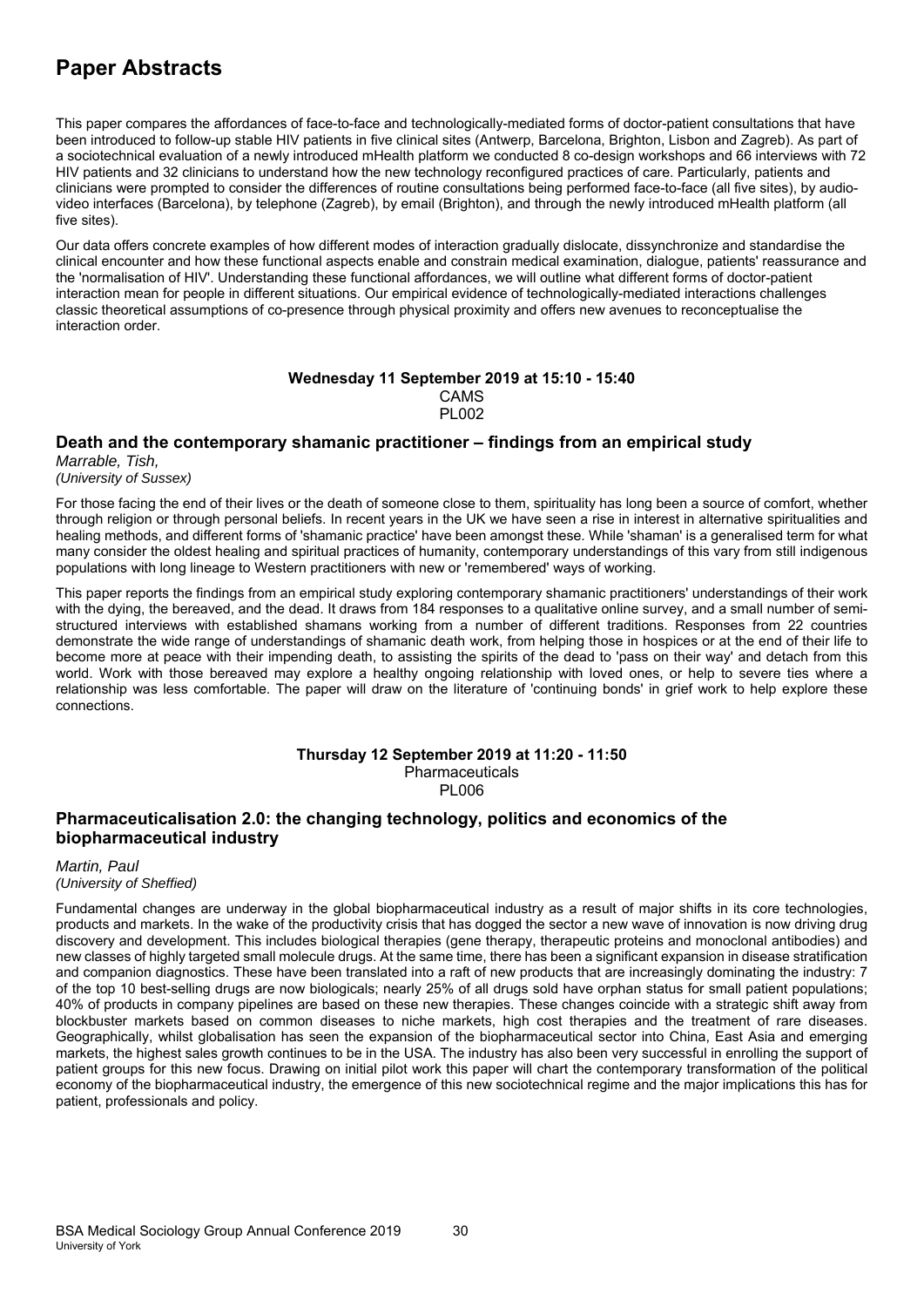### **Thursday 12 September 2019 at 14:00 - 14:30 Citizenship**

PL006

### **What can older veterans' experiences of military service tell us about wellbeing?**

*McWade, Brigit, Brewster, L., Clark, S., Giga, S., Fletcher, I.* 

*(Lancaster University)*

This paper presents early findings from a project exploring the health and well-being needs of older British military veterans, funded by the Ministry of Defence's Aged Veterans Fund (AVF). This funding stream forms part of a wider social policy and government strategy drive to better recognise and reward the contribution of the armed forces to society. Drawing on the autobiographical accounts of older veterans' military experience, this paper questions whether the needs of this population are distinct from civilians and in what ways. It challenges the assumption that military service necessarily disadvantages service personnel in terms of health and well-being, revealing how military service was often described by our participants as the best days of their lives. In examining what constituted the 'best days' of our participants lives, we offer critical assessment of the policies and strategies that aim classify and mark-out veterans as "in need" of special treatment. Instead, we explore what lessons can be learned from veterans' life stories about the social and material aspects of well-being.

# **Thursday 12 September 2019 at 09:35 - 10:05**

Methods PT111

# **Was it autoethnography? The classificatory, confessional and mad politics of lived experience in sociological research**

*McWade, Brigit (Lancaster University)*

This paper will consider the history and politics of autoethnography in relation to the activist scholarship of Mad Studies. As part of ethnographic research about 'recovery in/from serious mental health problems' in the UK, I accessed an NHS community 'arts for mental health' service as a service-user would do, situating this data in broader socio-political debates concerning the meaning, management and lived experience of madness and distress. This paper examines the framing of this research as autoethnographic and the relationship of personal and/or lived experience to the knowledge produced. I explore the classificatory, confessional and Mad politics of experience, identity and identification, and embodiment for research subjectivities. Employing autoethnographic means, I consider the ways in which I situate myself, and am situated by others, in relation to my research; evaluating the methodological implications of the crisis of representation in anthropology, and the post-structuralist criticism of identity politics. Through an engagement Mad Studies, I seek to move beyond these two established responses to the use of personal experience and autobiography in research.

### **Thursday 12 September 2019 at 10:45 - 11:15 Pharmaceuticals**

PL006

# **Inclusive Digital Healthy Ageing: initial exploration and future directions**

*Meersohn, Cynthia, Moreira, T. (Durham University)*

The rapid expansion of quantified-self (QS) technologies alongside variation of digital access and literacy, plays out across the intersection of age, class, and characteristics of individuals' social networks. Research about the digital literacy of older adults is shifting from a purely age based approach to an intersectional one, which considers the combined effects of socioeconomic status, autonomy of use, education, and accessibility alongside age in explaining different levels of digital savviness (Hunsaker and Hargittai, 2018). The complex relationship between health and broader dimensions of Quality of Life (QoL) has led to mismatch between QS technologies users' expectations and existing technologies designed with a top-down approach. We explored the European QoL Survey (EQOLS) 2016 for associations between self-rated health and the broader social context of Europeans over 50 years old. Self-rated health is significantly and independently associated with specific health problems, changes in functional, status, mortality, and sociodemographic characteristics of respondents. We found that, among the European population over 50 years old, internet use was correlated with self- rated health (as a measure of QoL and well-being), but mediated by social participation and deprivation. Given these results, our working hypothesis is that different population needs demand different technology. Our analysis also indicates that the population 50+ is differentiated, but we do not know the composition of these groups. Following this hypothesis, our aim is identifying clusters of social, health, and digital exclusion across Europe, using a combination of quantitative case modelling, qualitative methods, and participatory design.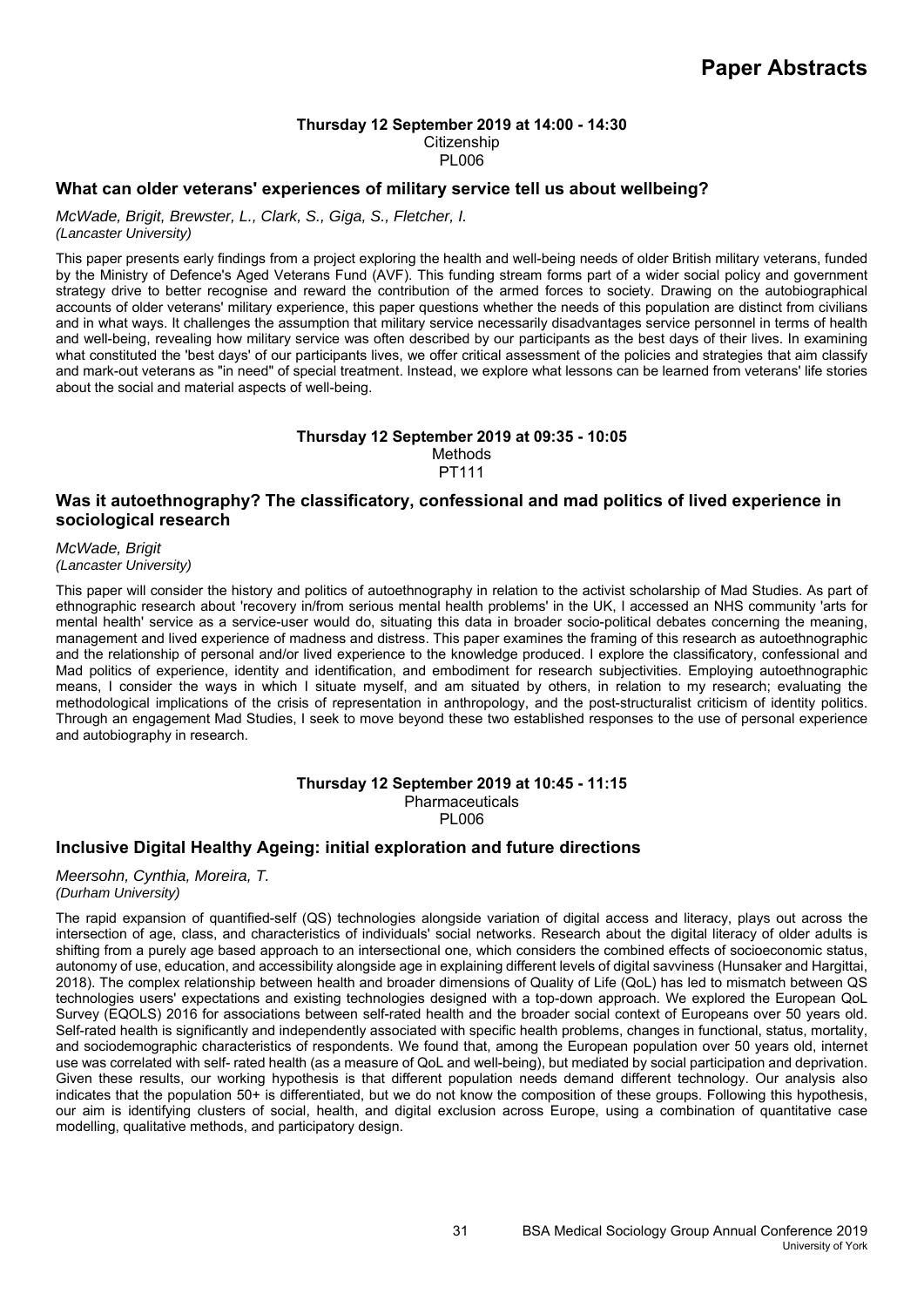# **Wednesday 11 September 2019 at 15:10 - 15:40 Ethics**

### James Hall

## **Informed and voluntary consent to children's heart surgery: What really matters to children, young people and their parents?**

### *Mendizabal-Espinosa, Rosa Maria., Alderson, P., Sutcliffe. K. (University College London)*

Consent to treatment for minors involves complicated three-way relationships between doctors, children and parents. The 1985 Gillick case respected the consent of children aged under-16 in English law. European-influenced law and recent commentaries accept US standards of children's 'assent'; these bypass the views of minors aged under-18. A renewed debate about how much and to what degree children and young people ought to be and want to be involved in informed consent to complex interventions is needed.

Trust is at the heart of consent. Yet it is invisible and can only be implied when patients or their parents sign a legal form. It might be better understood at three different levels through: the empirical ways in which people feel, think and talk about it; the actual nature of trusting or mistrustful relationships, interactions, discussions and rituals inside and outside medical-family encounters; and the real, powerful unseen forces, social, cultural, political and economic, which influence people's beliefs and behaviours related to trust. Trust can also be understood in its absence, such as in acts of manipulation, deception or abuse of power.

Critical realism offers useful ways to research consent and trust in medical settings. It recognises absence and unseen influences as essential to understanding social problems and identifying possibilities for change. We describe our social research in two London hospitals and discuss how critical realism might underpin an in-depth, three-level analysis that might lead to a better understanding of what 'really' matters to people in the process of giving consent.

# **Thursday 12 September 2019 at 14:00 - 14:30**

**Theory** PL002

# **Dialectical thinking and the "economic determinants" of performance: What Marxism can contribute to health services research in an age of complexity**

### *Mills, Thomas*

### *(Bradford Institute for Health Research)*

Health services researchers are increasingly urged to contextualise problems in a "multi-layered reality" of inter-related micro-, mesoand macro-level factors. Yet what is in the remit of the macro, and how macro-factors relate to micro- and meso-factors, is unclear. This presentation argues that Marxism can contribute here, both methodologically through dialectical thinking and in terms of substantive insights regarding the dynamics of capitalism which shape health service environments. A process evaluation informed by complexity science was undertaken of a two-year HS&DR funded study which sought to develop and test ways of helping Healthcare Professionals (HCPs) to improve patient experience. Severe staff and service pressures were encountered on the 6 wards involved, prompting the question of how and at what level (micro, meso or macro) the pressures should be theorised. Applying Marxist dialectics was found to enrich understanding of the macro-level, set by an on-going macroeconomic shift from embedded liberalism to neoliberalism and the constraints on public resources implied by the latter. Furthermore, while staff engagement and culture were identified as being significant micro- and meso-level factors in the study, the Marxist concept of alienation suggests these are shaped by HCPs' (lack of) autonomy over their work process, increasingly affected by capitalist forms of production and exchange despite the NHS being a public service. In summary, Marxist insights can enrich complexity-minded he In summary, Marxist insights can enrich complexity-minded health services research. Marxism poses the question of the macro-economic climate, resource levels and governance arrangements that would provide a receptive context in the NHS for research and improvement work.

#### **Wednesday 11 September 2019 at 15:10 - 15:40**  Health Service Delivery PL006

# **Wild Data: How Frontline Hospital Staff Make Sense of Patients' Experiences**

### *Montgomery, Catherine, Chisholm, A., Locock, L., Parkin, S. (University of Oxford)*

Patient-centred care has become the touchstone of healthcare policy in developed healthcare systems around the world. The ensuing commodification of patients' experiences within what are widely regarded to be new logics of accounting and accountability has resulted in a mass of data but little sense of whether and how such data are used. Our research sought to understand how frontline staff use patient experience data for quality improvement in the NHS. We conducted ethnographic case study evaluation of improvement projects in six NHS hospitals in England over a 12 month period. The data drawn on here consist of 95 in-depth interviews with frontline staff and senior managers, and almost 300 hours of observation. Frontline staff worked with a notion of data as interpersonal and embodied. In addition to consulting organizationally-sanctioned forms of data collected at organisational level,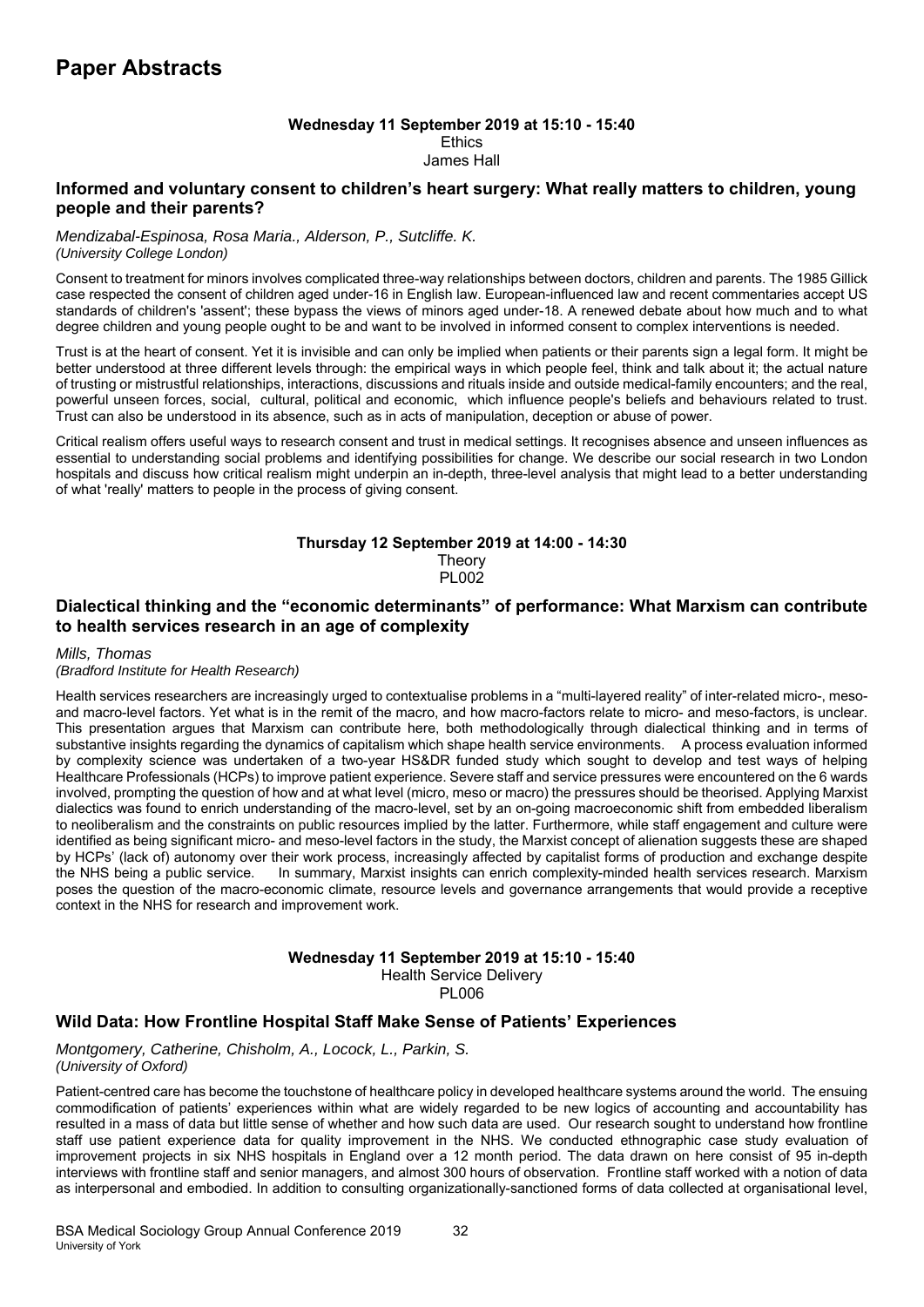staff used their own embodied interactions with patients, carers, other staff and the ward environment to shape improvements. The kinds of data staff found useful involved face-to-face interaction and dialogue; were visual, emotive, and allowed for immediate action. We draw on de Certeau to re-conceptualise this as 'wild data'. We conclude that patient experience data are relational, and have material, social, and affective dimensions, which have been elided in the literature to date. Moving from 'patient experience' as a disembodied tool of managerialism to an embedded part of healthcare staff professionalism can lead to positive change.

### **Friday 13 September 2019 at 10:10 - 10:40**

Mental Health

PT007

# **Towards a Sociology of Lewy-Body Dementia**

*Moreira, Tiago (Durham University)*

Lewy Body Dementia(LBD) is an umbrella diagnostic label which includes both Dementia with Lewy Bodies and Parkinson's Disease Dementia. Distinctive features of the condition - cognitive fluctuations and hallucinations - set it apart from more common dementia forms. Existing research on this condition has overwhelmingly adopted a clinical or health services perspective. We suggest that LBD provides a unique opportunity to combine a conventional social science approach to illness with research that is 'interested in the dialectic interaction between social life and specific diseases' (Timmermans and Hass, 2008: 661). In this paper, we present a structured review of existing social science research on LBD on three interrelated domains: making, managing and living with LBD. We map the social arena of research on Lewy Body Dementia and its relationship with the fields of Alzheimer's and Parkinson's Disease research. We identify the clinical and service barriers and facilitators to diagnosis and management of Lewy body Dementia. We explore the role of cognitive fluctuations and visual hallucinations in the process of living with Lewy Body Dementia. Drawing on the review, we propose an agenda for social science research on LBD that will contribute both to the understanding of the condition and the sociology of health and illness.

### **Thursday 12 September 2019 at 09:35 - 10:05 STS** PL005

# **From policy to practice? Implementation of welfare technology in daily professional practice in municipality healthcare. A case study.**

*Myren, Gunn Eva (Nord University)*

Complex interventions to improve health and social activity can only have significant impact if they are shown to be effective, capable of broad implementation and can be normalized into routine practices. There is lack of studies that explore the implementation process of welfare technology as most studies tend to focus on the effectiveness of welfare technology, and are generally based on single studies with specific interventions within specific settings.

The aim of our study is we to contribute to knowledge about implementation process of welfare technology through three case studies. In this study we focus on technology that seek to decrease social isolation by use of communication then amongst children in school (AV1) and the elderly living at home (KOMP).

By use of observations and interviews we shall collect data on the children using AV1 and their parents, teachers and classmates regarding the use of the avatar. The elderly using KOMP, their relatives, followers on KOMP and professional practitioners will be also be interviewed regarding their experiences with the use of KOMP.

An underlying assumption for this study is that the professional practitioners are crucial in realizing the success/potential of welfare technology. It is therefore important to study the processes that these professionals practitioners and users go through in their use of welfare technology.

### **Wednesday 11 September 2019 at 15:45 - 16:15**  Mental Health PT006

# **Diagnosis as a social influence on health: an autoethnography of diagnostic identity in anorexia**

*O'Connell, Lauren (University of Essex)*

Being diagnosed with a psychiatric condition can have a significant influence on one's identity. In anorexia, individuals sometimes come to value (and even seek) an identity based on illness, often while simultaneously experiencing such a positioning as stigmatising, life-limiting, and discrediting. My research is concerned with individuals' experiences of being diagnosed with anorexia, their relationship to the diagnosis over time, and how this informs their ongoing identity-work. In this paper, I present findings from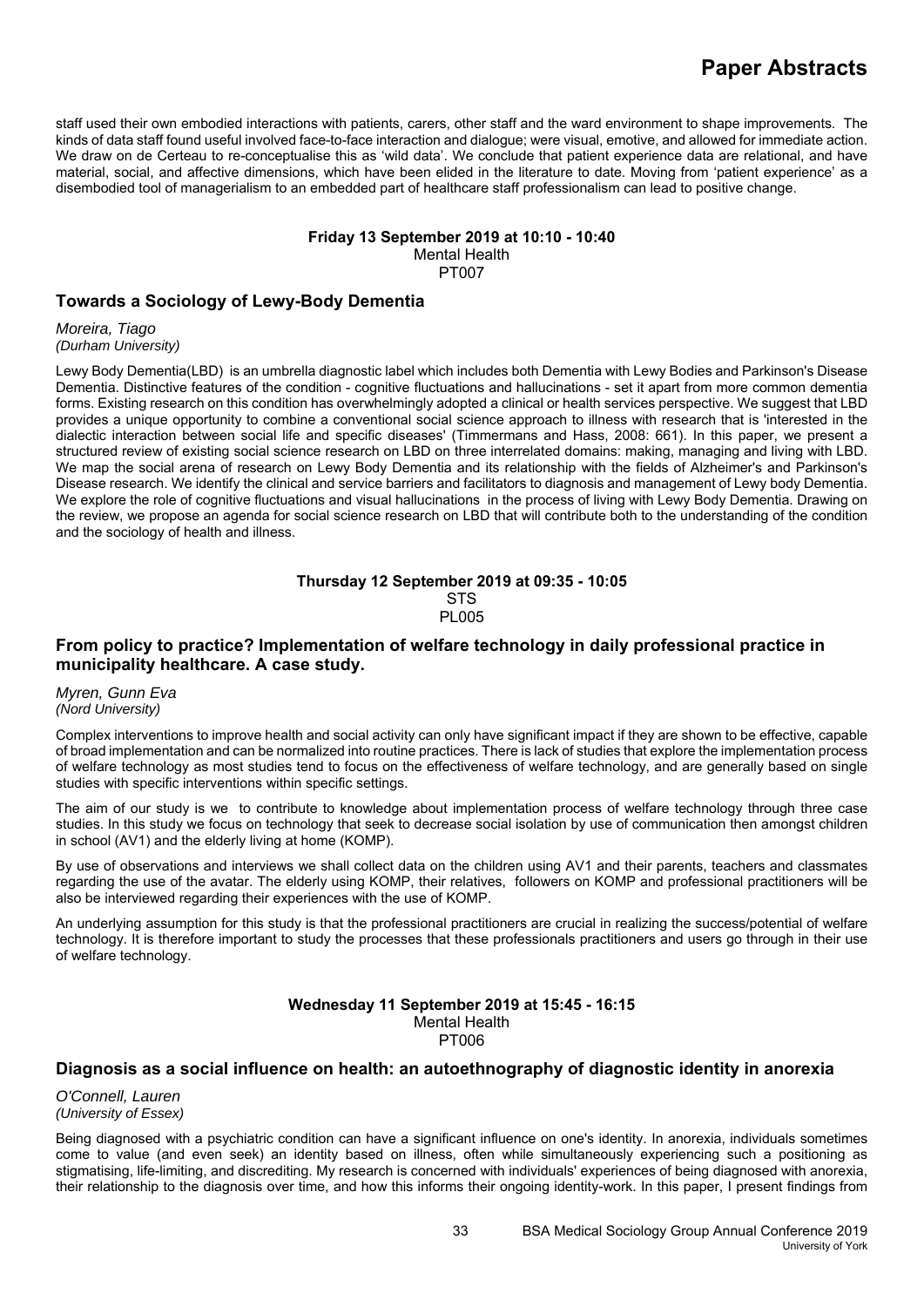the autoethnographic component of my research, in which I draw on memory, personal diaries and medical notes to analyse my experiences of being diagnosed with anorexia and undergoing inpatient treatment. I use aspects of Brinkmann's heuristic model of the lived experience of a psychiatric diagnosis to argue that, for me, the 'being' and 'doing' of anorexia played out in particular ways. I came to value 'being anorexic'; it was a positioning that felt empowering and offered me a sense of belonging. This in turn had implications for how my suffering was 'done'. In seeking to inhabit the diagnosis, I self-consciously monitored the extent to which I was performing it 'properly', in accordance with broader clinical constructions of the diagnosis. Finally, within a framework of a sociology of diagnosis, I draw on notions of diagnosis as category, process and consequence to further illuminate my experiences and to suggest that the act of diagnosis can be an iatrogenic social influence on health.

# **Thursday 12 September 2019 at 15:10 - 15:40**

**STS** PL005

# **The translation of multiple scripts in the tools used in quality improvement – the case of sepsis**

*Overton, Charlotte (University of Nottingham)*

The improvement of healthcare quality often involves the introduction of technologies to bring about behavioural change within clinical practice. Drawing on Akrich's notion of scripts this research considers how and why quality improvement tools were interpreted when used in clinical practice. The tool's script contained certain prescriptions that either did or did not materialise when in use. Consideration of the specific contexts was not built into the tools, that is, they were fixed irrespective of the site of implementation. Inevitably, this was found to have an impact of translation of the tool's scripts when used in practice. I argue that if quality improvement was to emerge, an understanding of the tool's scripts was required.

This ethnographic study involved observations, interviews and documentary analysis within and across two English NHS hospitals, exploring the implementation of tools associated with the sepsis care bundle. Data analysis found that the tools served multiple purposes and embodied diverse scripts. As a result multiple scripts were translated; evidence for a financial incentive, the delivery of evidence-based medicine, communication tool, aide-memoire and a burden. Knowledge of sepsis was on a continuum; the tool was used as an aide-memoire for junior staff or staff who had infrequent exposure to sepsis. As the healthcare worker progressed along the continuum of experience completion of the tools became perceived to be an unnecessary addition to their workload and thus a burden. For others the tools influenced interprofessional relationships by acting as an additional voice to support the escalation of patients.

### **Friday 13 September 2019 at 10:45 - 11:15**  Health Service Delivery PT006

# **Solidarity and contestation in group clinics for young people with diabetes in socioeconomically deprived settings: patient and professional experiences**

*Papoutsi, Chrysanthi, Greenhalgh, T., Hargreaves, D., Kanadia, J., Colligan, G., Hagell, A., Marshall, M., Vijayaraghavan, S., Finer, S., (University of Oxford)*

As a relatively new model of care, group clinics have attracted the attention of policy makers and clinicians, with attention primarily focusing on biomedical outcomes, demand for health services and efficiency savings. Little emphasis is paid to how different forms of patienthood and professional practice are enacted.

This presentation examines patient and professional experiences as part of a NIHR-funded study on implementation, co-design and evaluation of outpatient group clinics for young people (16-25) with diabetes and other complex health and social needs in two London clinics. We carried out 32 semi-structured patient and staff interviews, and collected ethnographic fieldnotes from 27 group clinics, 20 individual consultations and other interactions. The analysis was underpinned by critical perspectives on patient expertise and experiential knowledge, articulation and invisible work, and solidarity-based practices in relational medicine.

We approach group clinics in three different ways: as practices of solidarity; as opportunities for active contestation; and as sites of hidden labour. In contrast to individual appointments, group clinics foreground relational aspects of self-care. This introduces new types of ethical relations between patients, projects new ways of enacting patienthood and requires different modes of organising professional practice. Our presentation will discuss how embodied and biomedical knowledge is negotiated among young people and health professionals. We will explore what it means for clinical care to be harnessing experiential knowledge directly through active patient participation in service provision. We will also draw out some of the tensions involved in doing this, especially when conflict and contestation arise between patients..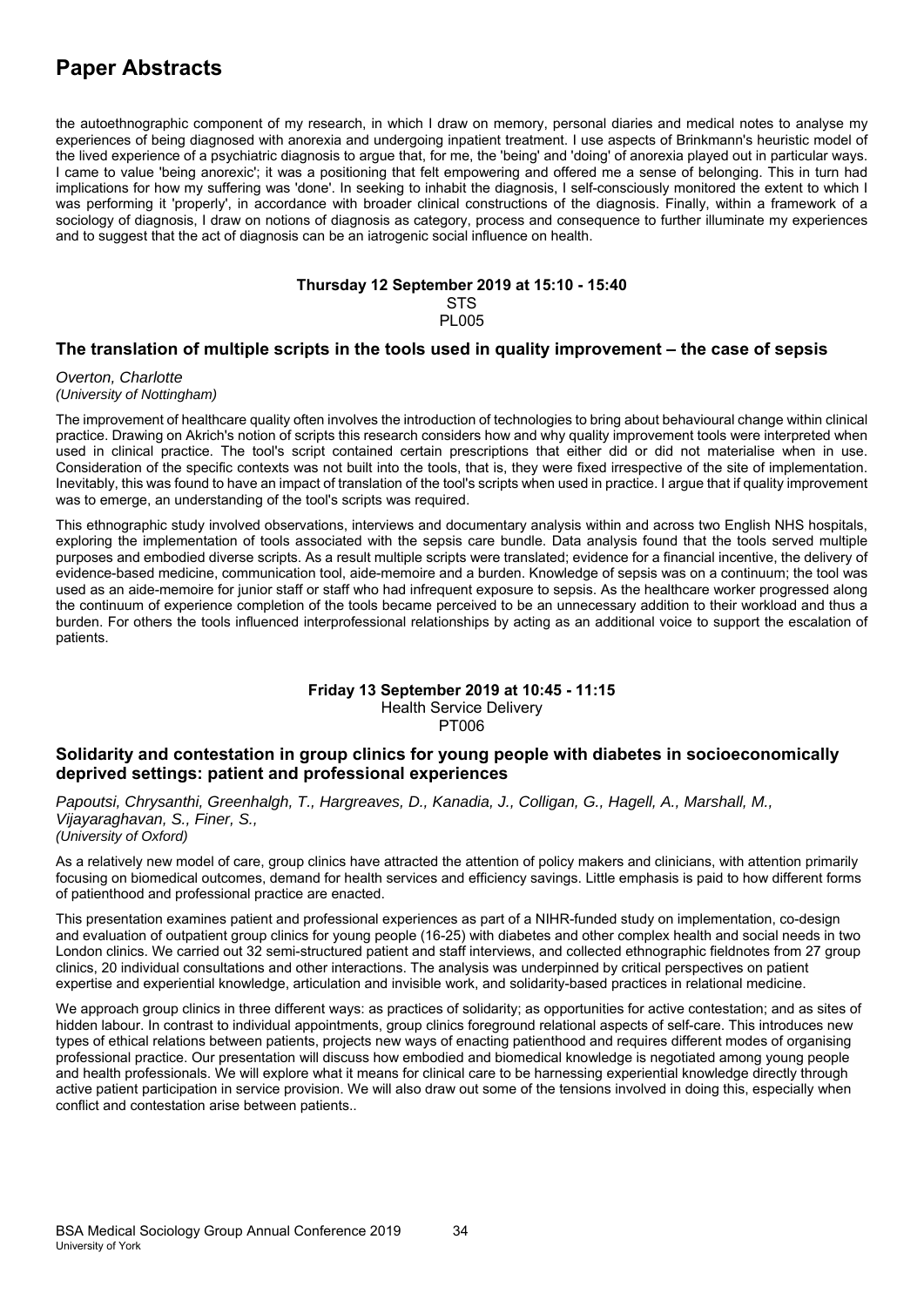### **Wednesday 11 September 2019 at 13:25 - 13:55**  Health Service Delivery PT007

# **Organisational work in neonatal care: Decision making about place of care for babies born moderately preterm**

#### *Paton, Alexis, Armstrong, N. (University of Leicester)*

Organisation of neonatal services into geographically-based networks of units able to offer different levels of care is intended to ensure both that babies receive the care required and that transfers between different units are as smooth as possible. Identifying the appropriate level of care for babies born prematurely can sometimes be straightforward, but for babies born moderately pre-term (at 27-31 weeks' gestation) there is little evidence to guide healthcare professionals' decision making about optimal place of care. Even when identifying optimal place of care is relatively straightforward, achieving this in practice can be complex.

Drawing on a wider study seeking to determine optimal place of care for this group of babies, we report findings from ethnographic work exploring decision-making and the accomplishment of transfers in this complex care context. We undertook fieldwork in six neonatal units across two networks in England (two Neonatal Intensive Care Units and four Local Neonatal Units), representing 35 days of observation and interviews with 34 healthcare professionals and patients.

Drawing on sociological work illuminating the organisational labour of healthcare, we discuss how decisions about optimal place of care are made and transfers accomplished (or not) in contingent and complex care contexts often characterised by high levels of uncertainty. Place of care decisions are multifaceted, with transfers taking place for a number of different reasons and with different short and longer-term objectives. The consequences of place of care decisions and any resulting transfers can be significant for healthcare organisations, healthcare professionals, and, of course, for parents.

# **Thursday 12 September 2019 at 09:00 - 09:30**

Screening and Diagnosis

James Hall

# **Understanding Non- epileptic Attack Disorder (NEAD) sociologically; can we do this?**

### *Peacock, M. (Edge Hill University)*

Non-epileptic attack disorder (NEAD) is the most frequent functional neurological disorder (FND) seen by neurologists with an estimated 20% of patients first presenting to seizure clinics receiving a diagnosis of NEAD. Also known as psychogenic non-epileptic, dissociative or conversion seizures, NEAD is characterised by embodied events that superficially resemble epileptic attacks, but which are not associated with the abnormal electrical discharges in the brain found in epilepsy. Rather, NEAD is considered to be an involuntary, unconscious, emotional response to internal or external triggers. Characterised by episodic impairment of consciousness and loss of motor control, these experiences are frequently mistaken for epileptic seizures although there are significant differences between these disorders. NEAD can result in significant and chronic disability and, when health professionals inadvertently misdiagnose the condition as epilepsy, patients are at risk of exposure to inappropriate investigations or treatments and thus iatrogenic harm. Sitting as it does within a suite of medically unexplained symptoms (MUS), NEAD is a troubling diagnosis to both give and to receive. The sorts of psychological or emotion/stress-based explanations given by clinicians may be hard to hear, evoking fears of being labelled as mentally ill or malingering, with studies showing how the clinical space can become a battle ground as doctor and patient struggle for epistemological legitimacy. Even for those more at ease with the "psychological" nature of the diagnosis, it may be difficult to make sense of how life events might connect with their seizures. There is an extensive body of research in neurology concerning NEAD but, despite indicators of social pattering in presentation and significant limitations in what neurology can offer in the form of effective treatment, there is very epidemiological evidence to underpin and to help develop sociological understandings of NEAD. We know that around three quarters of those with a diagnosis of NEAD are women and NEAD appears to be linked with histories of neglect, trauma or conflict in childhood including childhood sexual abuse (CSA), reported by 20-30% of women and 5% of men in different patient cohorts. Increased rates of adverse life events have also been found amongst those with NEAD, with such events often serving to precipitate onset in adulthood. But around a third of patients report neither trauma nor negative life experiences. Drawing on data from a study using biographical-narrative interviews with those with NEAD, this paper asks firstly why an epidemiology might be absent using comparisons with the chronic pain and depression literatures and then endeavours to interrogate the apparent lack of curiosity in neurology concerning sociological or historical perspectives. This is particularly in the light of NEAD arguably being the contemporary heir of "hysterical conversion", Charcot's women and psychogenic movement disorders expressed historically in dancing plagues amongst others. Finally, we offer a tentative theorising of NEAD in the present day context of burgeoning medicalisation, the demands of neoliberal governance for individual responsibility and the striving for diagnostic legitimacy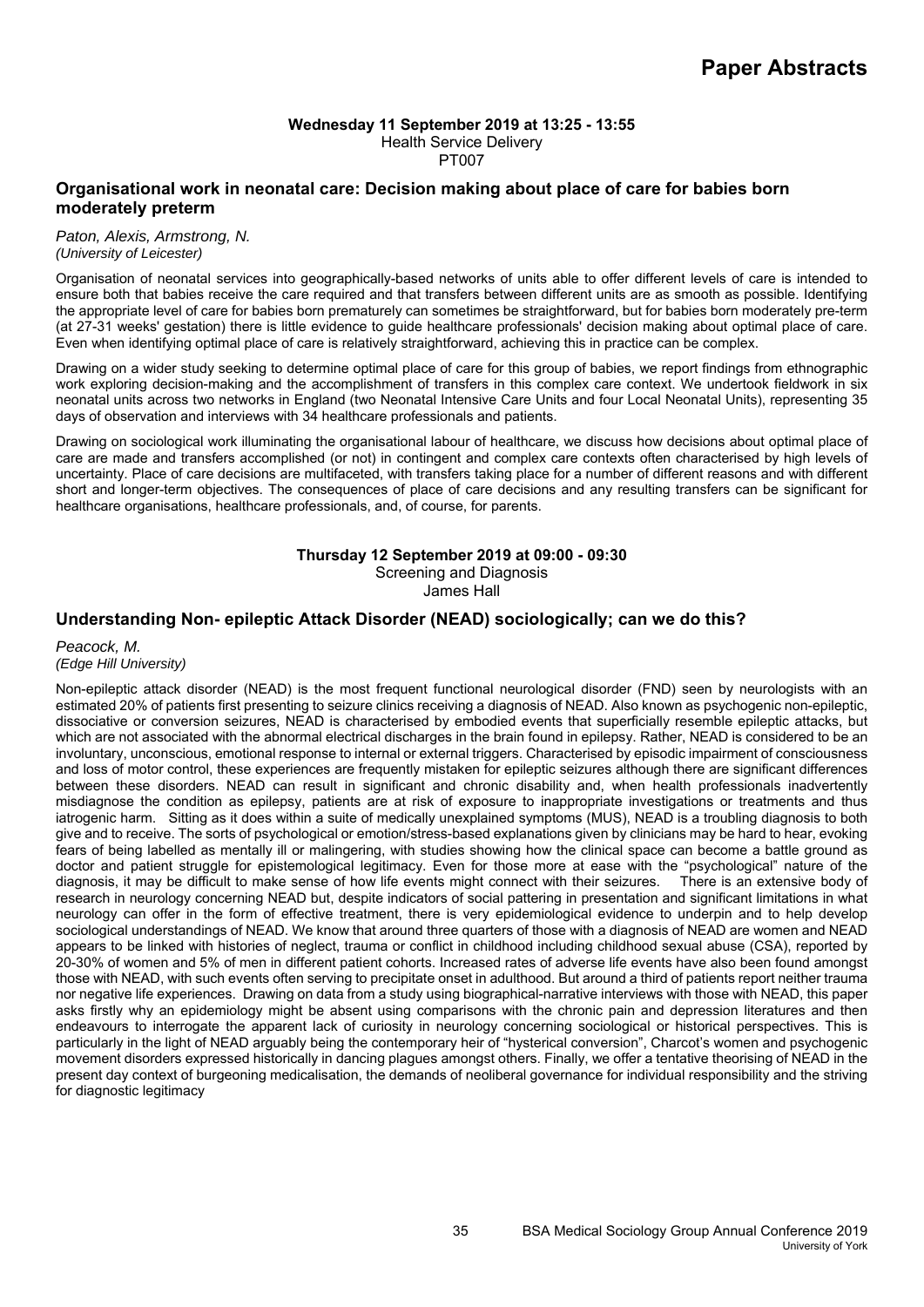### **Friday 13 September 2019 at 10:10 - 10:40 Ethnicity** PT111

# **Male circumcision and sexual functioning among males and their female partners: The role of cultural background**

### *Peri-Rotem, Nitzan (University of Exeter)*

Male circumcision (MC) is one of the most common surgical procedures performed worldwide. Yet, this procedure has remained highly contentious and, empirical evidence about its health benefits and implications on sexual functioning is mixed. While the prevalence of MC and its drivers vary greatly across social groups, the role of cultural background in mediating the relationship between MC and sexual functioning has so far received little attention. Since sexual satisfaction can be influenced by social perceptions and attitudes about sexuality and body image, it is hypothesised that MC is more likely to be linked with improved subjective sexual functioning among those groups where MC is more prevalent. To test this hypothesis, I analysed data from the British National Survey of Sexual Attitudes and Lifestyle from 2010-2012 (Natsal-3). This survey includes over 6,000 men and 8,000 women aged 16-74. Using logistic regression models, the odds of experiencing sexual dysfunction for the male or female partner are estimated as a function of male circumcision status, religion and educational attainment, alongside both partners' age and ethnicity. The findings show that the relationship between MC and reported sexual functioning is largely dependent on the ethnic origin of the male partner; MC is found negatively linked with reported male sexual dysfunction only among black men. In addition, MC is negatively linked with reported female sexual difficulties when the male partner is of Asian origin. These findings highlight the importance of cultural context in shaping the relationship between MC and subjective sexual functioning.

### **Wednesday 11 September 2019 at 13:25 - 13:55**

Patient Professional Interaction

**PL005** 

# **Managing hard-to-interpret talk in people with dementia in a context of person-centred care.**

*Pilnick, Alison, O'Brien, R., Beeke, S., Goldberg, S., Sartain, K., Parry, R. and Harwood, R. (University of Nottingham)*

Delivering care to patients with dementia in acute hospitals presents particular challenges for healthcare professionals, and they report feeling ill-equipped to deal with these challenges. One specific and commonly encountered challenge arises when the talk of patients with dementia is hard to interpret or make sense of. Observational studies identify that such talk is sometimes ignored (Goldberg et al., 2014; Featherstone et al., 2018); this ignoring is generally interpreted as a failure to provide person-centred care, but may also reflect the practical interactional difficulties healthcare professionals face in attempting to engage.

This paper reports on an NIHR CLARHC East Midlands funded study to explore challenges in communication in this setting. Video recordings of 41 naturally occurring healthcare interactions between healthcare professionals (including doctors, nurses and allied health professionals) and inpatients with dementia were collected. These were analysed using conversation analysis. All occurrences of patients' hard-to-interpret talk were identified across the 41 interactions and their sequential contexts examined.

We found that occurrences of patients' hard-to-interpret talk were prevalent across the dataset. Analysis revealed several different practices healthcare professionals used to manage this, linked to features of the patient's prior talk. One potential difficulty in pursuing hard-to-interpret talk is that it can expose or highlight lack of interactional competency in an individual, and professionals' responses often worked to limit this possibility. Use of video also highlighted that whilst hard-to-interpret talk might not be responded to verbally, the use of touch was a recurrent feature of these interactions.

### **Wednesday 11 September 2019 at 14:00 - 14:30**  Lifecourse PX001

# **Dying without an End of Life diagnosis: how does prioritising community End of Life care affect frail older people who have no 'life-limiting condition'? A qualitative study**

*Polak, Louisa, Hopkins, S., Barclay, S.,Hoare, S. (University of Cambridge)*

End of Life (EoL) care in the community is gaining increasing prominence within health policies and commissioning decisions in the UK. In this paper we suggest that those who die of old age, without a specific medical diagnosis, may be disadvantaged as an unintended consequence of prioritising EoL care within a cash-limited service. Our study draws on interviews with providers of community EoL care in East Anglia. Using thematic analysis and constant comparison, we examine the way "good EoL care" is constructed by those who aim to deliver it. Participants foregrounded the challenge of responding quickly to the unexpected needs of patients and their families, and cited planning ahead as helpful for meeting this challenge. Such planning is facilitated by an "EoL" diagnosis. The uncertainty inherent in this diagnosis is reduced where death is due to a single illness whose usual trajectory is known, but greatly increased where it is due to a collection of age-related health problems. When asked about EoL care, many participants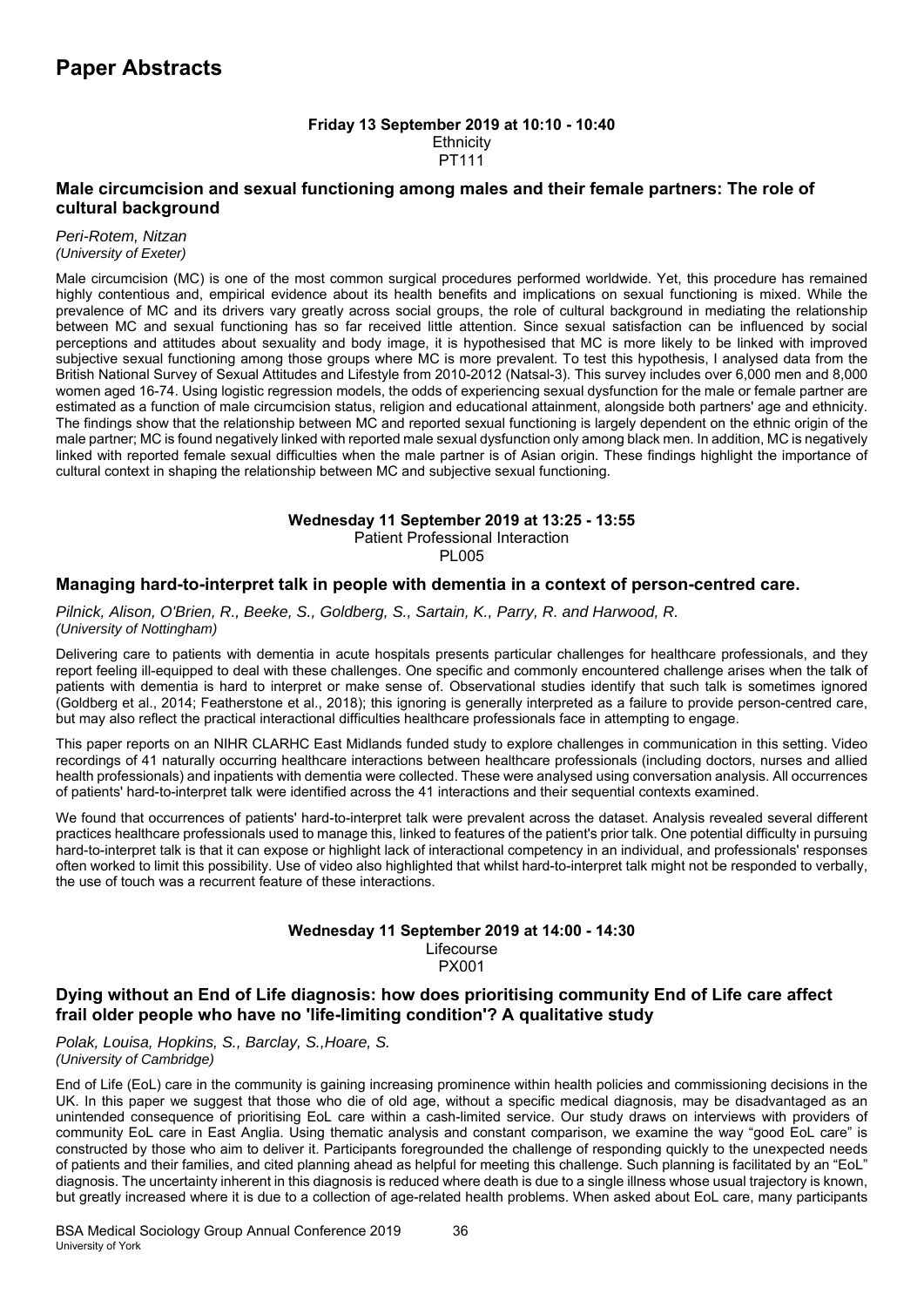spoke first about patients with a diagnosis of cancer or specific organ failures; only when specifically prompted by the interviewer did they talk about caring for frail older people who turn out to be dying. Once prompted, several mentioned the better resources available for "EoL" patients: as well as "opening doors" to additional services, providers describe prioritising calls from these patients ahead of other calls. This difference cannot be ascribed to widely differing care needs. As one participant explained, "the basic care is the same".

# **Thursday 12 September 2019 at 14:35 - 15:05**

Experiences of Health and lIlness PL006

**Understanding the 'hard work' patients do when seeking urgent care** 

*Pope, Catherine. (University of Oxford)*

Urgent care is characterised by fragmentation and blurred boundaries between services. Policy research about how people use these services has focussed on utilisation and, notably the problem of 'inappropriate attendances' to emergency departments. Medical sociologists have attempted to reframe help-seeking as a social process, describing psycho-social determinants that explain urgent care help-seeking, but these explanations offer less insight about the work that people do to make sense of their care needs and assess care. In this paper, inspired by Wyke et al (2013), and classic work by Anselm Strauss, we shift the focus to the 'work' people do when they use urgent care services. We conducted semi-structured interviews with 100 people, purposively sampled to represent potential differences in care needs and socio-demographic characteristics (people aged 75+, 18-26 years and those migrant communities). We conducted second interviews with 41 of these people to extend our analysis. We delineate three related, but distinct, types of work involved in making sense of urgent care: illness, moral and navigation work and show that helpseeking requires the careful balancing of these. We argue that people do not deliberately make 'wrong' or 'inappropriate' decisions, rather, their choices are a product of 'hard work' by individuals and their social networks. Our paper offers a conceptual model that suggests that to change outcomes, there needs to be a change to the work people do, collectively and individually when seeking urgent care.

### **Friday 13 September 2019 at 12:30 - 13:00**  Politics of Health PL006

# **claiming benefits in the face of epistemological sabotage**

*Porter, Tom (University of East Anglia)*

Disability prevalence has remained relatively stable in recent decades, yet spending on benefits has increased markedly. The latter of these trends causes concern for those in power, who deem increased spending to be unsustainable, with welfare reform being a direct response.

Disability has been conceptualised in different ways: according to a medical model, the social model, and latterly, human rights and capability approaches. But for the purpose of understanding disability benefits, disability is a formal administrative category, which allows disabled claimants to move from a work-based system of redistribution to a needs-based system of redistribution.

This paper reports on data from 50 in-depth interviews with disabled claimants of Employment and Support Allowance and Personal Independence Payments, in addition to a discourse analysis of official guidance for claimants, NHS doctors, and the healthcare professionals contracted by the Department for Work and Pensions (DWP).

Findings show that disabled claimants often struggle to understand the assessment process, whilst sourcing and presenting effective evidence is particularly challenging. Analysis of DWP documents reveal a constructed ambiguity around disability and the type of evidence needed to support claims. Guidance for claimants, NHS clinicians, and private clinicians each appeal to distinct popular, medical and administrative concepts of disability. These conceptualisations each involve competing ontologies and epistemologies of disability.

We argue that the ambiguity created by official documents acts as a form of epistemological sabotage, which advances the government's goal of restricting the category of disability and therefore limiting access to the needs based system of redistribution.

# **Friday 13 September 2019 at 10:45 - 11:15**

Politics of Health PL006

# **Accessing healthcare in the UK: navigating a hostile borderscape**

*Potter, Jessica (Queen Mary, University of London)*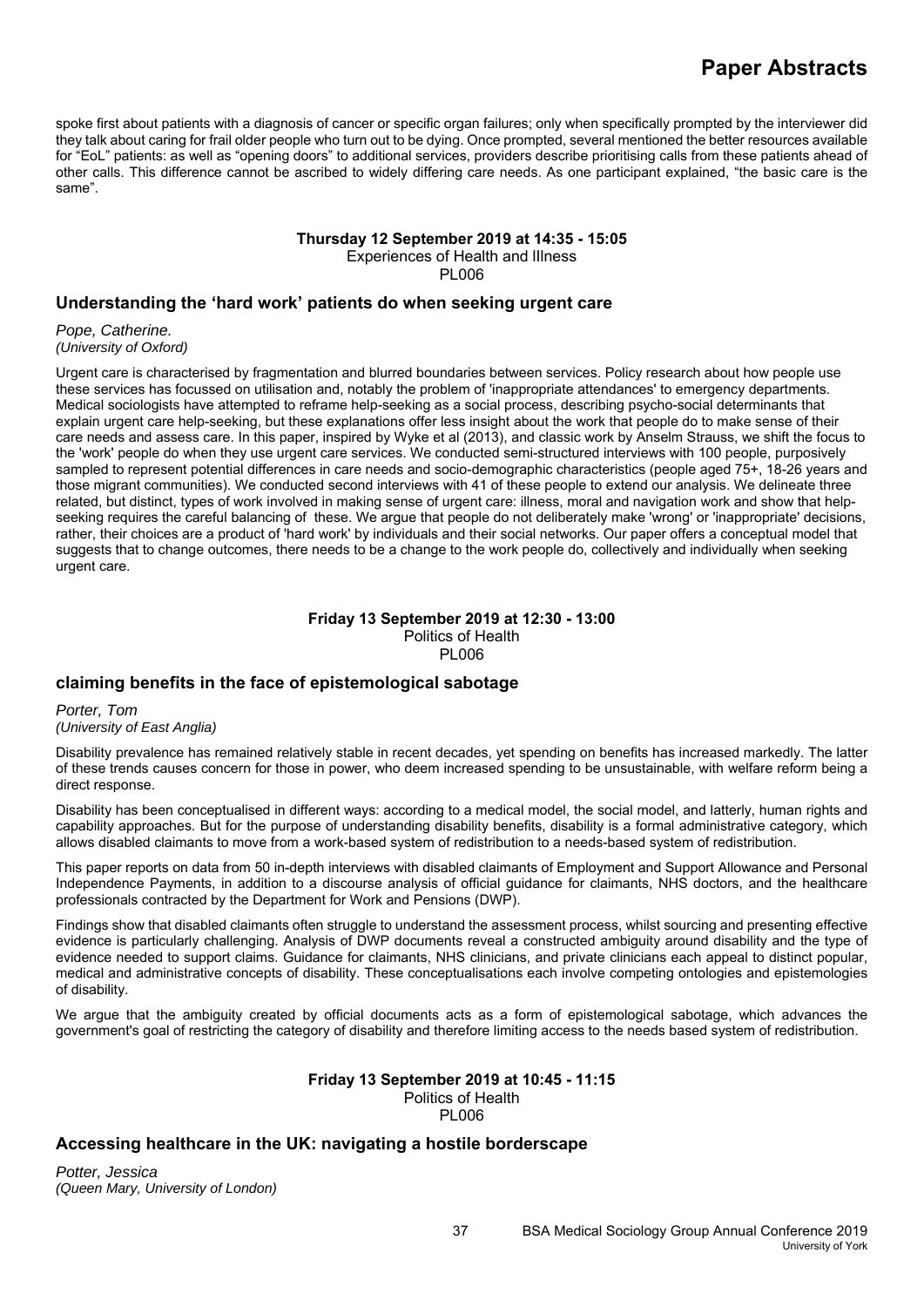Tuberculosis (TB) is an infectious disease of global importance. The Collaborative TB Strategy for England aims to eliminate TB with a key focus on improving access to healthcare for at-risk populations. In England the group positioned most at-risk of TB in public health reports are people not born in the UK. This study explored the experiences of recent migrants to the UK of accessing healthcare when they became unwell with tuberculosis. Data collected between 2014 and 2018 included: 100 questionnaires and 14 biographic narrative interviews with recent migrants diagnosed with TB; and 10 in-depth interviews with health system gate-keepers. Healthcare access is not simply a point in time; it is dynamic, contextual and negotiated (Dixon-Woods et al., 2006). One context apparent both within my analysis and mainstream media discourse was the 'hostile environment'. Drawing from critical border studies, I re-imagine healthcare access as a borderscape (Brambilla, 2015). Migrants' experience of navigating this borderscape were fearful, racialising and at times violent, as their relative deservingness for care was called into question. These experiences were intersectional, (re)producing precarity along axes of race, class, gender, and immigration status. Staff were employed, persuaded or threatened into maintaining the border between those seeking care and its provision. Techniques of government in these spaces operated through mechanisms of surveillance, discipline, normalisation and bureaucracy. These practices not only shaped how hostility was experienced but maintained, sustained and (re)produced the hostile borderscape. Finally, I argue this exclusionary politics of care undermines national and global efforts to eliminate TB.

### **Friday 13 September 2019 at 10:10 - 10:40**  Critical Public Health PL001

# **Is this desire? The demand for medical interventions and moral judgments about public funding of healthcare**

*Pralat, Robert (University of Cambridge)*

In this paper, I discuss the notion of 'desire' as a potential driving force behind both the demand for medical interventions and the mobilisation of moral judgments about whether medical interventions should be publicly funded. Through an analysis of UK press coverage and using three case studies - sexual desire, the desire to have a child and the desire for a different body - I examine how judgments about public funding rely on the distinction between what is perceived to be 'needed' and what is seen as merely 'wanted'. This distinction, I argue, demarcates medical interventions that are understood as deserving of state support from those that are regarded as 'low priority', especially in the context of financial pressure. I explore how this logic may contribute to the framing of patient motivations as needs and a strategic de-centring of desire as an aspect of identity. I ask: what are the advantages and disadvantages of paying more attention to desire in the context of public health?

### **Thursday 12 September 2019 at 14:00 - 14:30**  Methods PT111

# **Reaching the 'hard-to-reach': creative strategies adopted while developing a complex intervention**

*Rai, Tanvi, Schwartz, C., Morton, K., Mc Manus, R., Hinton,L. (University of Oxford)*

UK medical guidelines continue to be informed by research carried out in largely ethnically White and middle class populations. Some medical conditions, such as stroke, disproportionately affect economically poor and BAME communities and yet these groups are underrepresented in medical research.

We have adopted different recruitment methods to facilitate a more representative sample of the national stroke population, as part of intervention development for an RCT of self-monitoring of blood pressure following a stroke. In addition to standard letters sent out by participating surgeries inviting patients to take part, we also attended (and participated in) religious services held weekly at churches and mosques, stroke group pub lunches and support group meetings in socially-deprived neighbourhoods. While not being onerous, these approaches enabled us to recruit nearly half of the intervention study participants for interviews who were working class and/or from BAME communities. The opportunity to become a research participant was met with enthusiasm and generosity; it allowed us to explore perceptions of the intervention in those with greater post-stroke morbidity and where participants' had multidimensional relationships with families who acted as their carers and advocates.

These approaches have generated rich and relevant data to inform intervention development, making it more widely accessible. Using alternative and creative methods to recruit study participants fits within a wider shift in research discourse that recognises the importance of public engagement in scientific research. Developing new health interventions in partnership with those bearing the greatest burden of ill health is likely to improve health for all.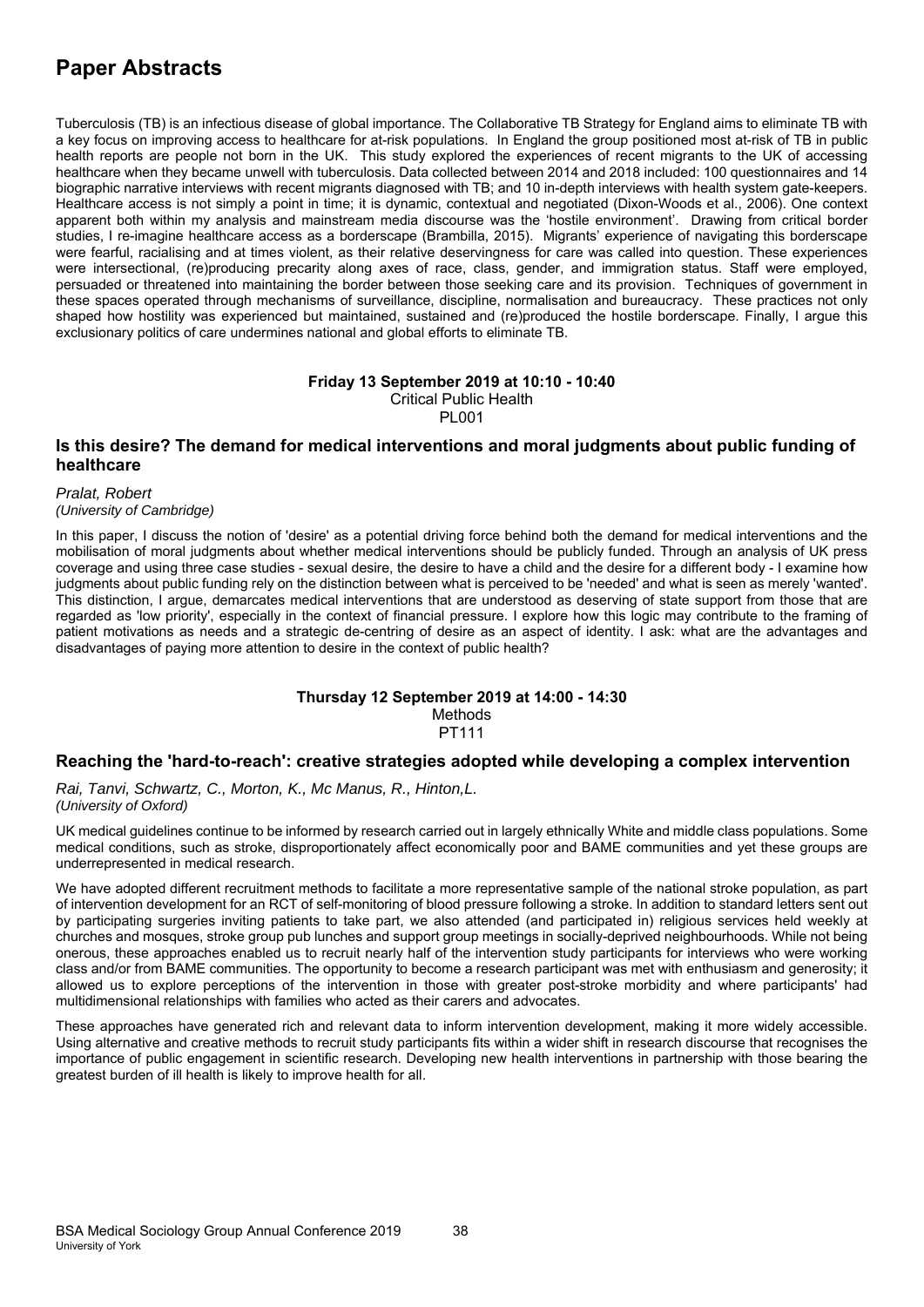# **Thursday 12 September 2019 at 09:00 - 09:30**  Inequalities

### PL001

### **Social inequity in cardiovascular disease: the role of the spouse**

*Rasmussen, Amanda Nikolajew, Overgaard, C. (Aalborg University)*

Social inequity in health is one of the key threats to global health. Accordingly, reduction of social disparities in health is a part of WHO's Sustainable Development Goals. Cardiovascular disease is one of the diseases that shows the largest social stratification worldwide. It is well documented that social differences in lifestyle factors play an important role in social inequity in cardiovascular disease and lifestyle interventions have been the main focus of public health strategies but social inequity remains. Epidemiological research shows that social inequity is apparent even when adjusting for known risk factors. Important mechanisms underlying social inequity in cardiovascular disease are thus only partly known. This study draws on the theoretical framework proposed by Bruce Link and Jo Phelan in the "Theory of Fundamental Causes of Disease", suggesting that to understand social stratification in disease thoroughly, the significance of factors that are more distant to the disease in the casual chain, such as social conditions, must be more explored. Social conditions involve both economic and social structures, including social relationships with other people. Marriage is one of the most fundamental and significant social relationships in most cultures. Living with a spouse have been shown to have a positive effect on both physical and mental health of cardiovascular patients. This effect could be explained by use of social support theory, which highlights social relationships' ability to provide support in stressful situations. The effect of the spouse is however complex and has not been sufficiently explored. As having a spouse may potentially offer a mitigating effect on social inequity in cardiovascular disease it is crucial to gain further insight. The overall objective of this study is therefore to contribute to the understanding of underlying psychosocial factors driving social inequity in cardiovascular disease by exploring the role of the spouse in the experience of life with cardiovascular disease for patients with low socioeconomic status. The study is designed as a holistic multiple case study that includes 30 cardiovascular patients with low socioeconomic status and limited social support, with and without a spouse, who are studied through qualitative interviews with the patients and their spouses. The study setting is Denmark; a country still struggling with substantial social inequalities in health, despite a highly developed welfare system and publicly funded health care. The data collection is nationwide and carried out between October 2018 and July 2019. As the study is currently in the phase of data collection and analysis, results cannot be reported at this stage but will be ready for presentation at the conference. The insights from the study can contribute to the development of more effective interventions against social inequity in cardiovascular disease that takes the social aspects of the problem into account and are sensitive to the patients' needs and perspectives.

### **Thursday 12 September 2019 at 09:35 - 10:05**  Critical Public Health **PL002**

# **What is loneliness? Exploring loneliness as theoretical concept and empirical phenomenon in science**

*Rasmussen, Erik Børve, Johannessen, L. E. F (Oslo Metropolitan University)*

Loneliness is receiving widespread political attention – especially in Western societies, where it is considered a growing problem due to increasing individualisation and compartmentalisation. The issue also attracts much academic attention, with studies particularly addressing the extent and consequences of loneliness, asking questions such as 'who and how many people are lonely, 'is the loneliness problem increasing' and 'what kind consequences can loneliness have'. These studies are inevitably based on assumptions about what loneliness is and implies; however, while loneliness is often conceptualised within each article, there has been little research into how the concept is defined and operationalised across current studies. In this study, we thus ask how loneliness is understood in the research context. Based on a critical and explorative document analysis of the 100 most cited articles on 'loneliness' (published in English between 1998 and 2018), we show that the literature is dominated by articulations of loneliness as a health problem for the isolated individual. As such, it is a personal problem of reduced physical and mental well-being, and primarily a matter of health care for the sick and elderly. Moreover, we show that the literature asks many questions about how to amend this problem by technological interventions, but few questions about its societal causes. We then discuss some seminal blind spots regarding the understanding and management of loneliness in existing conceptualisations, and suggest how these may be overcome in future research and debates on this highly pertinent topic.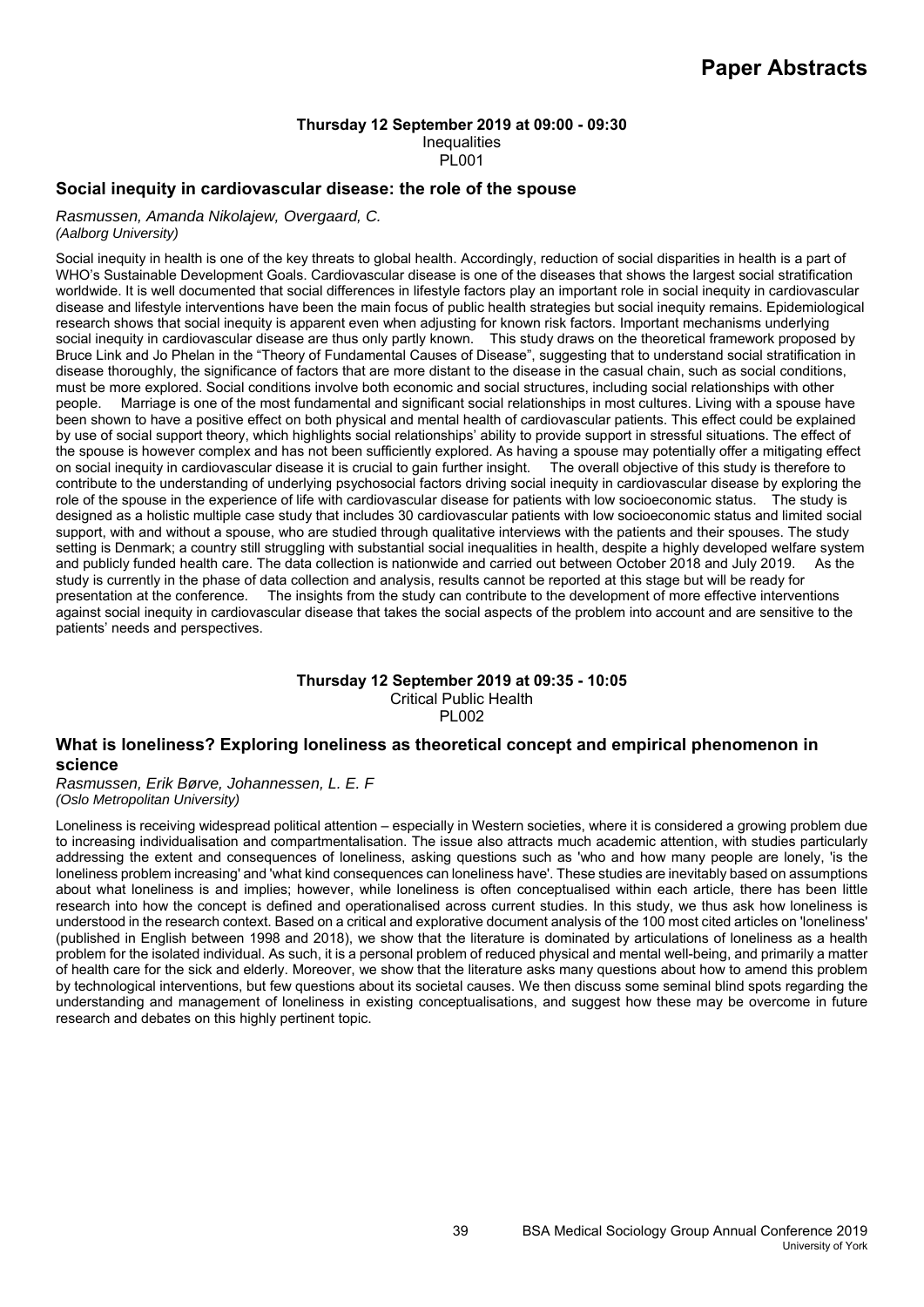# **Thursday 12 September 2019 at 11:55 - 12:25**

Health Service Delivery (Pecha Kucha)

PT007

# **The electronic patient record and medical ward rounds**

*Reay, Victoria, Brewster, L., Wood. L. (Lancaster University)*

After decades of costly national information technology programmes, electronic patient records (EPRs) are gradually starting to replace paper notes in hospitals across the NHS. Electronic patient records are presumed to improve care, transforming it in multiple ways, including increased efficiency, legibility, and accessibility. Despite these hopes, unintended consequences have been reported, and it has been shown that removal of the paper record as a central communication and collaboration device can change the way that clinicians work together (Coiera, 2016; Bardach, 2017).

Drawing on findings from my PhD research, this paper turns attention to the ways in which the EPR is transforming a central activity of daily medical work: the ward round. Using ethnographic methods (observations and staff member interviews), my project has been exploring how electronic records, newly mobilised via computers-on-wheels ('COWs'), are reshaping the way that medical work is done.

I will present the ways in which the ward round is being reconfigured in response to, and around, the EPR and the COWs. I will show how staff are adapting to the remote accessibility of the medical record and the diversification of ward round practice that this allows. Wards rounds using mobile computers are reshaping intraprofessional collaboration practices, and whilst they increase the availability of the EPR, they introduce new barriers to communication and care.

# **Thursday 12 September 2019 at 15:10 - 15:40**  Lifecourse

PX001

# **Disabling academia: how university policies construct disability and limit academics experiencing long term health conditions**

*Remnant, Jen (Heriot-Watt University)*

There is a lack of data regarding the experiences of disabled academic staff and staff with long-term conditions working in UK universities. This paper draws on qualitative interview data from multiple perspectives; university executives, line managers, human resources staff, trade unionists and disabled staff and a discourse analysis of university policies that relate to the management of workplace ill-health and disability. Participants were sampled primarily from two Scottish universities. A key finding from this exploratory study is how some university policies, ostensibly written to support disabled academic staff and those experiencing longterm conditions, construct disability and enable disabling practices. Data highlights how university policies (and practices) conceptualise ill-health and disability negatively, and only in relation to an individual's capacity to work. They generated additional labour for disabled staff, and thus limited their ability to complete their paid roles. Policy analysis compared the content of stafffocused policies to organisational framings of disabled students. Disability and long-term conditions were found to be flexible concepts within universities depending on specific roles under capitalism; consumer/producer. This paper offers new insight into how health might be reconceptualised in UK workplaces and emphasises how current sociological models for illness have limited explanatory potential when exploring long-term conditions and disability in the workplace, despite pressing policy relevance.

### **Wednesday 11 September 2019 at 15:45 - 16:15**  Health Service Delivery PL006

# **How does organisational context impact on antibiotic stewardship in primary care?**

*Richardson, Emma, Tarrant, C. (University of Leicester)*

Reducing antibiotic use in healthcare is critical in managing the growing problem of antimicrobial resistance. We aimed to explore the impact of organisational context on how antibiotic stewardship is enacted in primary care, in order to inform the development and implementation of novel interventions. Ethnographic observations were conducted in four primary care practices in England (two high antibiotic prescribers, and two low), drawing on Bate et al's (2008) model of six universal challenges for organising quality in healthcare. Here we focus on structural and cultural/social challenges. We identified that availability of access to appointments, prescriber confidence in patient safety netting (patients re-consulting in the case of symptom deterioration), and patient usage of alternative services, all contributed to shaping practices around antibiotic use. Our findings suggest that having better structures in place to deal with high demand and return appointments, including in-house quick access clinics and walk-in services, facilitated efforts to optimise antibiotic use. Characteristics of the patient population, including transience and vulnerability, impacted on prescribers' confidence in using a safety netting approach. Stewardship efforts were compromised in practices in which accessibility was lower, and when patients relied more heavily on alternative out of hours or emergency services. Inconsistencies in prescribing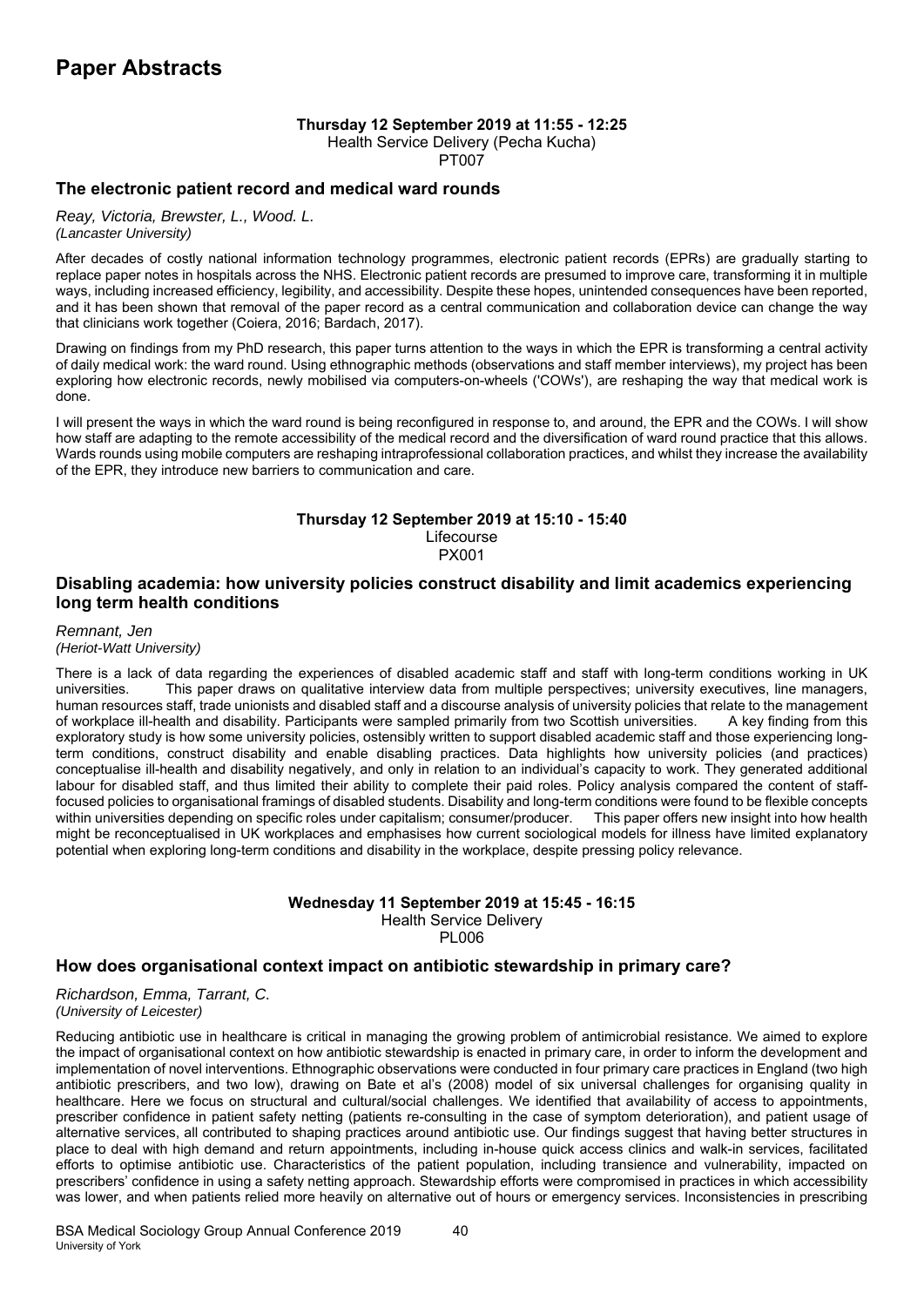activities and messages received by patients across different services could undermine practice stewardship efforts. We conclude that local systems and organisational context are strongly consequential for the implementation and effectiveness of stewardship strategies, pointing to the need for contextually-sensitive approaches to optimising antibiotic use in primary care.

### **Thursday 12 September 2019 at 10:10 - 10:40**  Methods PT111

# **'Where do I apply for a job where I can just sit around all day?': The embodied and emotional experience of doing hospice ethnography.**

*Richardson, Natalie (University of Sheffield)*

The research aims to look at suffering from the perspectives and experiences of palliative care workers. To appreciate how palliative care workers react to and engage with suffering, I entered into a hospice in the North of England for six months to conduct observations and interviews with staff members. This paper concentrates on the observations conducted in the research, which were conducted in different spaces of the hospice and adopted a sensory approach to focus on the day-to-day movements, experiences and interactions of hospice professionals. My experience often echoed that of Lawton (2000) and of Hockey (2007), who reflect on the confused or concerned reactions to doing fieldwork in a hospice or doing 'death research'. However, the emotions involved in doing sensitive research projects usually become a short footnote or are filtered out of the final piece altogether (Visser 2017). There is a need to write the researcher's body into a 'bodiless' qualitative health research field (Ellingson 2006: 301). Therefore, this paper seeks to discuss my research experience as an embodied one, exploring the processes of moving about spatially in the hospice and experiencing it as a physical place of emotions, senses as well as relationships with others. In doing so, I hope to appreciate the mundane, day-to-day decision making processes involved in doing ethnographic research in a hospice setting.

# **Thursday 12 September 2019 at 15:10 - 15:40 Theory**

PL002

# **A realist review of advocacy interventions for abused women: taking a capability approach**

*Rivas, Carol, Cameron, J., Vigurs, C. (UCL)*

Worldwide, on average 30% of women experience physical or sexual intimate partner abuse ('domestic violence') in their adult lives; many more experience psychological abuse. Studies have considered the effectiveness of advocacy in supporting these women and reducing repeat abuse. Typically, advocacy aims to empower women to gain control of aspects of their lives. However, advocacy programmes vary considerably in their focus, content, setting, who they are delivered by, duration and intensity of their delivery. Moreover, advocacy is person-centred with no 'one size fits all'. These features make effectiveness and mechanisms of effect hard to evaluate, and the evidence base for advocacy remains weak. Our realist review aimed to elucidate how, why and in what contexts advocacy works and for whom. The theory we developed, foregrounding both advocates and the women they supported, was informed by Sen's capability theory. Our work, undertaken with advisory input from a panel of stakeholders including abused women, shows key 'conversion factors' include women's demographics, their relative dependency on the men who abuse them, the nature of the abuse, whether the women live in rural or more urban areas, and the advocacy setting. It was equally important to consider factors that affected the advocate, their capabilities in doing their work, and the set of functionings or activities they could choose from to support women. Advocates were worried about overstepping boundaries and often suffered burnout. Our outputs should help policymakers and practitioners designing new advocacy interventions or trying to understand existing ones, as well as other researchers.

### **Wednesday 11 September 2019 at 15:10 - 15:40**

Lifecourse PT007

# **The trouble with televising childbirth**

*Roberts, Julie, Spiby, H., DeBenedictis, S. (University of Nottingham)*

Medical sociologists have long investigated the mediation of health, or how media shapes experiences of health and medicine. Despite the popularity of childbirth as a topic of mainstream television, televised birth has so far received little sociological attention; yet it raises urgent questions about the place of birth in visual culture and the role and responsibilities of the media in preparing women for childbirth. Drawing on a suite of work focused on reality television, this presentation considers the 'trouble' with televising childbirth from three perspectives. First, a content analysis of reality television show One Born Every Minute, will serve as an example to highlight issues around the ways in which birth is represented. We question claims that emergencies are over-represented but explore the more subtle ways that birth is represented as medicalised and highlight a troubling absence of processes of informed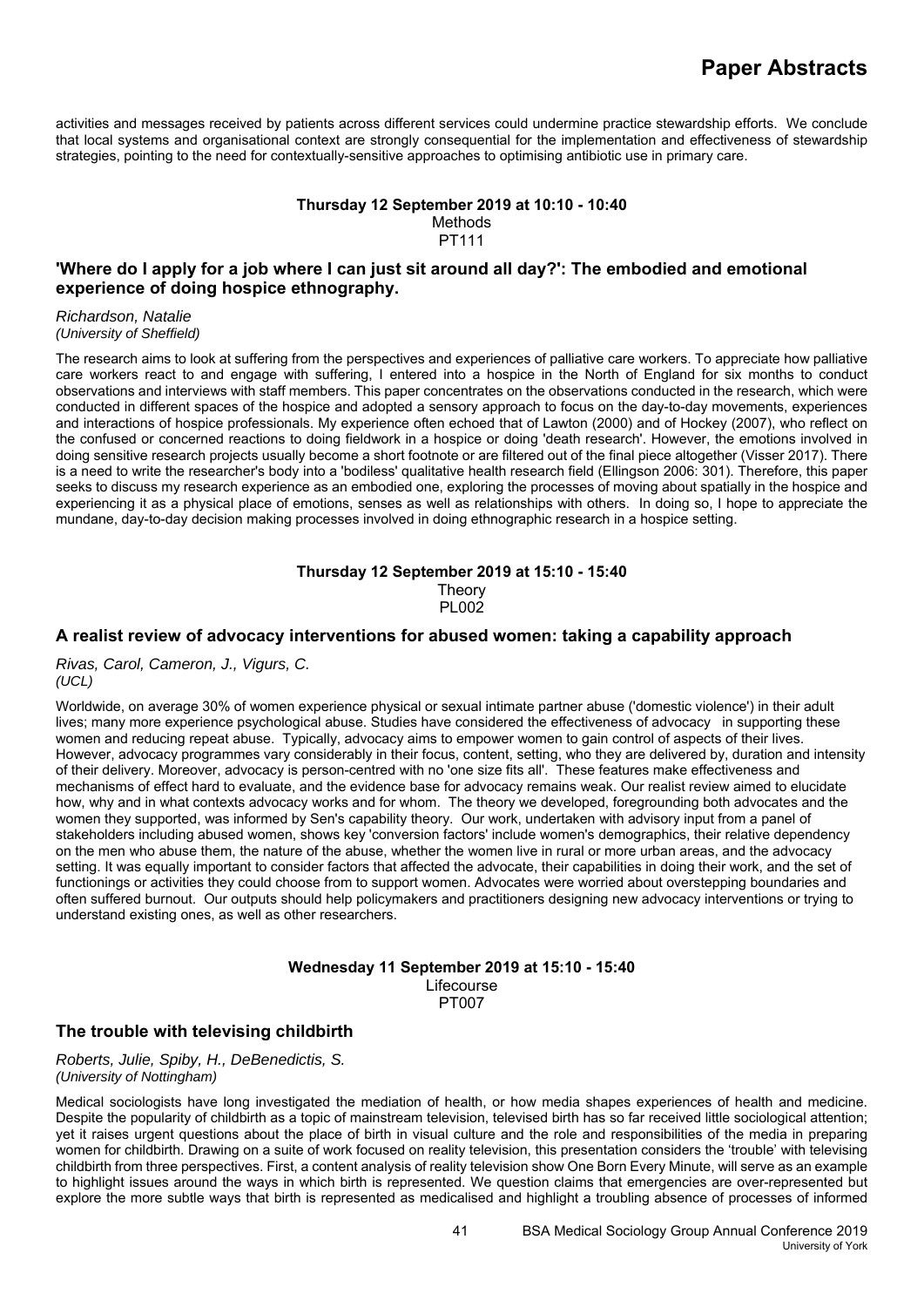choice and consent from the screen. Secondly, drawing on commentary and focus group data, we will explore the controversy in the birth community about the appropriateness of showing birth on mainstream television as 'entertainment', and the potential for harm, including increasing fear of birth among women and normalising the medicalisation of birth. Finally, and drawing connections with the first two sections of the paper, we will examine the 'trouble' with researching the ways in which televised birth might shape women's experiences of birth and maternity services, highlighting methodological debates and making the case for interdisciplinary collaboration.

### **Thursday 12 September 2019 at 10:10 - 10:40**  Pharmaceuticals PL006

### **Socio-cultural and Political Studies of Anti-Microbial Resistance (AMR): A Scoping Review**

*Rodrigues, Carla, Vedadhir, A., Lambert, H. (University of Bristol)*

Anti-Microbial Resistance (AMR) is a critical global health issue and an increasing topic of concern for academics, health professionals, policy-makers and the public across the globe. As a complex and multifaceted problem, challenges to tackle AMR can only be efficiently addressed though a transdisciplinary approach. As a result of recent efforts to champion and highlight the relevance of applied social sciences research to AMR, the value of engaging medical sociologists and anthropologists in transdisciplinary teams to address the socio-cultural, economic and cosmopolitical impacts of AMR is becoming more widely acknowledged. Notwithstanding the existing efforts to address AMR, knowledge of the theoretical, empirical and practical contributions of social science research to this issue is widely scattered. Likewise, gaps and inconsistencies in knowledge, research and evidence on the socio-cultural and political dimensions of AMR can limit our perspectives and undermine our capability to reach appropriate conclusions, make effective decisions, and develop and implement complex interventions.

This paper aims to map out and synthesize existing literature in socio-cultural and political studies on AMR, using a multi-stage scoping review methodology. Relevant studies published in English since 2000 were identified in and screened based on inclusion and exclusion criteria. Relevant grey literature sources, national policy documents, action plans, study protocols and the like were also included.

This scoping review highlights some of the ways that social science scholarship contributes to developing a solid foundation for establishing a transdisciplinary approach to address and tackle AMR and its various implications at all levels.

#### **Friday 13 September 2019 at 11:55 - 12:25**  Risk

PL002

# **"People expect you to work like you don't have a child but be a mum like you don't have a job:" a focus group study exploring parental experiences of managing acute childhood illness in the context of sepsis awareness messages**

*Rush, Lynne* 

# *(CSO/MRC Social and Public Health Sciences Unit)*

Background Recent UK campaigns that aim to increase awareness of sepsis have been accompanied by high profile media reporting about children who have died or suffered serious complications, often as the result of misdiagnosis. Parents have been urged by the Sepsis Trust to have a low threshold for suspecting sepsis when their child is unwell and to follow 'gut instincts', challenging health professionals if necessary. This study aims to explore how parents enact this advice in the context of everyday life and its potential impact on uptake of healthcare resources, including antibiotic use. Method Thematic analysis of 16 focus groups comprise of parents and carers of pre-school children and 4 groups with individuals affected by sepsis. Findings Participants encountered various barriers and conflicts of interest when endeavouring to do the 'right' thing to manage acute childhood illness. Gaining access to healthcare appointments was often challenging, with parents weighing up the need for reassurance against fears of over using scarce health care resources. Decisions about antibiotic prescribing were frequently perceived to be based on parental preference rather than clinical indication, undermining public health messages about the importance of reducing unnecessary prescribing to reduce antimicrobial resistance. Despite recent awareness campaigns, parents often reported that the list of possible symptoms described were too non-specific and diverse to be of practical use. 'Knowing your child' and being able to detect subtle deviations from normal was seen as a key factor in decision-making about the need to escalate care. However, for parents in paid employment, the need to balance the obligation to be present with their sick child in order to monitor symptoms was often in conflict with their duty to employers and co-workers. The capacity to work flexibly, while highly valued, was inconsistent and frequently based on the discretion of line managers rather than supported by official workplace policies. Conclusion Recent awareness campaigns have highlighted the need for parents to be alert to the possibility of sepsis when their child is acutely unwell. However current campaign materials do not enable parents to confidently identify when to seek help. Lack of access to primary care appointments and unsupportive employment policies may act as barriers to acting in accordance with sepsis awareness messages. Attitudes of health professionals regarding antibiotic use in managing acute childhood illness are often perceived by parents to contradict advice about reducing antimicrobial resistance.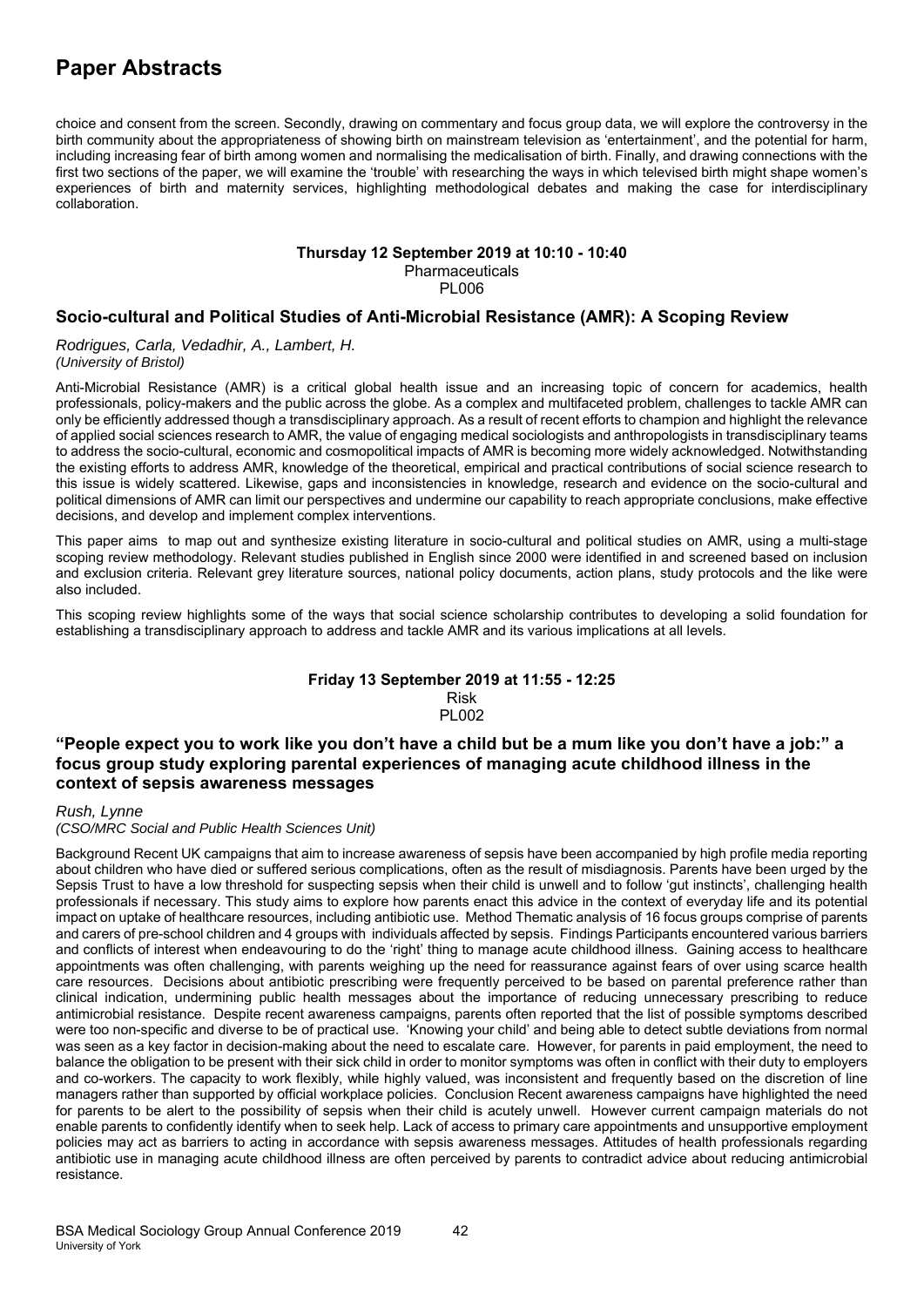# **Wednesday 11 September 2019 at 16:20 - 16:50**  Health Service Delivery

PL006

# **Are clinical guidelines an effective means of achieving "disruptive innovation" in healthcare? Lessons from a recent NICE guideline controversy in the English NHS**

*Rushforth, Alex, Greenhalgh, T. (Oxford University)*

The past three decades have seen the emergence of new logics of governance in healthcare systems that attempt to move from profession-centred models of clinical practice towards more "rational" and managerial models of care. Within this context, clinical guidelines are a central instrument of standardization. Whilst guidelines are often presented as neutral conveyers of research evidence, sociological research has found that competing political, economic and scientific arguments and interests shape their production and use. Recent research has surfaced a trend for hopeful, aspirational claims and visions linked to the inclusion of technologies within clinical guidelines. The argument is that through "evidence-based" guidelines, new technologies can be more rapidly and effectively introduced, leading to improved care and better patient outcomes. In this talk, we consider whether clinical guidelines are indeed an effective means of introducing "disruptive" technological innovations into healthcare systems, thereby reshaping clinical practice. Drawing on extensive qualitative data from an in-depth case study of a controversial attempt to introduce technology-supported testing and precision medicine into asthma management in primary care in the English NHS, we show how a "trailblazing" guideline did not initially achieve its intended radical impact on clinical practice. We contextualise our findings within a wider literature review of the promises and pitfalls of guidelines as instruments for catalysing "disruptive" innovation in healthcare and suggest ways to improve the success of such initiatives.

### **Thursday 12 September 2019 at 14:35 - 15:05 Inequalities** PT007

# **Using EQ5D to measure Quality of Life in Adults with Diabetes and Intellectual Disability: What are we measuring and how can we capture the experience of living with diabetes and intellectual disability?**

*Russell, Amy, Bryant, L. O'Dwyer, J. House, A (University of Leeds)*

Background: RCTs are increasingly presented as gold standard research. Cost-effectiveness is often assessed using standardised measures, especially quality of life measures, to derive QUALYs. One of the most commonly used measures is EQ5D, which we used in a feasibility RCT with people with an ID and type 2 diabetes. This study explores the meaning and relevance of the EQ5D for people with an ID and questioned the 'absent presence' of disability in this measure.

Methods: Observational study in West Yorkshire. Qualitative interviews and post interview journals exploring experience of EQ-5D in context of an RCT.

Participants were 18+ years old, with T2DM with a mild to moderate ID. Data were collected by a researcher completing ease of use questions and producing a journal of experiences for a sample of participants. Content analyses was used on ease of use data and thematic analysis on journal data.

Results: Over a third of participants experienced difficulty completing the EQ-5D. The most common problems were terminology used, conflicts with supporter perceptions of ability and EQ-5D examples being incompatible with a person's life or failing to capture their experience.

Conclusions: This talk discusses the use of standardised measures, now routinely used to calculate cost effectiveness, to measure quality of life for people with an intellectual disability. It explores how disability is represented in the outcomes of these measures and questions whether disability can be accurately captured in these types of assessment of if their routine use is an exclusionary practice.

# **Wednesday 11 September 2019 at 14:00 - 14:30**

**Professions** 

PT111

# **"It is the calibre of the staff": care home staff as repositories for blame within an evaluation of the implementation of a complex intervention**

*Russell, Sian (Newcastle University)*

Care home residents have complex needs and care home use of healthcare services is often perceived to be inappropriate or avoidable. There is increasing pressure to enhance the skills of care home staff and improve communication between care homes and health services. The National Early Warning Score in Care Homes (NEWSiCH) intervention aimed to improve communication,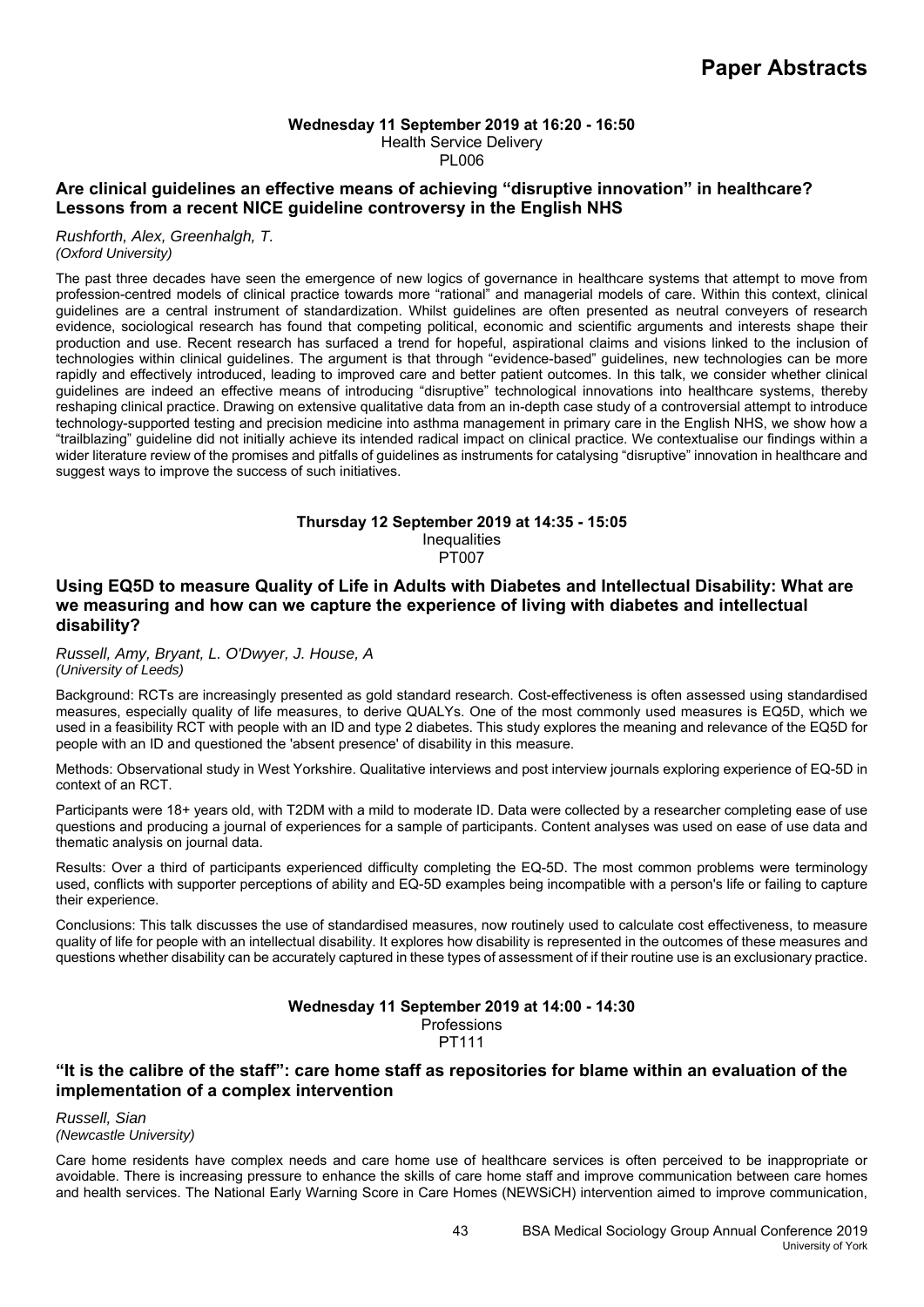enhance triage, and reduce avoidable hospital admissions. NEWS uses vital signs to identify acute deterioration in health. NEWSiCH tasked care home staff with recording resident's NEWS onto a digital device routinely, and when a resident appeared unwell. Recordings were shared with external healthcare services. NEWSiCH was implemented across a Clinical Commissioning Group area within the North of England. This paper reports qualitative findings from an evaluation of the implementation. Interviews with stakeholders revealed an implementation that did not appreciate the complexity of the intervention or the care home setting. Despite deficiencies in the implementation, the data highlighted a propensity for care homes, and their staff, to be repositories for blame. The challenges care homes faced when engaging with NEWSiCH were viewed as excuses, caused by incompetence, rather than valid implementation issues. This study stimulated two debates. Can pressure to improve care delivery within care homes allow interventions to be implemented without an adequate design and testing cycle? And does the subordinated position of care homes, and lack of value placed on the 'dirty work' that occurs within them, allow for the introduction of interventions that compromise their ability to provide care that is caring?

### **Thursday 12 September 2019 at 10:45 - 11:15**  Gender PT007

# **(F)Ailing Mothers and the Quest for Redemption: A Study of Post-Natal Depression Recovery Blogs**

*Santino, Hannah, Monaghan, L. (University of Limerick)*

Motherhood is an emotionally charged and ideologically loaded construct, identity and relationship in Western culture. Maternal distress, medicalised as postnatal depression, provides a microcosm for exploring the socially embedded complexities and emotional vicissitudes of motherhood. Furthermore, the 'medicalisation of cyberspace' (Miah and Rich, 2008) presents numerous opportunities for people to publicly reflect upon, discuss, confide, and seek to alleviate their problems with a virtual community of like-minded individuals. This paper draws from Burke's (1984) theory of redemption cycles along with Schilling's (2008) 'ailing' bodies, in the context of habit, crisis, and creativity, to make sense of postnatal depression recovery blogs. Using data generated from nine Anglophone blogs, this paper offers a theoretically informed reading to understand how women who have been deemed 'failing', by behaving outside of expected cultural norms, attempt to redeem themselves in the public arena. This paper explores the process of (1) admitting guilt, (2) seeking purification and (3) achieving redemption. These online narratives provide insight into the public representation and negotiation of medicalised maternal distress whilst also showing culturally mediated ways of potentially restoring the relational, gendered self to a respectable identity.

#### **Thursday 12 September 2019 at 11:20 - 11:50 STS PL005**

# **Rehabilitation of old slow diagnosis? Observations on overdiagnosis of urinary tract infections in older adults**

*Saukko, Paula (Loughborough University)*

Medical sociologists have chronicled how the emerging modern medicine foregrounded expert technologies, such as bacterial cultures, and detached observation as the most objective and reliable diagnostic evidence. This presentation contends that efforts to reduce unnecessary antibiotic prescribing, informed by antimicrobial resistance (AMR), challenge modern diagnostic hierarchies. Recent clinical guidance recommends that prescribing for urinary tract infections (UTIs) in older adults should primarily be based on symptoms and not bacteria in urine, which is common in older adults. Based on interviews with healthcare staff (n=27) and older adult patients (n=14) and a parallel autoethnography of my 93-year-old mother being probably misdiagnosed with a UTI twice in hospitals this presentation makes three observations. First, the notion of diagnostic technologies clearing ambiguity guided clinicians and patients to focus on bacteria in urine. Second, adopting the clinical gaze clinicians often observed non-specific signs of UTI (confusion) and could miss older adult patients' experiences of symptoms (pain). Third, listening and waiting and traditional understandings of flushing out bacteria were conducive of delaying antibiotics. The presentation suggests that to move beyond the modern rapid seek and destroy approach to infections calls for a rehabilitation of the old slow diagnosis of waiting, listening to patient's embodied experiences and being tolerant of ambiguity. Studying UTIs, which may or may not be dangerous, and older adults' sometimes shifting accounts also calls for a sociology that is tolerant of and able to convey ambiguities rather than adopt the modernist perspective of omniscience.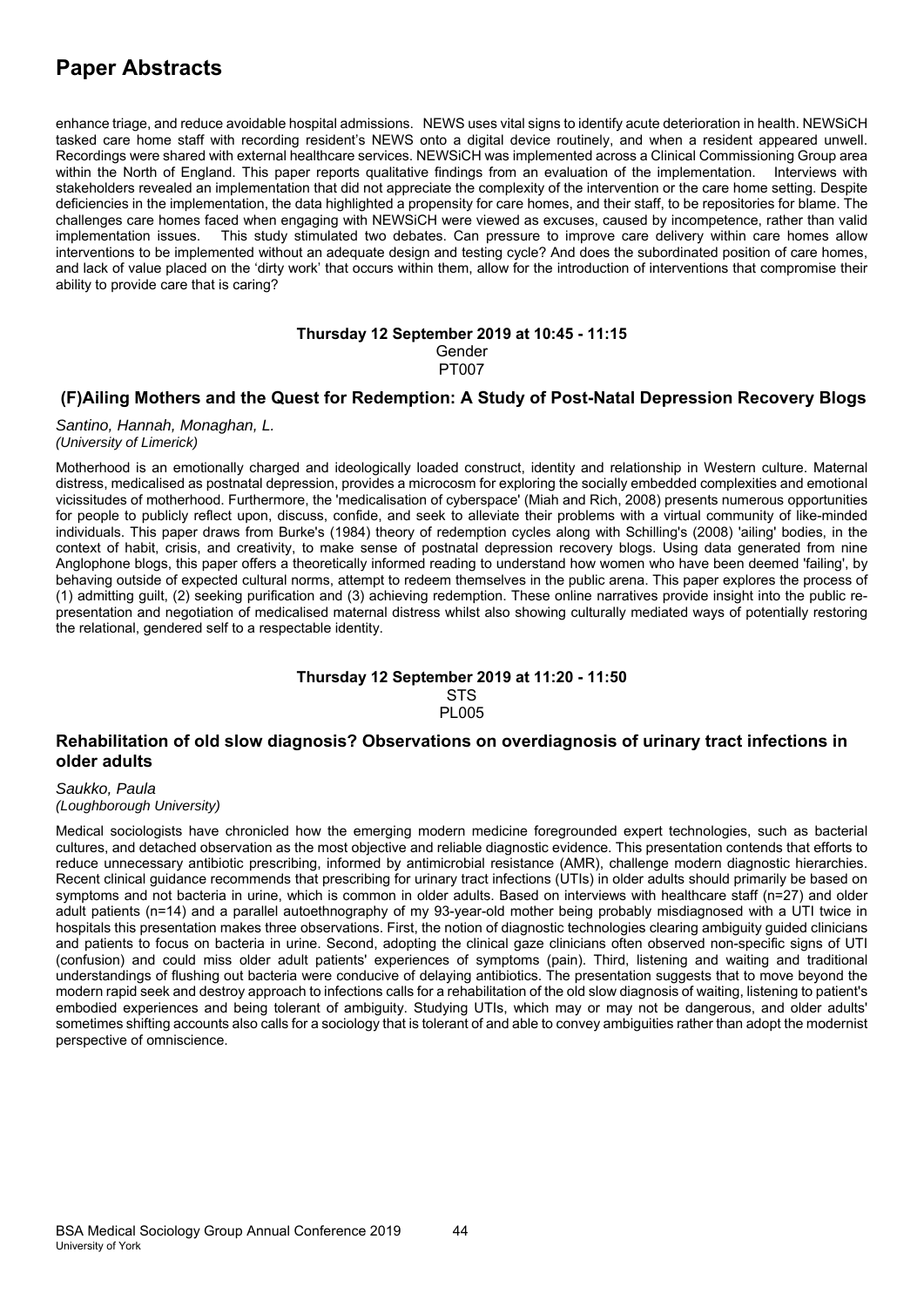# **Friday 13 September 2019 at 10:45 - 11:15**  Lifecourse

### PX001

# **Informal care and hospitalisation at the end of life - is there a connection? A Census-based population study**

### *Schneider, Anna, Atherton, I.*

*(Edinburgh Napier University & Administrative Data Research Centre Scotland (ADRC-S))*

In light of increasing death rates and a high need for palliative care at the end of life, it is important to plan formal care resources and understand in what ways informal care may alleviate the pressure on healthcare services. Studies looking at the interplay of informal and formal care are, however, mostly based on survey data rather than observational data, and no studies have been published that look at the potential effect of informal care on the risk of hospital admissions for people in their last year of life.

In this study, we aim to answer the following questions: Does informal care affect the risk of hospital admission or the length of stay in the last year of life? Does it matter who the carer is?

Our study uses population data from the 2011 Scottish Census, hospital admissions records, and Scottish death records. People who died within 12 months of being enumerated in the 2011 Scottish Census are looked at in two age groups, <70 and 70+, and compared to a reference group of people aged 70+ who did not pass away to establish whether the effect of informal care on hospital use differs for people in need of end of life care and in different life stages.

46,473 deceased cases were included in the analysis and compared to 508,035 people aged 70+ who did not pass away. This study targets a knowledge gap identified by social policy makers from Scottish Government.

### **Wednesday 11 September 2019 at 15:10 - 15:40**

Patient – Professional Interaction

**PL005** 

# **Medicine is not Mathematics": Constituting Epistemological and Moral Authority by GPs in the Internet Era**

#### *Shachar, Leeor (Tel Aviv University)*

The last decades have seen some dramatic changes in the doctor-patient relationship. One of the most influential contributions to these processes has been the emergence of the internet, which changed people's accessibility to information. Being a resource readily accessible to the lay public, the internet has led to the emergence of knowledgeable patients, who are able to challenge doctors' decisions, and to assume an active part in the diagnosis, treatment and prevention of their diseases.

The control over abstract knowledge lies at the very core of the medical profession and is considered to be the basis of its claim for legitimacy and jurisdiction. While health information seeking, encouraged by many western governments, clearly reflects liberal and neo liberal trends in healthcare, the epistemologic authority of the medical profession represents the opposite.

Through the use of 30 semi-structured in-depth interviews with GPs, this study aims to explore their interpretations for their professional authority, as reflected by their experiences with internet informed patients.

The physicians find themselves facing two sets of conflicting expectations: one is to endorse liberal values like autonomy and patient rights and to reject the paternalistic model for describing patient-physician relationship; the other is to display professional authority, and to assume responsibility, when taking care of their patients. While struggling to defend their jurisdiction, they identify their source of authority not in scientific biomedical justifications but in contextual, holistic, humanistic knowledge, based on long lasting relationships and trust.

### **Thursday 12 September 2019 at 11:55 - 12:25**  Methods PT111

# **Yearning to move beyond "what the participants said":the difficulties inherent in navigating notions of conceptuality and rejecting the descriptive in medical sociology analyses**

*Sheard, Laura (Bradford Teaching Hospitals)*

Innovation in health research methods seems to be expected by funders and journal editors alike. Recent years have seen new ideas for how qualitative data collection can be reinvigorated such as story completion, video reflexivity and immersive simulation. Yet, this fervour for the 'different' has not filtered onwards to the development of new qualitative analytic approaches. Many researchers still rely on mainstream analytic approaches that have existed for decades such as grounded theory, constant comparison or thematic analysis, with the latter almost becoming a default position. I undertook a documentary analysis based on 25 peer reviews of six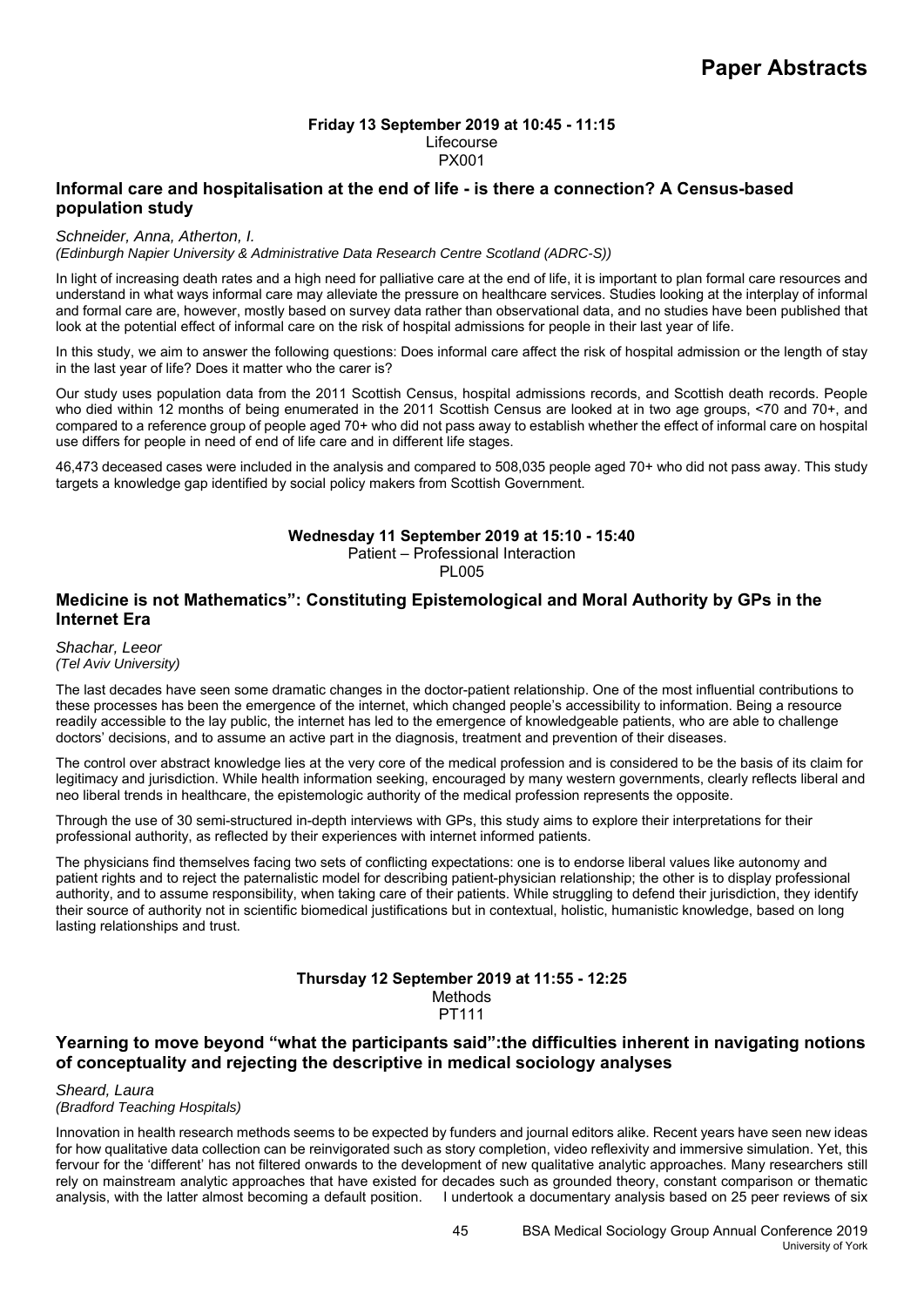manuscripts submitted since 2015, for which I was first or a substantive author. Included documents were only those related to an atypical qualitative approach (thematic analysis, quantitative or reviews were excluded). I found a commonality in reviewers' beliefs about the importance of using firmly established analytic techniques. A common request was to "insert a reference" to substantiate the analysis used, despite a bespoke analytic technique already being demonstrably described. Some reviewers seemed concerned with notions of replicability because the analytic technique used was not traditional. Presenting data at the level of abstraction was often met with bewilderment by reviewers who believed that because the analysis did not rest entirely on what the participants had verbalised during interviews/focus groups, it was therefore erroneous. Across several papers, reviewers pushed for the analysis to adopt a descriptive, thematic approach. This matters because rarely does theory arise from a descriptive account of "what the participants said".

### **Wednesday 11 September 2019 at 13:25 - 13:55**  Health Service Delivery PL006

### **Building a range of voices and experiences in the development of modern healthcare services**

### *Shepherd, Andrew (University of Manchester)*

Increasingly, voices representing different forms of experience, beyond traditional professional roles, are being involved in healthcare development and service provision. This may be represented by patient and public involvement in the development of research funding proposals, policy decisions involve survivors as stakeholders, while mental health services draw on the experience of survivors as peer support workers (PSWs).

The involvement of survivors, or experts by experience, within the decision making processes of healthcare bodies brings particular challenges; for example, in relation to the manner in which competing voices may are respected alongside other forms of knowledge, such as the predominant biomedical discourse of evidence based practice. Competing narratives emerge within the discourse, as different forms of knowledge are brought together in the form of personal subjectivities and positivist representations of fact and truth.

The current paper seeks to explore the process of identity work undertaken by psychiatric survivors as they take on the role of PSWs. It addresses emergent themes from a reflective practice group for PSWs working with others in the context of mental health and personal recovery. In these sessions, survivors wrestle with a changing role and different pressures as they seek to contain the distress of those seeking their support, whilst negotiating their own identity in terms such as survivor versus professional.

Finally, this paper reflects on the tension inherent in joining different voices together in developing modern forms of healthcare, whilst also underlining and reinforcing the essential requirement for this joining in moving forward.

#### **Wednesday 11 September 2019 at 14:00 - 14:30**  Mental Health PT006

# **Demystifying the debates around the depression 'epidemic': 'naturalist', 'functionalist', and 'definitionalist' accounts**

*Shimizu, Hiroto* 

*(School of Social Sciences, Cardiff University)*

The 'epidemic' of depression is a repeatedly reported issue in scholarly, policy, and popular discourses. In connection with the international rise in the number of patients (people receiving or registered to receive medical treatment), there have been numerous debates on the nature and consequences of the enlarged population. A considerable amount of literature in medical sociology has discredited the 'epidemic' as a myth, suggesting that change(s) in the diagnostic criteria is responsible for the increase. This account, however, can be a descriptively/normatively invalid mode of analysis that reduces the solution to demedicalising it, making certain phenomena problematic while leaving others unproblematic. A coherent and comprehensive theoretical framework informing the make-up of the 'epidemic' is therefore needed. The paper aims to trace and clarify debates on the cause(s) of the depression 'epidemic'. Three ideal-typical explanatory models are identified and discussed: (1) 'Naturalist' explanations, which appeared in the 1970s, are a series of discourses that observe increasing prevalence of depression, often with Zeitdiagnostic reference to societal changes; (2) 'Functionalist' explanations, which emerged in the 1980s, in accordance with the Parsonian sick role model, deem professional/public awareness and resource utilisation in healthcare economy as the driving forces; and (3) 'Definitionalist' accounts attribute the rise to the conceptual expansion of conditions diagnosable as depression. The author argues that the three models are not contradictory but complementary to each other; their juxtaposition/constellation is key to making sense of the 'epidemic'. The paper concludes with thoughts on future agendas of the medicalisation thesis.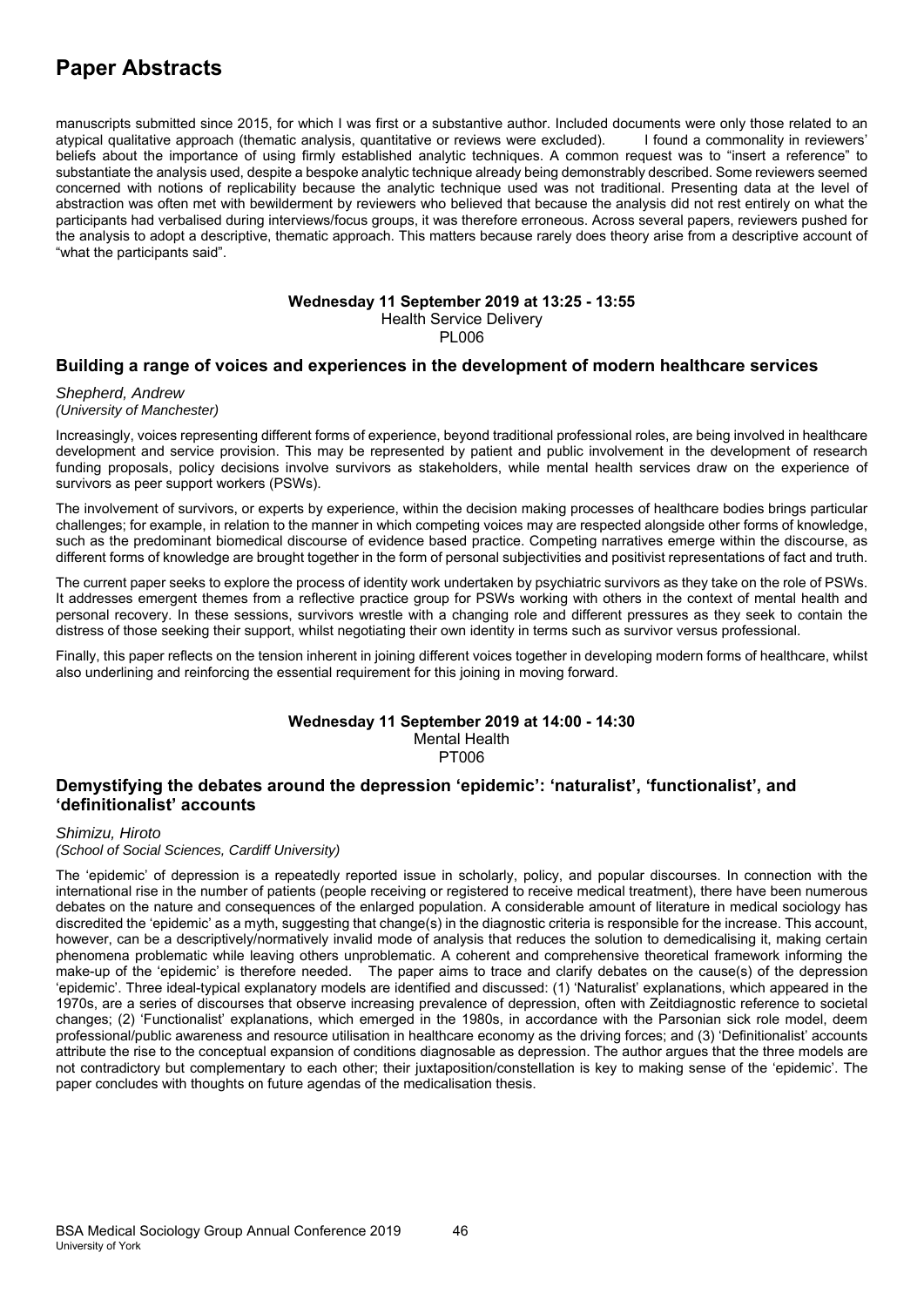### **Wednesday 11 September 2019 at 15:45 - 16:15 Ethics** PX001

# **The first perinatal hospice as a joint venture or a competitive field?**

*Smidova, Iva (Masaryk Universtity)*

There is no legally established perinatal hospice in the Czech Republic. Several initiatives work to establish some and use the label of perinatal hospice in their endeavors to alter or subvert the so far narrowly defined legal framework for such an institution. Country regulation and financing of hospices from the public health insurance is an emerging pilot practice here. Hospice care generally (even palliative care to a certain extent) is becoming a legitimate segment of provision of care only in recent years. This context significantly impacts children´s hospice care and perinatal hospice care. The paper analyses several initiatives striving hard to establish and formalize perinatal hospices in the Czech Republic and concentrates on strategies that actors involved in those few initiatives engage to push their goal through. These strategies range from altruistic and self-scarifying efforts through various network and community empowerment, ideologically and politically grounded or motivated approaches to clear business plans. These initiatives across the country vary in cooperation or competitive approach to one another, yet they also strive to establish or to be recognized as "the first perinatal hospice". The paper shows that such competitive rhetoric is adopted to attract funding of these projects, and it reflects impact of the business-like terminology on the ethos of these beneficial activities.

### **Friday 13 September 2019 at 11:20 – 11:50**  Professions PT111

# **'Brexit meant to us that they are not happy for us to be here' – the unsettling effects of 'Brexit' on the retention and recruitment of migrant NHS nurses'**

*Spiliopoulos, Joy, Timmons, S, (University of Nottingham Ningbo China)*

With this paper we present preliminary findings following a pilot study on retention and recruitment of migrant nurses post-Brexit. Drawing on the work of Hall (1996; 2003), Solomos (2003), Wodak (2013) and taking critical/ intersectional approaches (for example, Davies, 2016; Yuval-Davis, 2006; 2011), we examine issues such as non-belonging and 'othering', as experienced in the everyday lives of the EU and non-EU nurses in our study. While the NHS has always relied on a migrant labour force, the more recent populist and xenophobic rhetoric, culminating in the 2016 referendum decision to leave the EU, has caused significant disruption to NHS recruitment processes, especially from EU countries. Using semi-structured interviews and thematic and narrative analyses, we present the migrant nurses' uncomfortable feelings of non-belonging, as experienced, in their workplaces and elsewhere. This is a highly mobile and skilled workforce which is increasingly being disenfranchised and seeking alternatives to long-term commitment to working for the NHS. Additionally, we present employers' and recruiters' perspectives and challenges in supporting and attracting migrant nursing staff to the NHS and the private care sector. NHS England has sought to address issues of discrimination against its workforce based on gender, race, sexuality, and others. Good practices at a local level can have significant impact in providing much needed support for migrant nurses, however, more needs to be done at local and national levels to ensure retention for EU and non-EU nurses alike. Our work adds to the literature on the mobility, settlement and contributions of migrant nurses (Adhikari and Melia, 2015; Isaksen, 2012), in the context of ongoing 'Brexit' negotiations.

### **Wednesday 11 September 2019 at 14:00 - 14:30**  Patient – Professional Interaction

PL005

# **When public and private intersect: Sociological perspectives of 'environments of dignity' in community nursing**

*Stevens. Emma (University of Hull)*

Dignity in health care is undeniably important. This paper takes a sociological perspective to explore dignity in community nursing through considering the views and experiences of community nurses and older adult patients. Delivering nursing care in a person's home is different to undertaking care in hospitals. Total institutions (Goffman, 1961) remain firmly under staff control, and as such, hospitals remain the domain of nurses, with patients adapting into the ward routines. In contrast, receiving care in ones' own home is different, as the home remains the patient's territory. Although patients may conform to the institutional regimes of hospitals, they have different behavioural expectations of themselves and others when care is delivered in the home. Nurses regard it as a "privilege" that they enter 'private' homes to undertake care and this paper shall consider how through displaying respect for the home nurses can assist in creating an 'environment of dignity'. Nurse-Denise: "It's the best job ever. It's better than any hospital. Cos you're going into their home...they're letting you into their world and it's an absolute privilege [...] It's like a little bit of fairy magic." This study adopted an ethnographic methodology. Fieldwork was undertaken over fourteen weeks in which the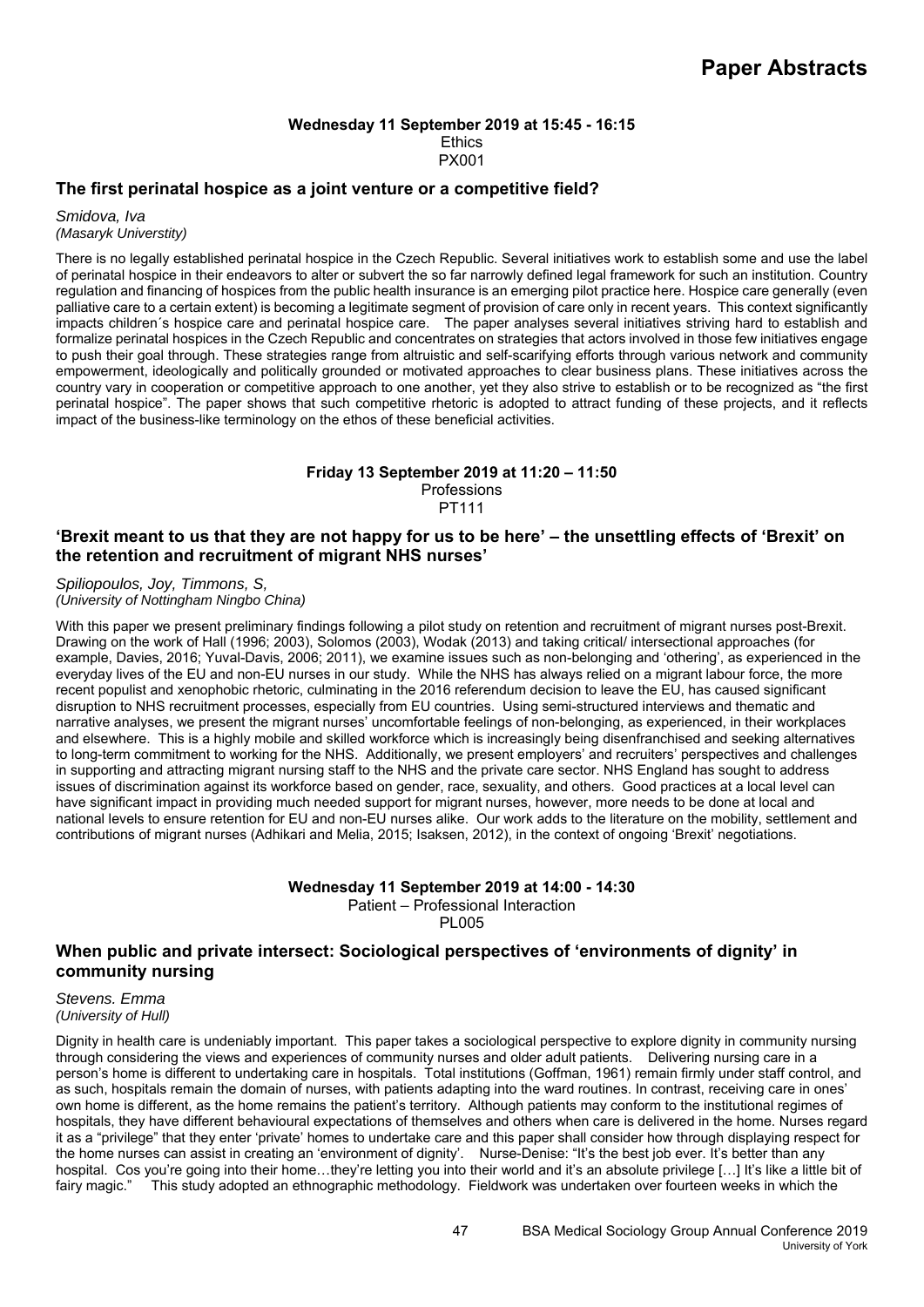chief investigator was located within a district nursing team in a city in the north of England. Methods included observations of clinical interactions between patients and nurses (n=62) and semi-structured interviews with nurses and patients (n=22). Ethical approvals were gained from the University of Hull and South Yorkshire NHS REC 13 March 2017 (REC ref: 17/YH/0009) IRAS ID: 21677. Findings indicate that environments of dignity manifest differently in the hospital and home environment. The interaction between staff and patients varies in these environments as older adults are better placed to assert their agency and have a greater sense of empowerment in their own homes. Although community nurses gain positional power through virtue of being nurses, this power requires continual renegotiation when they become a 'guest' in the home. Nurses must respect the homes of their patients as this is interrelated with upholding older adults' dignity - the home is a reflection of patients' dignity and any disrespect for the home has the potential to violate or disrupt dignity.

#### **Friday 13 September 2019 at 12:30 - 13:00**  Lifecourse **PL005**

### **Ageing and Mental Health: Memory Partners: the power of tai chi to make a difference**

*Stuart, Sue (Bucks New University)*

Hailed as a triumph of modern medicine, increased longevity can be accompanied by problems of dementia, loneliness and depression. Memory Partners (MP) attempts to address these issues by teaching tai chi to pairs of people.. The project was originally conceived as a qualitative study in support of those living at home, but has been developed for residents of care homes supported by their family members. Tai chi became a vehicle for giving partners an alternative focus and to provide strategies for coping with stress. Ethnographic methods were used over a period of 20 weeks distributed over two terms. In the final focus group family members requested that the project should be extended, thus demonstrating the value that they placed on the activity.

A substantial corpus of research already demonstrates the ability of tai chi to strengthen muscles, improve posture and balance and so help prevent falls (Robertson and Campbell, 2008). The action of consciously moving in a way which may initially seem alien to participants opens the opportunity for neuroplasticity to occur (Wayne, 2013).The gentle, steady pace and deeper breathing promote feelings of calm and stimulate the circulation (Bernard et al., 2011). However the innovative contribution that MP makes to promoting mental health resides in the quality of the relationships that the process of learning tai chi engenders between partners and amongst the other members of the group in which they learn. Benefits extend beyond the care home: they reach out to other family members.

### **Thursday 12 September 2019 at 15:10 - 15;40 Expereiences** PL006

### **Crafting 'Genomic Literacy': Tracing multiple meanings and benefits of consent and participation**

*Swallow, Julia (University of Leeds)*

Informed consent processes are central to the successful delivery of genomic research, especially in large sequencing projects such as the UK's flagship 100,000 Genomes Project. Ethical protocols aim to make consent 'meaningful' by ensuring participants are sufficiently informed about the science of genomics, the project design, and the uses of data to make an informed decision. This has made the consent process lengthier and more detailed, raising concerns about the burden this might place on participants, particularly patients who are unwell at the time consent is sought. In this paper, we offer a different perspective on how consent is made meaningful in practice based on observations and interviews with healthcare practitioners, cancer patients and family members involved in 100,000 Genomes Project. Looking at how meaning was made and remade through interaction in particular consent meetings and follow-up interviews, we show how meaningful consent processes were more than a matter of patients being informed. Instead we focus on how meaning was made as participants 1) received care 2) demonstrated self-care and 3) reciprocated care through the consent process. Here, the consent meeting was part of tailoring and personalising information and care for patients faced with a difficult cancer diagnosis. Practitioners, patients and accompanying family members worked to establish 'good enough' understandings of genomics as they sought, demonstrated and offered care as part of meaningful participation. Our findings suggest the need for more nuanced and contextual understandings and approaches to informed consent for patients in sequencing studies which focus on participants' experiences of care and self-worth as well as the information provided as part of the consent process. Whilst developing genomic literacy is important, it is also essential to support patients and practitioners to realise the multiple meanings and benefits of participation, and to support staff to deliver the kinds of consent interactions that this requires.

## **Wednesday 11 September 2019 at 14:00 - 14:30**  Environment PL001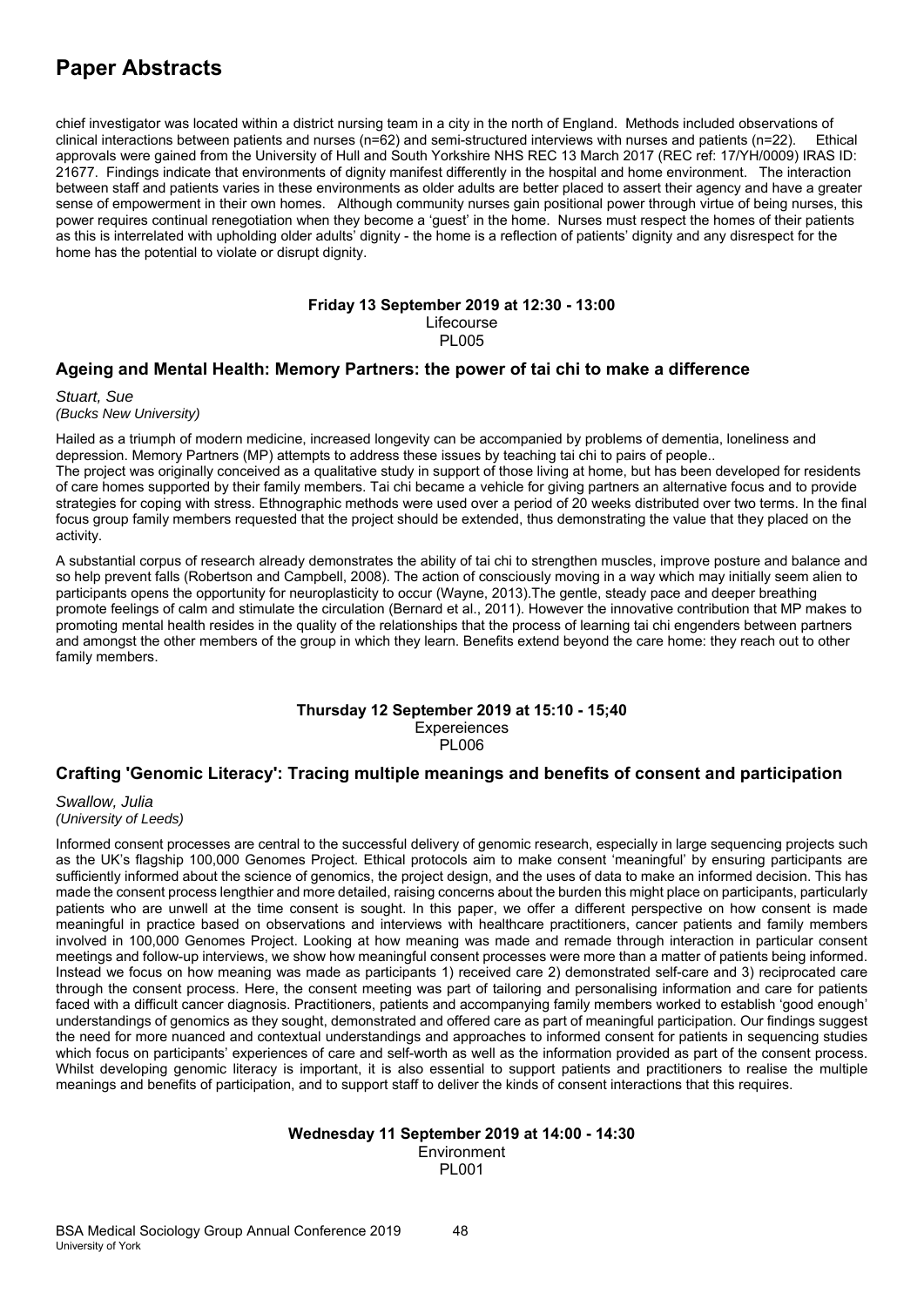# **'Medical Paternalism and Public Sphere Intervention: The Role of Health Professionals in the Poisoned Baby Milk Incident**

### *Tamari, Tomoko*

### *(Goldsmiths, University of London)*

The paper examines the significant role of public health nurses, who attend to the existential everyday conditions of patients in order not only to understand and solve their problems, but also to interpret their knowledge and experience so as to make a bridge between patients, medical specialists and the public systems.

In the field of medical sociology, there has been little attention paid to the identity formation of public health nurses as medical intermediaries though clinical practice in medicine as well as their activities in the public sphere.

By examining the case of the Morinaga arsenic-poisoning baby milk incident in 1955, which caused 12,131 new-born babies to be poisoned with 130 death in Japan, the paper illustrates how nurses developed their self-awareness as public health professionals and autonomous individuals. It is also demonstrates the way in which public health nurses overcame the patient-doctor relationship in medical paternalism and uncovered the predominant forms of political power in social welfare.

Drawing on the Bourdieusian concepts of cultural intermediaries and Foucault's notion of governmentality as a theoretical framework, the paper unpacks the ways in which interactions between public health nurses, victims and medical specialists helped shape a new form of public sphere which enable them to become united political activists whose persistence efforts helped to establish an ongoing welfare system for the survivors.

### **Thursday 12 September 2019 at 10:10 - 10:40 STS PL005**

# **Developing a 21st century sociology of pain**

*Tarr, Jen* 

*(London School of Economics and Political Science)*

Recently, the official journal of the International Association for the Study of Pain has debated the adoption of a new formal definition of pain which would foreground its social aspects (Williams and Craig, 2017). This follows from increasing awareness across the field of pain science of the fundamentally social nature of pain. Pain medicine is slowly moving beyond the dualism Bendelow and Williams (1995) identified in the biopsychosocial model. However, since the important work on pain as embodied experience in the late 1990s and early 2000s, relatively little sociological work on pain has kept pace either with neuroscience, or with contemporary STS developments such as new materialism (Graham, 2015).

I argue that there is an urgent need to develop an updated sociology of pain for the twenty first century, one which takes into account contemporary neuroscientific findings on pain as well as contemporary theories of the body and embodiment in science studies. I explore what a new materialist version of pain could look like, and how it might sit with the phenomenological approaches that have been central to taking patient experience seriously. I suggest that pain is best understood as an interstitial state, always entangled with and responsive to developments beyond the skin, rather than as an interior, private truth that is largely incommunicable. Rethinking pain in this way also offers sociologists the opportunity to potentially play a more fundamental role in understanding and treating pain.

### **Thursday 12 September 2019 at 11:55 - 12:25**  Health Service Delivery PL006

# **Looking through different disciplinary lenses: the super-wicked problem of antibiotic over-use in healthcare**

*Tarrant, Carolyn, King, C., Currie, K. (University of Leicester)*

Antibiotic prescribing has been identified as a key driver of the global public health challenge of antimicrobial resistance. International efforts to change prescribing patterns have focused on introducing antimicrobial stewardship interventions. This paper will explore the opportunities and challenges of combining theoretical perspectives from psychology and sociology to explore the development and evaluation of such interventions. Behaviour change models from the field of psychology are increasingly being used to develop interventions, offering evidence-based approaches to changing the behaviour of practitioners and patients. While psychological models target individual behaviour, other approaches rooted in sociological traditions draw attention to how practices are shaped by organisational, social, political and technical context: reflecting the argument that "human action can be rendered meaningful only by relating it to the contexts in which it takes place" (Gouldner 1955). These discrete disciplinary perspectives are often viewed as competing: the behavioural approach offered by psychology may be perceived by policy-makers to provide concrete steps for action in health service delivery, but sociologists argue that healthcare problems are complex and cannot be reduced to simple behaviours. However, we wish to challenge this silo-based thinking and will illustrate, through exemplars from our studies into antimicrobial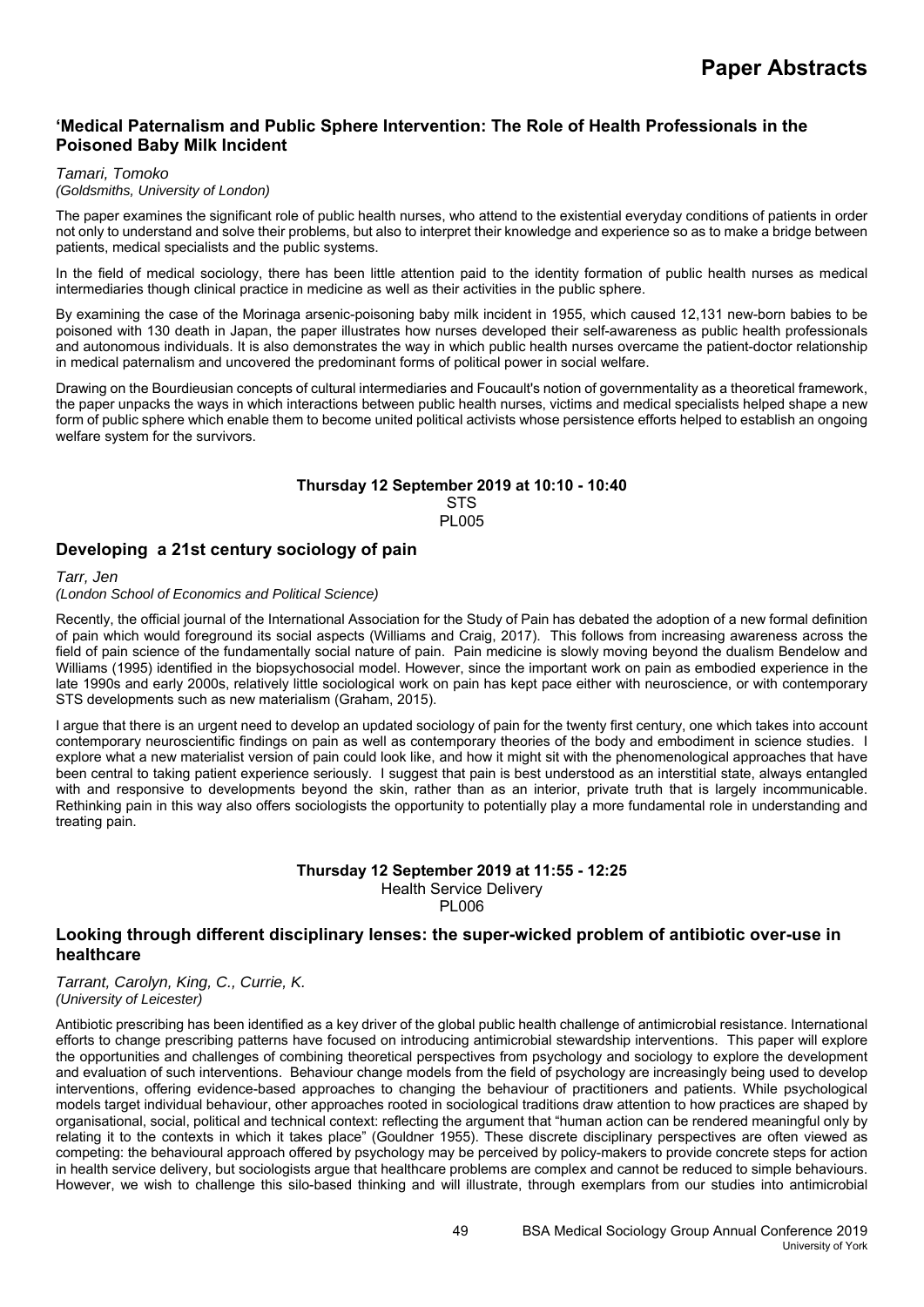stewardship, the potential value of combining sociological and psychological lenses to collect, analyse and interpret data. Whilst acknowledging potential methodological clashes, we believe that this integrated approach enables greater learning, generating stronger understanding of the interplay between behaviour and context, thereby increasing the cohesion and effectiveness of interventions designed to improve health services delivery.

**Wednesday 11 September 2019 at 14:35 - 15:05** 

**Professions** PT111

# **'Disrupting professional identities and boundaries: the integration of health and social care**

*Tazzyman, Abigail (University of Manchester)*

Enacting professionalism often relies on intense 'boundary work' by professionals to establish a stable profession and stable professional identity in negotiation with other professionals and non-professionals. Collaborative working between professional groups frequently necessitates breaking down such barriers, however, which represents a threat to professional stability and professional identity. In this paper we consider the extent to which professional identity in both health and social care in the English context is disrupted by increased collaborative working as health and care are progressively 'integrated'.

We explore this process by examining the process of integration in health and social care, which has been advocated as a model which can harness new forms of collaboration and connectivity to better respond to the needs of contemporary societies. Recent policy initiatives, such as the NHS Five Year Forward View, has brought new emphasis to breaking down barriers between 'family doctors and hospitals, between physical and mental health, between health and social care' in England. This represents a significant move in the English context where health and social care services have existed in separate systems since the creation of the NHS in 1948, with different budgets, governance, statutory responsibilities, service delivery boundaries, education and socialisation. Drawing on a case study of integration in a major English city, we argue that despite an overwhelming acceptance of integration in principle, the resilience of professional boundaries and identities presents a substantial obstacle to integration initiatives in practice. The implications and inevitability of conflict between integration and professions is critically considered..

#### **Friday 13 September 2019 at 10:10 - 10:40**  Embodiment

James Hall

## **The impact of conflicting gendered and generational feeling rules between novice and experienced nurses on their sense of identity**

*Theodosius, Catherine, Koulougliotti, C., Kersten; P., Warren, Z., Clarke, A. (University of Brighton)*

Drawing on qualitative focus groups from a mixed methods study investigating the relationship between emotional labour, collegial relationships and burnout, this paper explores generational differences shaping the nature and purpose of emotional labour between novice and experienced nurses. We argue that such differences foster what Hochschild (2016) terms an 'empathy wall' between them, impacting on their nursing identity. Emotional labour in nursing is about ensuring patients' believe the nurse cares for and about them, understands their vulnerabilities and can make them feel safe. It is a key component of the 'soft skills' of nursing, such as interpersonal communication skills, and is traditionally linked to gendered stereotypical feeling rules that suggest nurses are naturally caring and nurturing. For experienced nurses, such feeling rules support their identity as natural carers, who understand their patients' needs drawing on inherent communication skills enhanced by extensive practice experience. Evidenced-based knowledge, however, questions the objectivity of such experiential knowledge of the patient. Graduate novice nurses however, consider emotional labour to involve reflexive problem solving that utilises evidence-based psychosocial and clinical knowledge that enables them to understand the patient and thereby meet their emotional needs. For novice nurses, feeling rules are shaped around knowledge and clinical skill and the demonstration of compassion. Their identity is questioned, however, as their university acquired knowledge is considered to limit their ability to really care about the patient. This paper explores how these differences create an empathy wall between novice and experienced nurses impacting on their very identity as nurses.

### **Thursday 12 September 2019 at 14:00 - 14:30 Experiences** PX001

# **'I don't want TV… I want resources': unpacking (counter) configurations of disability in popular media**

*Thomas, Gareth (Cardiff University)*

For Ginsburg and Rapp (2015), there is a growing presence of positive disability imaginaries being enacted through a range of popular media (e.g. TV/film, newspaper articles, blogs/social networks) and across widely distributed networks of people with shared experiences of disability. This proliferation of more optimistic and complex representations may signal a crucial cultural shift in how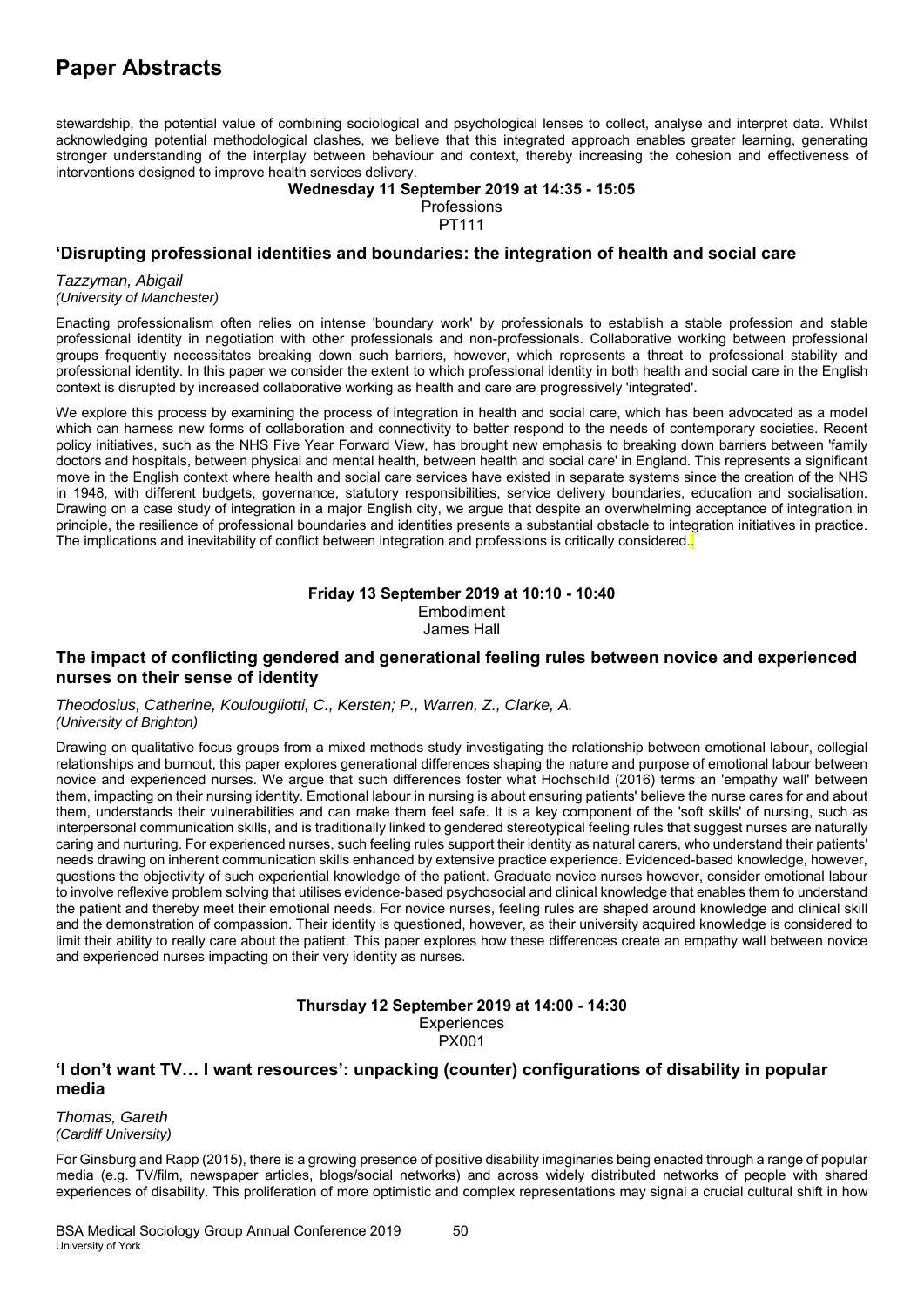people feel about, and experience, reproducing a disabled child. Yet little research addresses how parents of disabled children produce, and make sense of, configurations seemingly designed to enact a more positive, visible, and rounded portrayal of disability. This is the starting point for this paper, together with locating disability as a key concern for medical sociologists (too often, a disciplinary allegiance to 'disability studies' or 'medical sociology' leads to missed opportunities for identifying obvious intersections). Drawing upon interviews with parents of children with Down's syndrome (DS), along with a textual analysis of media materials and observations at a disability conference, I unpack the formulation of new imaginaries of difference in which people with DS are given both a 'presence' and a 'future' (Latimer 1997). Rather than assuming such configurations are fundamentally positive, however, parents complicate this popular narrative in several ways. Specifically, they point to concerns of 'tokenism' and an overwhelming focus on well-resourced and 'exceptional' (or what some parents call 'high-functioning') people, and particularly children, with DS rather than depicting the diverse realities, and challenges, of living with a disability. Importantly, whilst parents herald (albeit possibly 'sanitised') media coverage of people with DS as admirable and a move in the right direction, they simultaneously describe how parenting a disabled child involves a series of 'fights and battles', particularly with respect to accessing resources (e.g. healthcare, education, welfare). In so doing, parents identified how the (positive) popular narrative of Down's syndrome was complicated, even contradicted, by the wider hostility, exclusion, and indifference experienced by disabled people and their allies. Indeed, some parents felt that positive 'news stories', whilst applauded, equally glossed over a wider social/political context in which disability is treated as an unvalued bodily state. This paper, thus, captures how 'disability worlds' (Ginsburg and Rapp 2015) are made 'inhabitable' and/or 'uninhabitable' (Freidner 2015) at different moments, along with how positive media coverage of disability – whilst well-intentioned – may have adverse effects.

### **Thursday 12 September 2019 at 09:00 - 09:30 STS** PL005

# **Eagerness, ambivalence and resistance within the social processes of psychiatric genetic research participation**

*Thomas, Julia (Cardiff University)*

In this paper, I discuss the social processes surrounding psychiatric genetic research participation by drawing on data generated using Q methodology, a research approach to elicit shared views through the sorting and discussion of various statements about a topic. Focusing on registers of eagerness, ambivalence and resistance, I explore what various accounts about participation reveal of the current hopes and fears surrounding psychiatric genetic research.

As a research area, psychiatric genetics needs a relationship with its multitude of public groups to remain viable – not least for reasons of participant recruitment. The complexity of the conditions and diagnosis mean an increasingly large number of participants are solicited such that the whole process of research recruitment has become dramatically up-scaled. According to Arribas-Ayllon, Bartlett and Lewis (2019), the various scientific and rhetorical practices within psychiatric genetics have persisted despite criticism and scientific disappointments. However, from a sociological perspective, and specifically from the standpoint of medical sociology, we know very little about what's going on within the social processes of recruitment to this kind of research. This paper presents UK data from 36 face-to-face Q-sorts and associated in-depth discussions on what psychiatric genetic research participation means to researchers, mental health professionals, and people with experience of psychiatric conditions. Q methodology revealed four shared viewpoints that highlight the tensions existing within efforts to recruit participants to psychiatric genetic research. I demonstrate how visions of a collective or a community for research were considered necessary and motivating but were also idealised, rejected and problematic.

#### **Thursday 12 September 2019 at 11:55 - 12:25**  Lifecourse PX001

# **Study of the concept of asset as a way to manage health status: assessing and visualising health status among individuals with chronic diseased conditions**

*Tomomatsu, Ikuko (TOMO Lab LLC)*

Aim - The aim of this study is to develop indices which assesses and visualise 'health status' at the individual level.

Background - One impact of the increasing extension of life-expectancy has been the corresponding extension of life for individuals living with diseased or disabled conditions. Devices to monitor health status and Internet of Things(IoT) assist social participation of individuals with any diseased or disabled condition. Looking at the change brought by those devices and IoT, the perspective to assess individuals' health status may need to be reconsidered. I propose that the health status should be managed as an asset by each individual. The asset consists of evidence such as medical records, and social participation such as social networking/inclusion.

Method - Twenty chronic diseased individuals were recruited. They are interviewed by semi-structured face-to-face interviews, and two focus group interviews are conducted. They are audio recorded and transcribed into a simple text. Interview data are thematically analysed, looking for data that maps specifically to the term 'social participation'.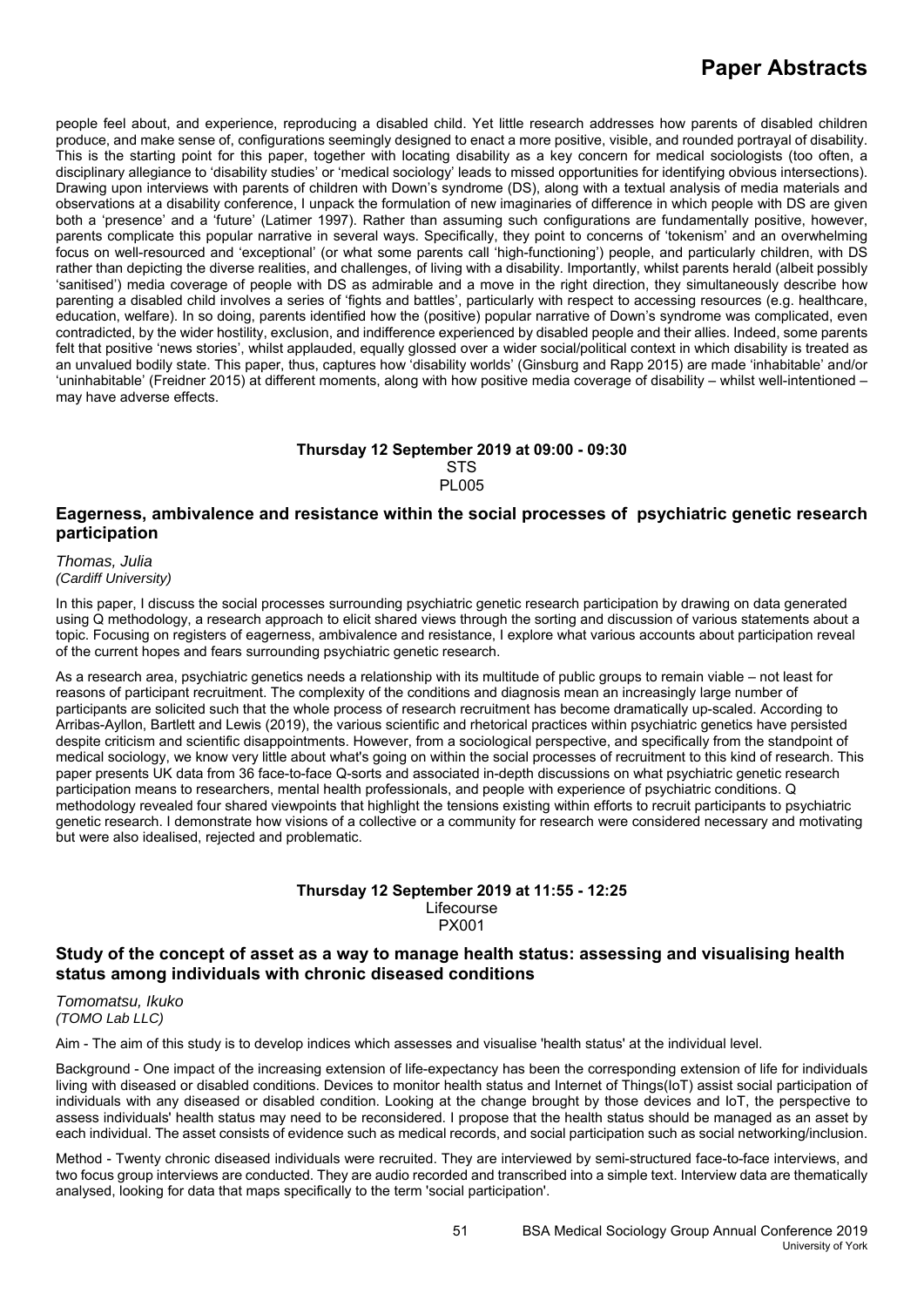Tentative results - Two aspects may be important in assessing social participation. One is whether the person is communicated with by non-family members. The way of communication does not matter either face-to-face or virtual community. The number of people and opportunities of communication is more important than the length of each communication. The other important aspect is whether the person has opportunities for giving and receiving something to others. However, the balance of activities of 'giving' and 'receiving' depends on communities to which they belong.

### **Wednesday 11 September 2019 at 13:25 - 13:55**

Lifecourse PX001

# **'My life's properly beginning': young people with a parent who is dying talk about the future**

*Turner, Nicola (University of Nottingham)*

This paper explores how young people who are living with a parent who is dying talk about the future. Drawing on a qualitative, interview study of the family lives of ten young people (age 13-21) with a parent who is at the end of life, I argue that young people are able to move imaginatively beyond the death of a parent, and in doing so, to maintain biographical continuity and a sense of hope for their future selves.

In thinking about the future, young people in the study generated an alternative narrative to the 'harm story' typically associated with parental loss. Furthermore, the facility to engage with parental absence in the present enabled young people to make sense of the difficult circumstances of living with dying, and gave meaning to their imagined future lives. These findings suggest that young people's narratives of the future may act as a symbolic resource for young people to draw on, albeit one which requires an adequate level of material and social resources to construct.

The paper extends the notion of continuing bonds derived from post-bereavement accounts to suggest that relational experiences of the dead begin prior to bereavement, and may facilitate everyday living in anticipation of a significant loss. Attending to the temporal effects of life-limiting parental illness and exploring ways in which past, present and future may be imaginatively traversed may assist young people in getting by when a parent is dying.

### **Thursday 12 September 2019 at 14:00 - 14:30**  Inequalitie PT007

# **An effective behaviour change intervention in a Low-Middle Income Country (LMIC): The MaaChampion programme**

*Tyldesley-Marshall, Natalie, Lindenmeyer, A., Manaseki-Holland, S., Greenfield, S. (University of Birmingham)*

Background - Globally, diarrhoea is the second biggest killer of children under 5 years old; disproportionately affecting Low-Middle Income Countries (LMICs). Yet this disease can easily, and cheaply, be prevented by using soap to wash hands, utensils and surfaces before and during food preparation and consumption, and boiling water before drinking. This knowledge is prevalent, though rarely acted upon. A drama-based intervention (the MaaChampion programme) drew on the Evo-Eco model to change these behaviours, and the related social norms. Delivered through a randomised controlled trial in The Gambia, incidences of diarrhoea in the intervention villages reduced significantly. 16 focus groups undertaken 2 years post-intervention in intervention villages, showed clear evidence that the villagers still remembered the intervention, and were following its 'rules'.

Method and results - Focus group transcripts were re-analysed using directed content analysis to provide supporting evidence of which elements of the programme – underpinning theories, behaviour change techniques, and methods of delivery - made this intervention so effective. 2 years post-intervention, focus group participants had strong recollections of the drama aspect of the intervention, the main characters, certain emotional drivers ('motives') from the Evo-Eco model, and the targeted hygiene behaviours.

Conclusions – This intervention provides further evidence that community-wide change in hygiene behaviours can be highly effective when drawing on the Evo-Eco theory motives (that formative research has found to be relevant) to change behaviour. In addition, by using a range of recognised behavioural change techniques and modes of delivery to change social norms, ensures that these behaviours continue.

### **Friday 13 September 2019 at 10:10 - 10:40**  Politics of Health PL006

# **Narratives and Experiences of 'Middlecut Mothers': Medicalization, Conspicuous Consumption and the Prevalence of Caesarian Section in Iran**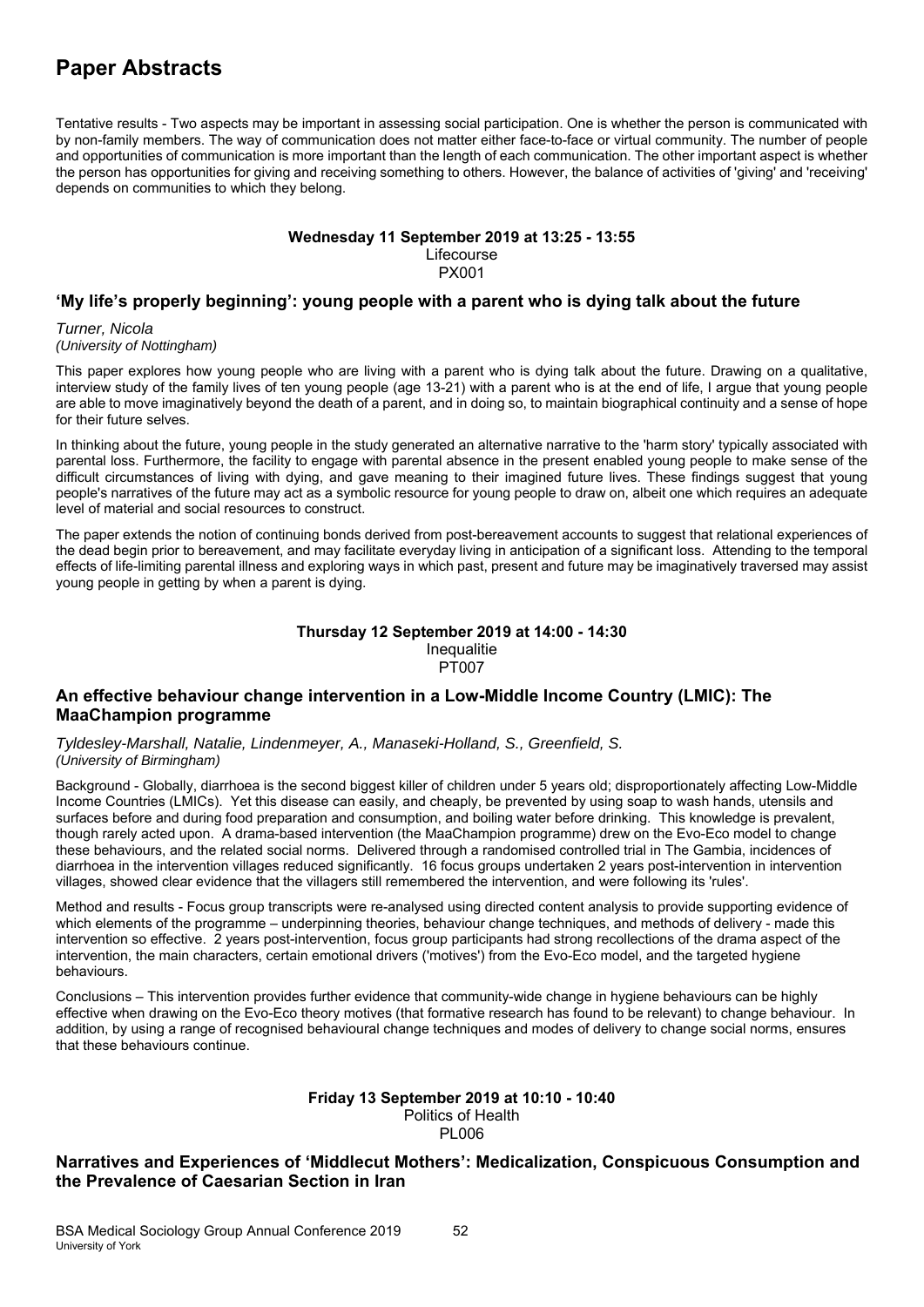### *Vedadhir, Al., Lambert, H., (University of Bristol & University of Tehran)*

The general prevalence of Caesarian Section (CS) in Iran is over 50% and in some private health facilities 87% of all deliveries are via CS. Notwithstanding the recent adoption of pronatalist policies by the Iranian Government and recent introduction of 'the Health Transformation Plan' (HTP), a set of initiatives to increase fertility, promote natural childbirth and limit Caesarian deliveries, CS rates remain very high. The continuing high prevalence of CS is in stark contrast to WHO recommendations for using it principally when the life of mother or fetus is at risk and avoiding unnecessary and inappropriate use of CS above its reasonable proportion (5–15% of all deliveries). This paper explains this conundrum and resistance of the CS rate to the governmental top-down policies and elucidates why the 'middlecut' has become the preferred mode of childbirth in Iran. Routine records/publicly available quantitative data are used to assess national trends of CS over the past three decades and to evaluate impact of the HTP on CS since 2014. The qualitative component entailed thirty six in-depth qualitative interviews with mothers (with both CS and natural deliveries), midwives, key informants and policy-makers. The findings reveal three interlocking dimensions of Iran's market-driven healthcare system that all hinder significant decline in CS rates: the marketisation of tokophobia (fear of childbirth pain); over-medicalization of childbirth; and conspicuous consumption of medical care as a signifier of socio-economic status.

### **Thursday 12 September 2019 at 11:20 - 11:50 Inequalitities** PL001

## **Body weight, eating behaviour and physical activity practices among Chilean women from different socioeconomic positions**

*Vega, Maria Jesus., Johnson, L., Papadaki, A. (University of Bristol)*

In Chile, 34% of people aged over 15 years have an obesity condition. Nevertheless, this prevalence is unevenly distributed among the population; women and people with lower levels of education have a higher obesity prevalence. Traditionally, obesity prevention and interventions have mostly focused on individual willingness to modify the way people eat, move and rest. However, socialstructural answers have been taken less into account when developing these interventions. Considering Pierre Bourdieu's framework on habitus and class distinction (1984), lifestyle behaviours can be considered as expressions of the social classes' culture and habits. The habitus related to eating and physical activity practices embodies the systems of dispositions that cause actions, practices and preferences related to the body in taken-for-granted routines. This habitus will then differ between social classes, expressing differences in practices and cares around the body and the body weight. This study explores the differences in eating behaviours and physical activity practices between women from different socioeconomic positions in Santiago, Chile. The analysis focuses on the differences around eating and physical activity practices through the women biographies according to their current socioeconomic position. It also explores the differences between their past and present eating and physical activity practices according to their social classes' changes and life course events through their lives. Approximately 30 in-depth interviews were conducted with women from different socioeconomic positions. Preliminary findings from the interviews will be presented. This study was supported by the 2018 Phil Strong Memorial Prize.

> **Friday 13 September 2019 at 12:30 - 13:00**  Embodiment James Hall

### **The formations of bodily health norms among Danish primary school students – a mixed method perspective.**

### *Vraa Justenborg, Katrine (University College Copenhagen)*

Theoretically, the project is based on a combination of Pierre Bourdieu's (1984; 1988; 1990; 1997; 2005), Kristian Larsen's (2013; 2017) and Maurice Merleau-Ponty (2009) sociological perspectives. Especially Larsen's concept of health capital and its division (The surgery body, the chemical body, the nutritional body, the physical body and the mental body) will be used to understand how Danish primary school students create health norms. This project examines the formations of health norms and practices among Danish primary school students in the 5th, 7th and 9th grade and focus on answering three main questions concerning norms, mirroring, and modern technology. First, how do bodily health norms forms in the classroom, how do differences and similarities in habitual dispositions shape bodily health norms, and how do Danish primary school students navigate in and around these norms? Second, how do mutual mirroring affect the health of the students? Third, how do modern technologies effects and create new ways of negotiate health norms in the classroom? The purpose of the study is to understand how the classroom, as a social defined field, provides certain health norms and practices through the bodies of Danish primary school students, and at the same time understand why 30.3 % of all students in the Danish primary school do not thrive. The project is based on mixed methods and is distributed as a sequential design consisting of three phases: First, I will make interviews and observations in classrooms of 5th, 7th and 9th grades in two Danish public schools. I expect distinctions in the schools' social-, cultural economic- and health capital. Second, I will make a survey with 1200 respondents divided equally among 5th, 7th and 9th grades in six Danish public schools and third, I will attain 20 individual interviews with Danish primary school students.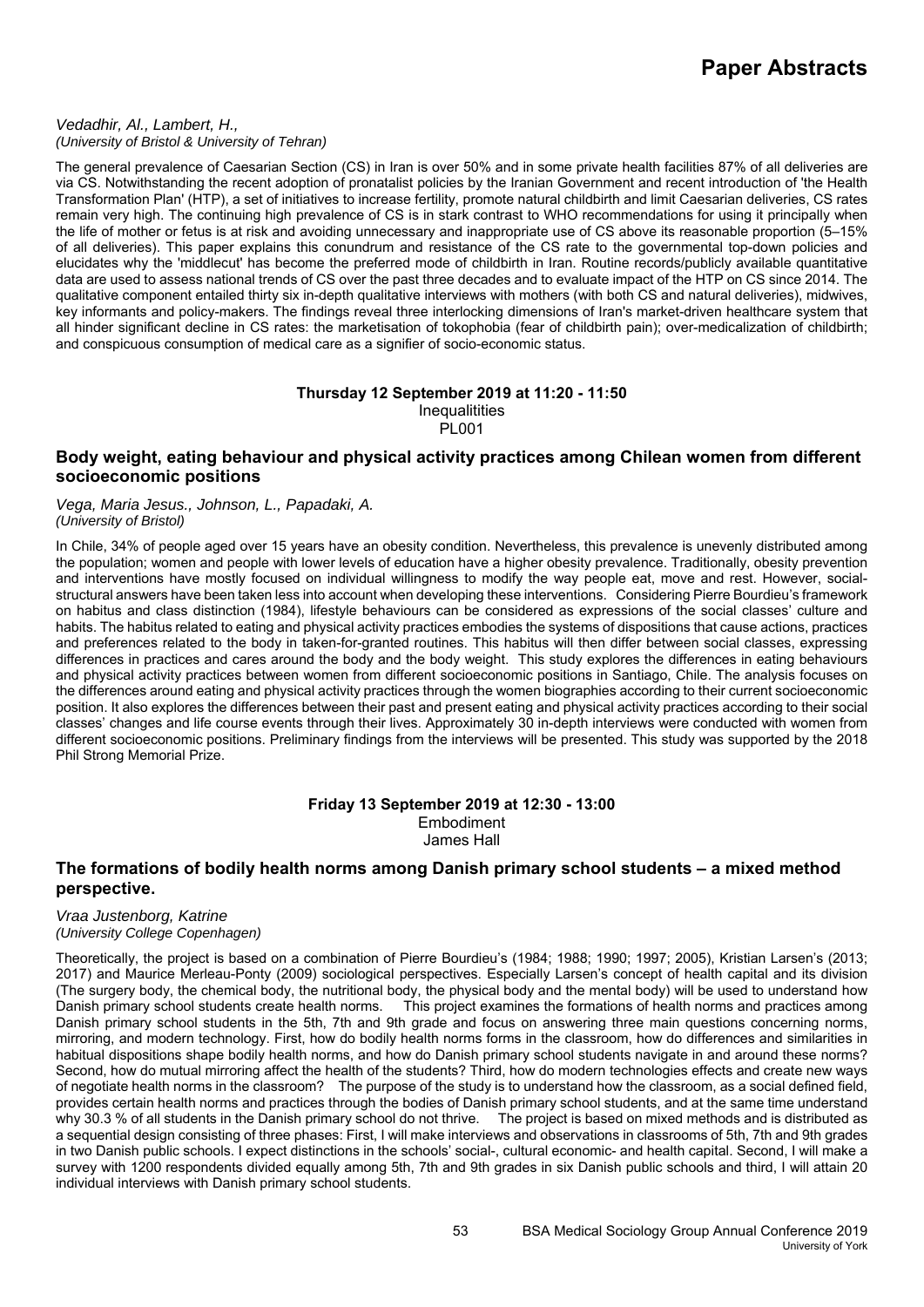### **Friday 13 September 2019 at 10:45 - 11:15**  Mental Health PT007

# **How mental health practitioners produce the 'patient in recovery': pastoral power in the recovery approach.**

*Waters, Rachel (Cardiff University)*

This study investigates the recovery approach in adult mental health services through the framework of governmentality. Modern agents of pastoral power, from mental health professionals to various kinds of recovery and support workers, monitor and facilitate 'clients' to foster responsible self-management. Strategies of autonomisation and responsibilisation align closely with those of the recovery approach, a key principle of mental health policy in the UK. Ethnographic data collected at three mental health services in Wales are analysed using a range of discourse analytic approaches to explore the ways in which service user subjectivities are constituted through the exercise of pastoral power. The study identifies a range of strategies by which an ensemble of professionals seek to elicit desired service user responses. Mental distress was reconstructed as amenable to management through practices of monitoring, planning, persuading, praising and humour. 'Recovering' service users worked with professionals to jointly construct themselves as trying hard, motivated, future-oriented and as taking responsibility for their recovery. 'Nonrecovering' service users resisted the pastoral model of care, and rejected recovery discourse, constituting themselves and their distress within alternative frameworks of knowledge including biomedical and risk discourses. The implications of the findings for mental health services, practitioners and service users will be discussed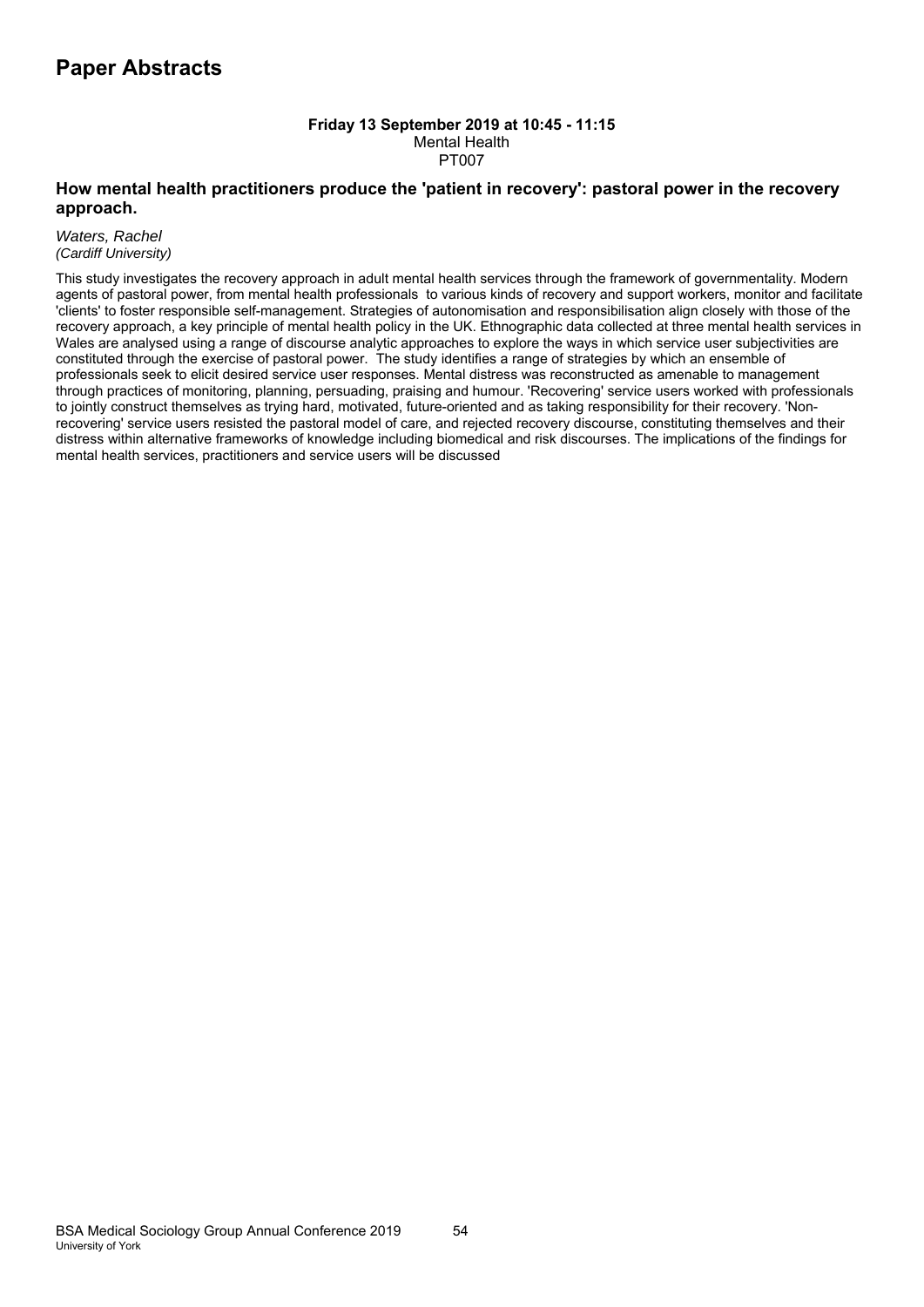### **Thursday 12 September 2019 at 11:20 - 11:50**  Gender PT007

# **Expertise and mothering identity: Feeding children on the ketogenic diet**

### *Webster, Michelle*

## *(Royal Holloway, University of London)*

The ketogenic diet is a high-fat medical treatment for drug-resistant childhood epilepsy. Children being treated with this diet are given a prescription that details the amount of fat, protein, and carbohydrate each of their meals must contain. This can cause conflicting feelings for parents, particularly mothers, who, whilst wishing to treat their child's condition, sometimes feel guilty for denying their child foods that they enjoy while encouraging them to consume foods that they find less palatable. This paper explores the impact of implementing the diet on mothering identity by drawing upon in-depth semi-structured interviews with 12 parents who were using it to treat their child's epilepsy. The way in which notions of expertise and intensive mothering helped to counteract the feelings of guilt that sometimes arose are also considered. Indeed, it will be argued that the mothers were expert carers; they were experts at implementing the diet, they were experts on their children and they were also experts at treating their child's condition. Developing and utilising this expertise required what could be described as 'intensive parenting'. However, the intensive parenting practices in these families were heavily gendered, as mothers undertook almost all of the food work related to the diet. As a result, the paper also explores the mental, emotional and physical labour that comprised intensive mothering in this context. Consequently, this paper contributes to discussions surrounding dietary treatment, intensive mothering and mothering identity.

### **Thursday 12 September 2019 at 10:45 - 11:15**

Critical Public Health PL002

# **Deteriorating times and rhythms of work and sitting: Critical experiences of self-tracking and office work**

*Weedon, Amie, Saukko, P (Loughborough University)*

Office workers are often targeted for occupational and public health efforts to reduce sedentary behaviour. We invited office workers (n= 25) in a UK county council to wear a self-tracker for 2 weeks to encourage them to reduce their sitting time and conducted qualitative interviews with them before and after. The interviews featured participants' experiencing sitting within the past and present of their work, punctuated by accelerating pace brought about by redundancies and increased workload, manifesting in three themes: Firstly, participants looked back on earlier times when they could take breaks and move in and out of office during work. Secondly participants used the self-tracking device to try to reduce their sedentary behaviour as well as to document the fast pace of their work. Thirdly, participants refused to wear the self-tracker outside of work, considered time free from clock time and monitoring to do what they wanted. Drawing on the conceptual frameworks on temporalities (Adams) and rhythms (Lefebvre) we contend that office workers understood their sitting within the historical and structural temporality of accelerating work. Whilst research on office workers' sedentary behaviour has acknowledged busyness as a barrier to reducing sitting, the barriers and facilitators approach frequently proposes individualised solutions. We suggest that initiatives to improve occupational health of office workers using self-tracking should also address work conditions if the interventions are to be effective and perceived as just, so that the trackers could document not only individual but also institutional efforts to improve health and well-being.

## **Thursday 12 September 2019 at 10:45 - 11:15**  Lifecourse PX001

# **'Like Clockwork': Exploring Temporal Rhythms of Everyday Life with Irritable Bowel Syndrome (IBS)**

*White, Lauren (The University of Shefffield)*

Irritable Bowel Syndrome (IBS) is a common, long term bowel condition, characterised by symptoms of pain, constipation and/or diarrhoea, bloating, wind and urgency to use the toilet. Despite statistics demonstrating that up to 20% of the UK population live with IBS, there is little understanding of the everyday life with the condition. How individuals with IBS negotiate their symptoms in everyday life has had little attention in sociological studies. Drawing upon findings from diary and interview methods from my PhD research that has explored how individuals negotiate everyday life with IBS, I will examine how those with IBS experience and navigate their everyday routines when seeking to manage the symptoms of their condition. In this paper, I will argue that both macro and micro organisations of time are important in the lived experience of IBS. Firstly, I will return to the prominent idea of 'biographical disruption' (Bury, 1982) by telling the accounts of change, chaos and uncertainty faced whilst living with IBS. Secondly, I will consider the temporal calculations made of the body, which include the timing of eating, the expectation of bowel movements as well as the timed response or anticipation of medication and how these are met with the external world. Thirdly, I will explore the reimagining of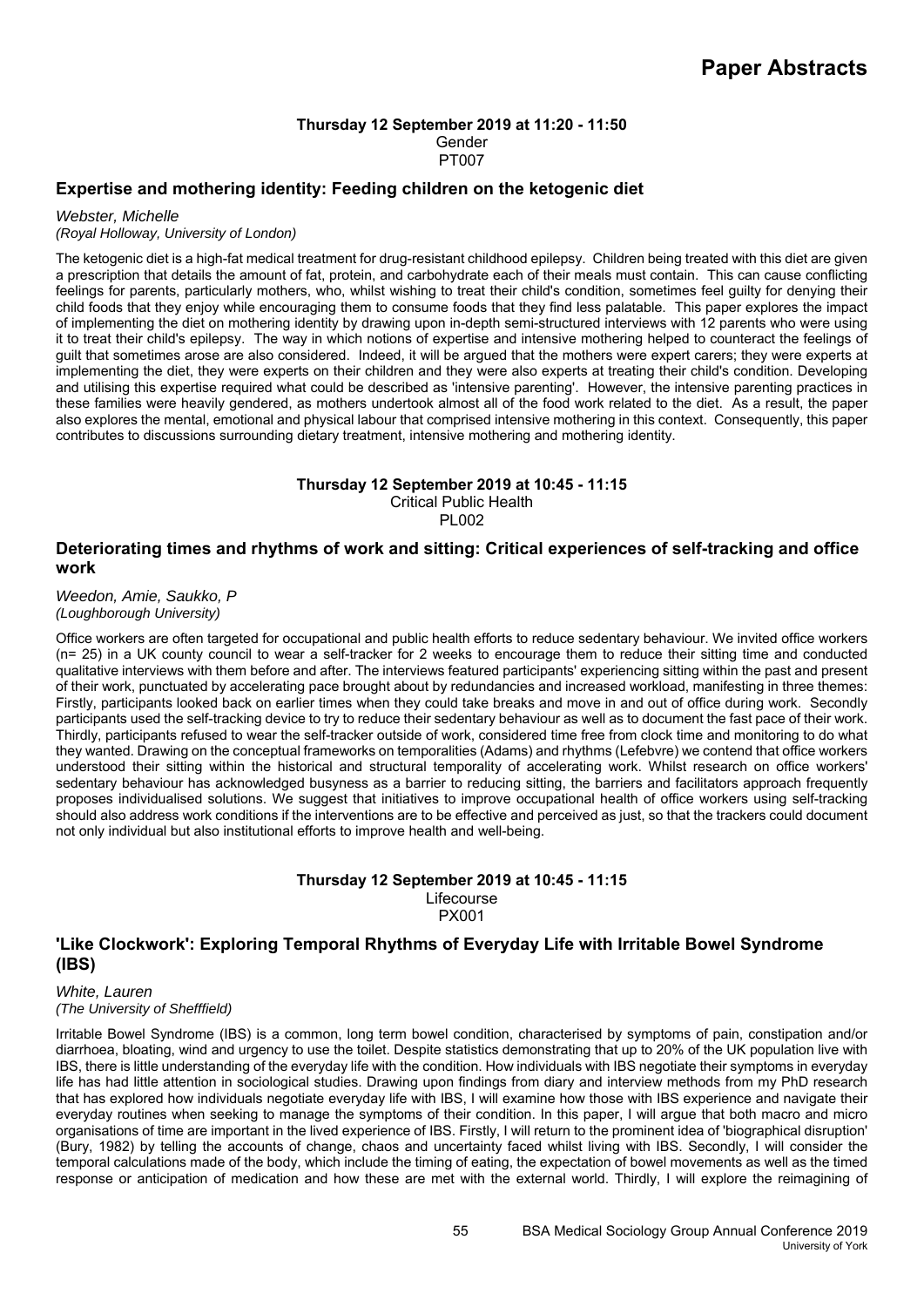routine(s), told through the accounts of early mornings and everyday walks. This paper seeks to contribute to temporality, specifically from disruptions of illness to reconstructions of everyday routines in line with the movements of our bodies.

### **Thursday 12 September 2019 at 09:00 - 09:30 Citizenship** PT006

# **De-politicise to Taste: Does the Medical Curriculum have the Stomach for Health Inequalities?**

*Whybrow, Paul (Hull York Medical School)*

As the UK faces shortfalls in NHS staff and growing health inequalities, there has been a renewed interest in better educating future doctors about the social determinants of health (SDOH). This is partly motivated by concern that doctors lack the structural competence (Metzl & Hansen 2014) necessary to care for people that are most in need, or to work in the most deprived areas (O'Brien et al. 2011, Blane 2018).

When properly incorporated within the medical curriculum, the sociological imagination promotes an awareness of and connection between the personal and social factors that inform better medical practice (Kendall et al. 2018). However, some SDOH teaching could reinforce students' prejudices or represent inequalities as natural and apolitical (Sharma et al. 2018). Epidemiological evidence may inadvertently dehumanise issues such as immigration, homelessness and drug-use into risk factors, particularly if not framed by social accountability, social policy and political context. Sharma and colleagues have criticised medical schools for avoiding the messy issue of politics and have argued for a transformational change to how we do medical education (Ibid).

This paper critically considers the role of sociology (and sociologists) in teaching health inequalities to medical students. In part the challenges reflect the epistemological differences that both define and distinguish social and medical disciplines. In seeking a way forward, I consider movements within medicine (such as The Deep End Project) that support new doctors in gaining experience working in deprived areas.

### **Wednesday 11 September 2019 at 16:20 - 16:50 Citizenship** PL005

# **Lost in the shadows: sociological reflections on recent critiques of the 'dark side' of coproduction in Health Services Research**

*Williams, Oli (King's College London)*

Involving the public, patients and carers in health(care) research is an increasingly normalised practice. We are said to be experiencing a 'participatory zeitgeist', with involvement throughout the health(care) research process now an official expectation from funders (e.g., NIHR) and an externally assessed element of research ethics, design and practice. Coproduced research has been elevated as a 'gold standard' by involvement bodies, advocated on two often - but not intrinsically - competing rationales: technocratic utility and democratic rights.

However, numerous studies show Patient & Public Involvement practices are often tokenistic and inequitable - suggesting resistance, ignorance and/or inadequate infrastructure and support are commonplace. Furthermore, differences in emphasis between actors regarding the rationale for participatory approaches contributes to tensions playing out within and between involvement networks. These controversies and tensions inform critique of what was recently referred to by health service researchers as the 'dark side' of coproduction.

We argue sociological analysis has been under-utilised in - but has much to offer - these debates. While all research practice benefits from critical examination, we demonstrate the tendency in current critique to focus on the alleged inherent insufficiencies of the practice of coproduction rather than the structures and contexts of health(care) research that commonly undermine the endeavour of meaningful and useful involvement. Viewing the supposed 'dark side' of coproduction sociologically, our critique more adequately highlights the significance of structural restraints and power imbalances in defining what has come to be accepted (and critiqued) as 'coproduction', whilst also demonstrating what coproduction could/should otherwise be.

### **Friday 13 September 2019 at 10:45 - 11:15 Ethnicity** PT111

# **Mix & Match: Constituting Racialised Communities in UK Stem Cell Donor Recruitment**

*Williams, Ros (University of Sheffield)*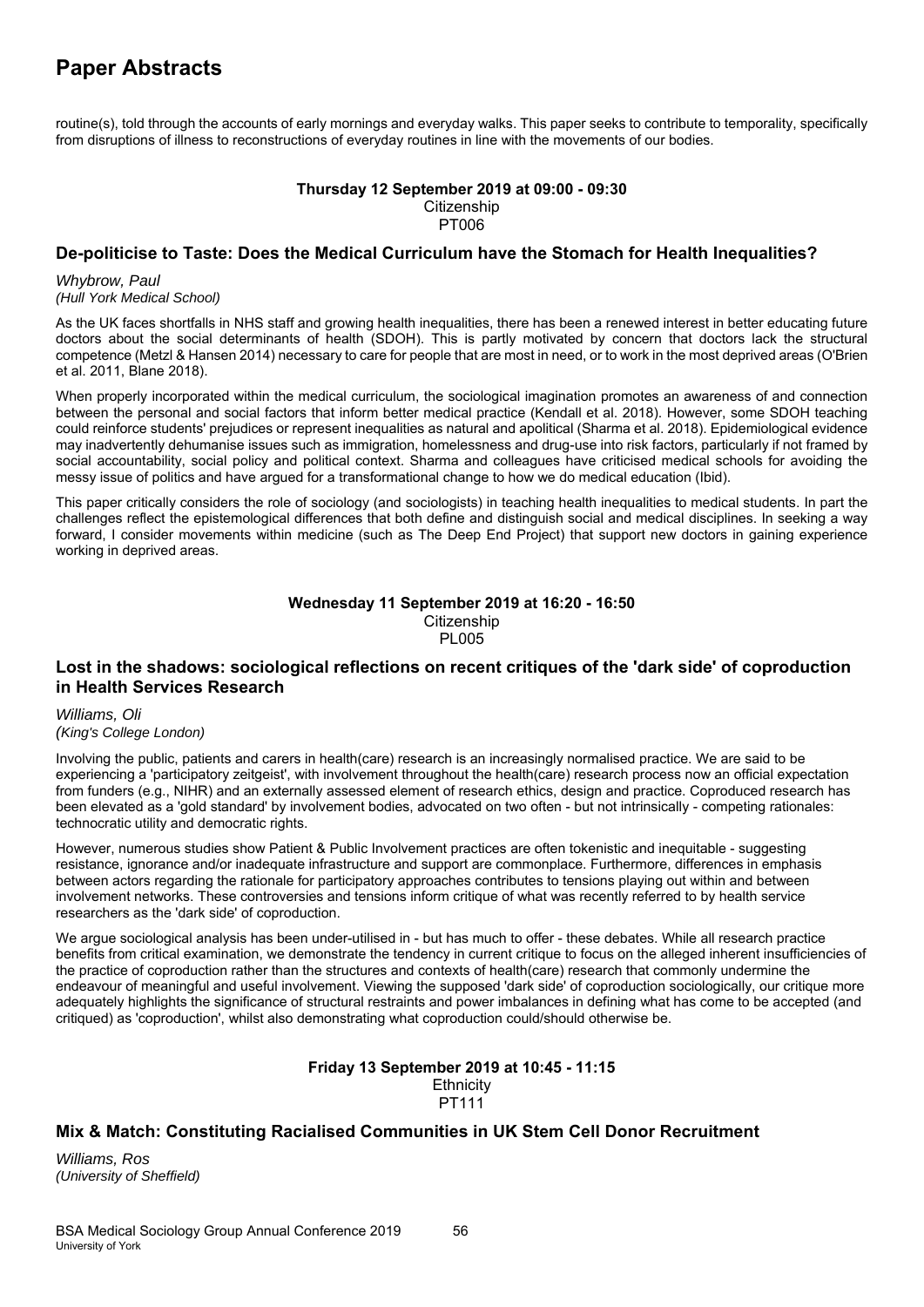This paper presents a new Wellcome Trust-funded project starting in 2019 exploring minority ethnicity stem cell donor recruitment in the UK. Using ethnographic and digital methods to explore online and offline efforts by charities and individuals, the project investigates the role of race and notions of "mixed-race" in contemporary biomedicine. Stem cell transplants are an increasingly common cancer treatment option, but minority ethnicity and mixed-raced people in the UK–as in most of the global north–are far less likely to find matching stem cell donors than their white counterparts. A number of small charities and campaigns (generally led by people themselves racialized as minority ethnicity) seek to address this inequality by organising donor drives and using social media to encourage minority and mixed-raced people to register as stem cell donors. This paper presents pilot data, and foregrounds the theoretical notions of biosociality and biosocial communities as useful conceptual tools for critically unpicking the collectivising consequences of genetic technologies like those used to find matches between patients/donors. It also presents the project's innovative mixed-method approach, including charity ethnography, and multi-platform social media analysis of minority ethnicity stem cell donation campaigns. The paper describes the project's aims to (i) explore how racial difference is mobilised to encourage potentially life-saving acts of donation within minority ethnicity communities, (ii) contribute to understanding how significant ethnic health inequalities are being addressed by small charities and individuals, and (iii) understand how race and notions of heredity are being enacted in a contemporary biomedical context.

### **Friday 13 September 2019 at 12:30 - 13:00 Experiences** PT006

# **How do hospital buildings impact patients' experiences of cancer therapy?**

*Wiltshire, Gareth, Pullen; E., Turner; J., Brown, F. (University of Bath)*

Amidst recent calls for medical sociology to pay better attention to architecture and building design, this research investigates the patient experience of 18 cancer patients at one hospital in England. Following NHS and University ethical approval, oncology staff recruited participants to take part in one of four focus group interviews organised by diagnosis type (breast cancer, high-grade lymphoma, low-grade lymphoma and prostate cancer). Our analysis highlights how the hospital building played a part in the patient experience in a number of ways and at different stages of their journey through illness. This experience was shaped by an interplay between the physical materials of the hospital, the symbolic meaning of objects in and around the hospital, cultural understandings and expectations of cancer treatment, and embodied-sensory sensations encountered in the clinic. Drawing on existing literature related to therapeutic landscapes and the materialities of healthcare, these findings are used to explore how medical sociology can help understand the dynamics between hospital buildings and the patient experience so as to enhance the quality of care across contexts.

### **Thursday 12 September 2019 at 14:35 -15:05**  STS **PL005**

### **"Where will we end up from here?" Shaping of Time, Space and Place in Ambulance Work**

*Wood, Lisa*  (Lancaster University)

"In 2005, the UK government review of ambulance services Taking Healthcare to the Patient recommended that larger, centralised organisation would enable ambulance services to deliver and review operations more efficiently. The result of this policy was the creation of merged and geographically spread organisations. Such mergers created challenges and opportunities for resource allocation, organisational monitoring and streamlining. More recently, the UK government's austerity measures have prompted organisations to further attempt new business models and modes of working based on changing socio-technical relationships. The climate of aggregation, streamlining and cost efficiencies, makes fertile ground for technological innovation and the deployment of pseudo-market disciplines to rationalise ambulance services. Inspired by recent Mobilities scholarship in crisis response and Science and Technology Studies, this paper considers how such socio-technical changes in ambulance work have shaped space, place and time and how individuals push back, manipulating spatialities. Further informed by the work of Doreen Massey, I explore how spatialities are political and also technologically constructed. Drawing on ethnographic observations of an ambulance call centre and 'on the road' paramedic work, I describe how methods of resource coordination create technological appearances of organisational monitoring and streamlining, and how moving vehicles from one territory to another, across fluid and flexible geographical boundaries, enables the organisation to provide emergency care in a timely manner, meeting targets. The advantages of such organisational flexibility is often used for political and economic purposes with aggregated technological overviews providing persuasive arguments for alignment, for sharing resources and increasingly, given the current era of austerity, cost savings. Yet, as stated in the Association of Ambulance Chief Executives report in 2011, the changes can be "difficult to manage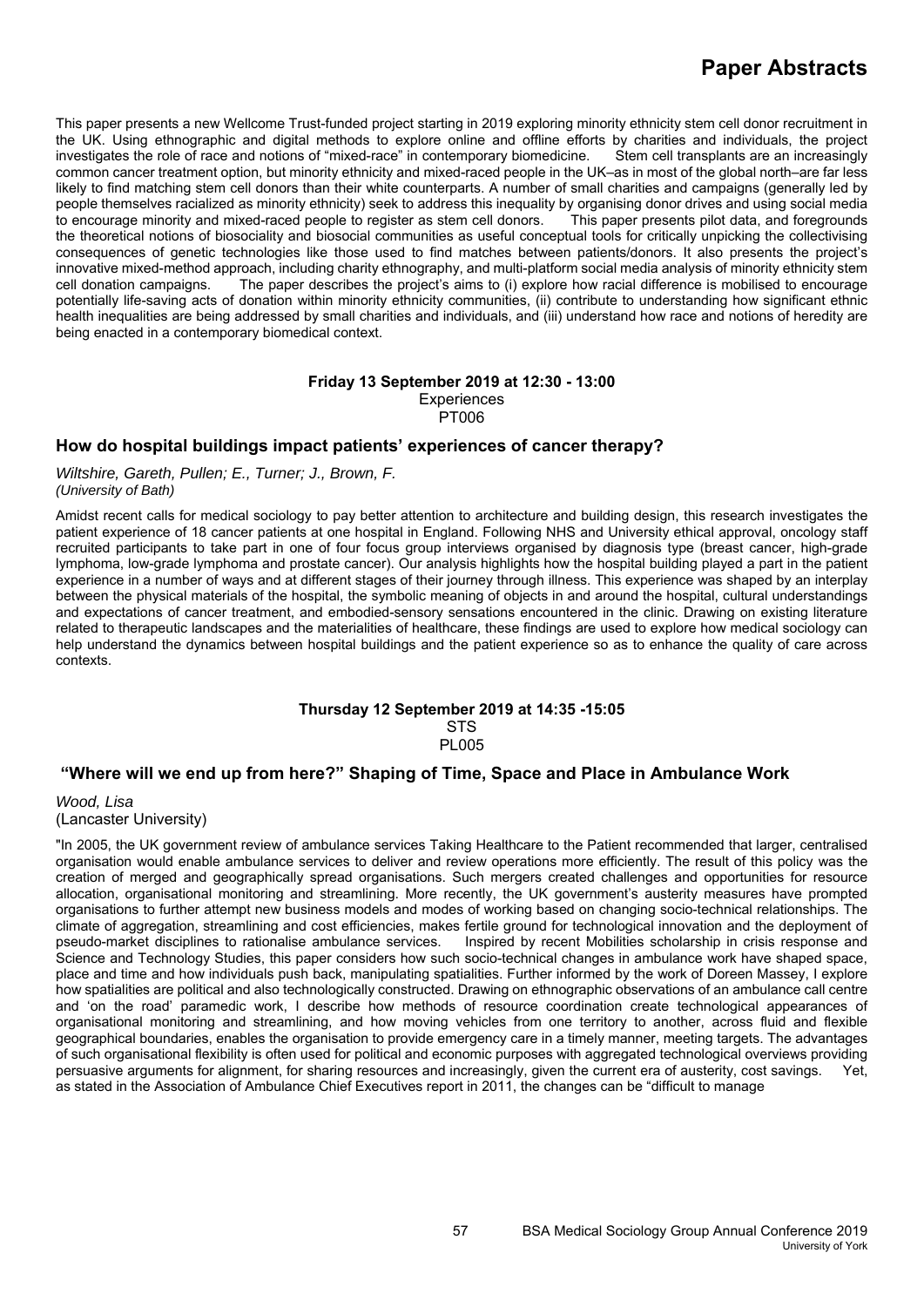### **Friday 13 September 2019 at 10:45 - 11:15**  Lifecourse **PL005**

# **Japanese high school students talking about sexuality: qualitative data generated by the Japanese Traffic Light Tool**

*Yamamoto, Beverley (Osaka University)*

Despite the huge sex industry in Japan, the country is very conservative when it comes to the subject of sexuality in school settings. There is limited sex education in schools and the approach taken is largely lecture based and bio-medical. There is little research on how young people talk about sexual and reproductive health issues.

Here we report on the results of a piloting of a Japanese version of the Traffic Light Tool (TLT). We report on the data generated from 15 focus group sessions in a high school in a provincial city in Japan. We present data on how Japanese students talk about sexuality and reproductive health.

The Japanese TLT was used in small groups facilitated either by a school nurse or a class teacher. Participants were shown cards with age-related scenarios relating to sexual and reproductive health/safety, and the participants had to come to a consensus about whether each healthy/safe (green), possibly unhealthy/risky (amber) or unhealthy/risky (red). The researcher (BY) recorded and observed each session. Participation was based on informed consent.

Students drew on a number of frameworks to decide the placement of each scenarios including legal, safety, sense of place (ba), impact on others (meiwaku), consent and age. Consensus was reached more easily with negative scenarios involving coercion, than positive ones consensual behaviours. There was also varying views on teenage pregnancy. The emphasis placed on place and impact on other in evaluating the scenarios deserves further investigation. Teachers praised the students' comments as thoughtful and informed.

### **Wednesday 11 September 2019 at 15:10 - 15:40**  Lifecourse PX001

# **The assemblage of medicalised dying**

*Young, Jessica (University of Otago)*

Assisted dying is a globally significant issue given the continued controversies over proposed law changes, including in New Zealand. However, the voices of people with experiential knowledge of dying are missing from the discourse. My research is an open enquiry into the perspectives of New Zealanders with approximately one year's life-expectancy who would consider an assisted death (if it was available). I recruited 14 participants through national media coverage. Eight females and six males, mostly of New Zealand European descent, aged 34–82 and a further six family members participated. In the participants' accounts of why they might wish to hasten their death, there was ambivalence about the role of medicine in their lives. They wanted medicine to help them have a good death but at the same time anticipated the likelihood that it would not be able relieve their suffering. Participants' accounts of wanting assisted dying were framed within a medical framework and the wish to die is itself medicalised. Therefore, they offer another insightful perspective on the relationship between the institution of medicine and patients. In this presentation, I will outline an assemblage of medicalised dying to illustrate how participants constructed dying as a medicalised process. It is comprised of dynamic relations between patients, health professionals, families, care settings, diagnosis, prognosis, treatments, technologies, pain, nonphysical suffering and the End of Life Choice Bill policy. Deleuze and Guttari explicated assemblages as dynamic doing things, not just entities comprising identifiable components. Participants were not simply passive recipients of medicalisation, rather they both rejected and embraced forms of medicalisation, actively constructing it at the same time as resisting it. Participants conspired with the medicalisation of dying by framing their dying, death and suffering as activities that require medical intervention to achieve the good death that they saw 'medicine' as promising. The final part of this presentation explores the main benefit of medicalisation which is how participants could stake their moral claim as being deserving of an assisted death. Participants justified their claim that 'medicine' should help them to die because it cannot relieve their suffering. I conclude by suggesting that as a consequence of the medicalisation of dying, participants constructed assisted dying as a rational medical intervention to the problem of bad dying. Medicalisation, when viewed as an assemblage theoretic, is a construct that continuously arranges, produces and conceals its elements and relations, with identifiable affects and effects. Co-authors Associate Professor Chrystal Jaye, Dr Richard Egan, Dr Janine Winters, and Mr Tony Egan. Dunedin School of Medicine, University of Otago, New Zealand